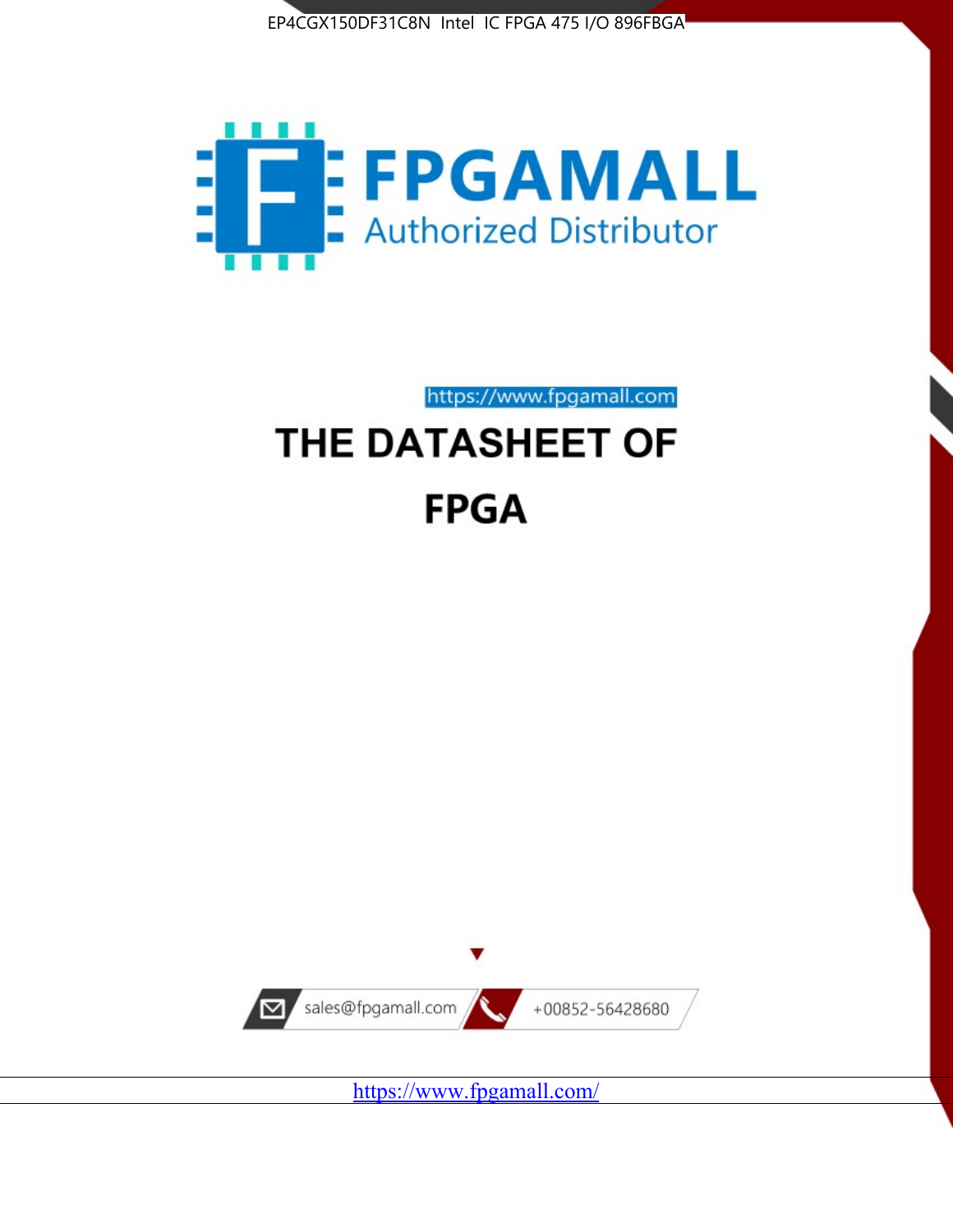

## **1. Cyclone IV Device Datasheet**

**CYIV-53001-2.0**

This chapter describes the electrical and switching characteristics for Cyclone<sup>®</sup> IV devices. Electrical characteristics include operating conditions and power consumption. Switching characteristics include transceiver specifications, core, and periphery performance. This chapter also describes I/O timing, including programmable I/O element (IOE) delay and programmable output buffer delay.

This chapter includes the following sections:

- "Operating Conditions" on page 1–1
- "Power Consumption" on page 1–16
- "Switching Characteristics" on page 1–16
- " $I/O$  Timing" on page  $1-37$
- "Glossary" on page 1–37

## **Operating Conditions**

When Cyclone IV devices are implemented in a system, they are rated according to a set of defined parameters. To maintain the highest possible performance and reliability of Cyclone IV devices, you must consider the operating requirements described in this chapter.

Cyclone IV devices are offered in commercial, industrial, extended industrial and, automotive grades. Cyclone IV E devices offer –6 (fastest), –7, –8, –8L, and –9L speed grades for commercial devices, –8L speed grades for industrial devices, and –7 speed grade for extended industrial and automotive devices. Cyclone IV GX devices offer –6 (fastest), –7, and –8 speed grades for commercial devices and –7 speed grade for industrial devices.

**For more information about the supported speed grades for respective Cyclone IV** devices, refer to the *[Cyclone IV FPGA Device Family Overview](http://www.altera.com/literature/hb/cyclone-iv/cyiv-51001.pdf)* chapter.

**1** Cyclone IV E devices are offered in core voltages of 1.0 and 1.2 V. Cyclone IV E devices with a core voltage of 1.0 V have an 'L' prefix attached to the speed grade.

In this chapter, a prefix associated with the operating temperature range is attached to the speed grades; commercial with a "C" prefix, industrial with an "I" prefix, and automotive with an "A" prefix. Therefore, commercial devices are indicated as C6, C7, C8, C8L, or C9L per respective speed grade. Industrial devices are indicated as I7, I8, or I8L. Automotive devices are indicated as A7.

@2016 Altera Corporation. All rights reserved. ALTERA, ARRIA, CYCLONE, HARDCOPY, MAX, MEGACORE, NIOS, QUARTUS and STRATIX words and logos are trademarks of Altera Corporation and registered in the U.S. Patent and Trademark



Cyclone IV Device Handbook, Volume 3 March 2016

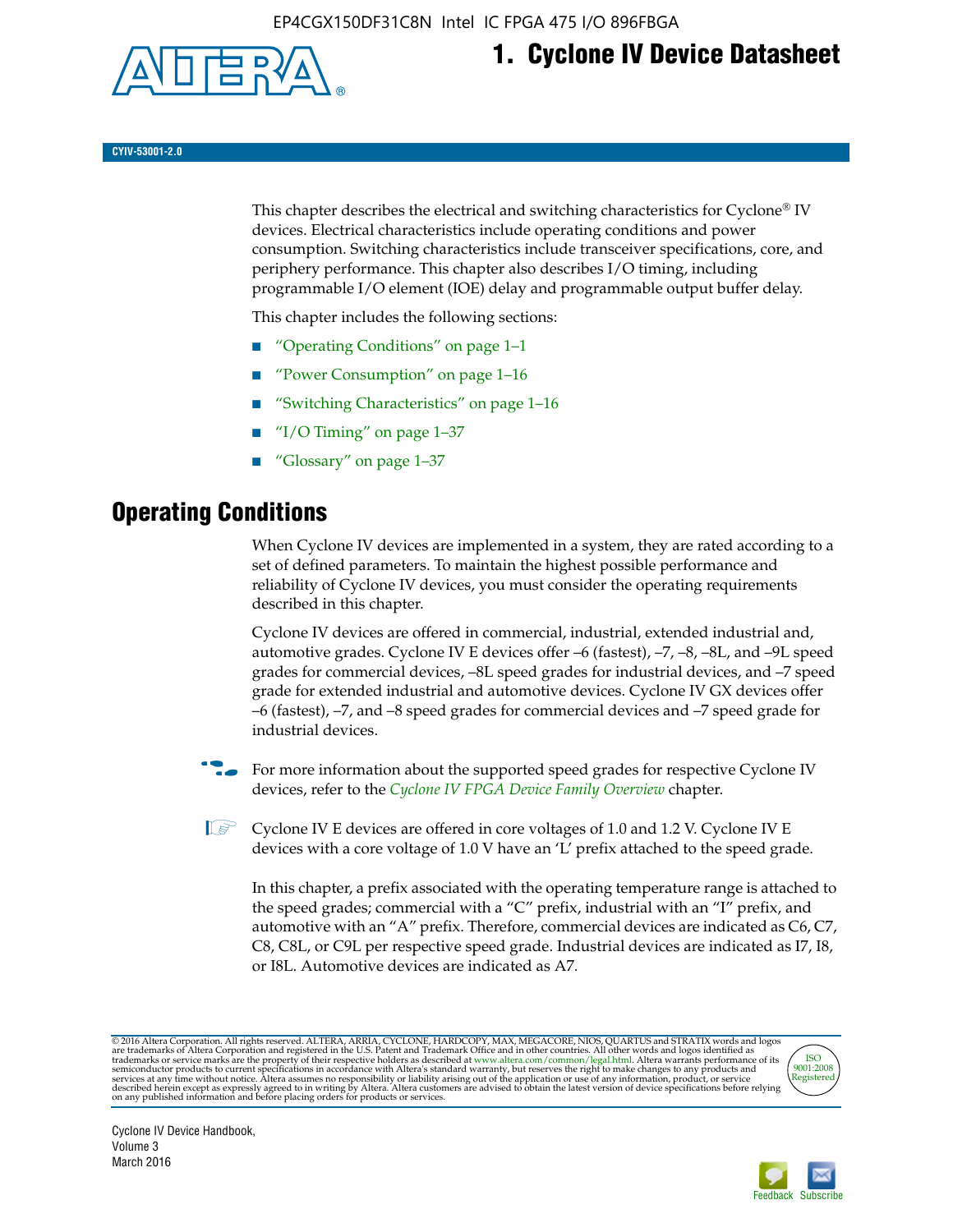**1 Cyclone IV E industrial devices I7 are offered with extended operating temperature** range.

## **Absolute Maximum Ratings**

Absolute maximum ratings define the maximum operating conditions for Cyclone IV devices. The values are based on experiments conducted with the device and theoretical modeling of breakdown and damage mechanisms. The functional operation of the device is not implied at these conditions. Table 1–1 lists the absolute maximum ratings for Cyclone IV devices.



**Conditions beyond those listed in Table 1–1 cause permanent damage to the device.** Additionally, device operation at the absolute maximum ratings for extended periods of time have adverse effects on the device.

| <b>Symbol</b>            | <b>Parameter</b>                                                                                                                | Min    | Max  | <b>Unit</b> |
|--------------------------|---------------------------------------------------------------------------------------------------------------------------------|--------|------|-------------|
| <b>V<sub>CCINT</sub></b> | Core voltage, PCI Express <sup>®</sup> (PCIe®) hard IP<br>block, and transceiver physical coding sublayer<br>(PCS) power supply | $-0.5$ | 1.8  | V           |
| $V_{CCA}$                | Phase-locked loop (PLL) analog power supply                                                                                     | $-0.5$ | 3.75 | $\vee$      |
| $V_{\text{CCD\_PLL}}$    | PLL digital power supply                                                                                                        | $-0.5$ | 1.8  | $\vee$      |
| V <sub>CCIO</sub>        | I/O banks power supply                                                                                                          | $-0.5$ | 3.75 | $\vee$      |
| V <sub>CC_CLKIN</sub>    | Differential clock input pins power supply                                                                                      | $-0.5$ | 4.5  | $\vee$      |
| $V_{\text{CCH_GXB}}$     | Transceiver output buffer power supply                                                                                          | $-0.5$ | 3.75 | V           |
| $V_{\text{CCA\_GXB}}$    | Transceiver physical medium attachment (PMA)<br>and auxiliary power supply                                                      | $-0.5$ | 3.75 | $\vee$      |
| $V_{CCL_GXB}$            | Transceiver PMA and auxiliary power supply                                                                                      | $-0.5$ | 1.8  | $\vee$      |
| $V_{1}$                  | DC input voltage                                                                                                                | $-0.5$ | 4.2  | $\vee$      |
| $I_{\text{OUT}}$         | DC output current, per pin                                                                                                      | $-25$  | 40   | mA          |
| $T_{\mathtt{STG}}$       | Storage temperature                                                                                                             | $-65$  | 150  | °C          |
| $T_{\rm J}$              | Operating junction temperature                                                                                                  | $-40$  | 125  | °C          |

**Table 1–1. Absolute Maximum Ratings for Cyclone IV Devices** *(1)*

**Note to Table 1–1:**

(1) Supply voltage specifications apply to voltage readings taken at the device pins with respect to ground, not at the power supply.

## **Maximum Allowed Overshoot or Undershoot Voltage**

During transitions, input signals may overshoot to the voltage shown in Table 1–2 and undershoot to –2.0 V for a magnitude of currents less than 100 mA and for periods shorter than 20 ns. Table 1–2 lists the maximum allowed input overshoot voltage and the duration of the overshoot voltage as a percentage over the lifetime of the device. The maximum allowed overshoot duration is specified as a percentage of high-time over the lifetime of the device.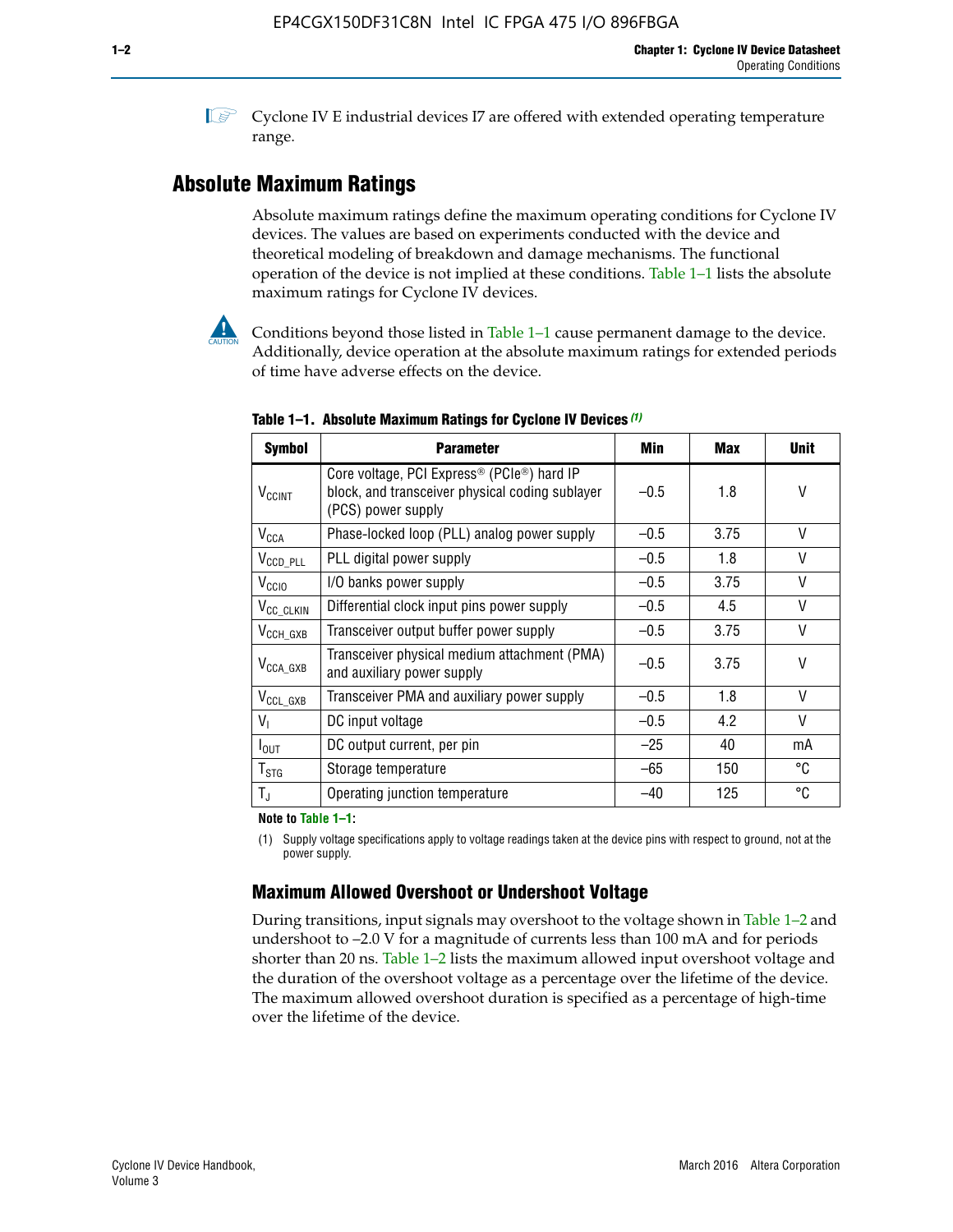$\mathbb{I}$  A DC signal is equivalent to 100% duty cycle. For example, a signal that overshoots to 4.3 V can only be at 4.3 V for 65% over the lifetime of the device; for a device lifetime of 10 years, this amounts to 65/10ths of a year.

| <b>Symbol</b> | <b>Parameter</b>           | <b>Condition (V)</b> | <b>Overshoot Duration as % of High Time</b> | Unit          |  |  |  |  |  |              |    |
|---------------|----------------------------|----------------------|---------------------------------------------|---------------|--|--|--|--|--|--------------|----|
|               |                            | $V_1 = 4.20$         | 100                                         | $\%$          |  |  |  |  |  |              |    |
|               |                            | $V_1 = 4.25$         | 98                                          | $\frac{0}{0}$ |  |  |  |  |  |              |    |
|               | <b>AC</b> Input<br>Voltage | $V_1 = 4.30$         | 65                                          | $\%$          |  |  |  |  |  |              |    |
| $V_i$         |                            | $V_1 = 4.35$         | 43                                          | $\%$          |  |  |  |  |  |              |    |
|               |                            |                      |                                             |               |  |  |  |  |  | $V_1 = 4.40$ | 29 |
|               |                            | $V_1 = 4.45$         | 20                                          | $\%$          |  |  |  |  |  |              |    |
|               |                            | $V_1 = 4.50$         | 13                                          | $\%$          |  |  |  |  |  |              |    |
|               |                            | $V_1 = 4.55$         | 9                                           | $\frac{0}{0}$ |  |  |  |  |  |              |    |
|               |                            | $V_1 = 4.60$         | 6                                           | $\%$          |  |  |  |  |  |              |    |

**Table 1–2. Maximum Allowed Overshoot During Transitions over a 10**-**Year Time Frame for Cyclone IV Devices**

Figure 1–1 shows the methodology to determine the overshoot duration. The overshoot voltage is shown in red and is present on the input pin of the Cyclone IV device at over 4.3 V but below 4.4 V. From Table 1–2, for an overshoot of 4.3 V, the percentage of high time for the overshoot can be as high as 65% over a 10-year period. Percentage of high time is calculated as ([delta  $T$ ]/T)  $\times$  100. This 10-year period assumes that the device is always turned on with 100% I/O toggle rate and 50% duty cycle signal. For lower I/O toggle rates and situations in which the device is in an idle state, lifetimes are increased.



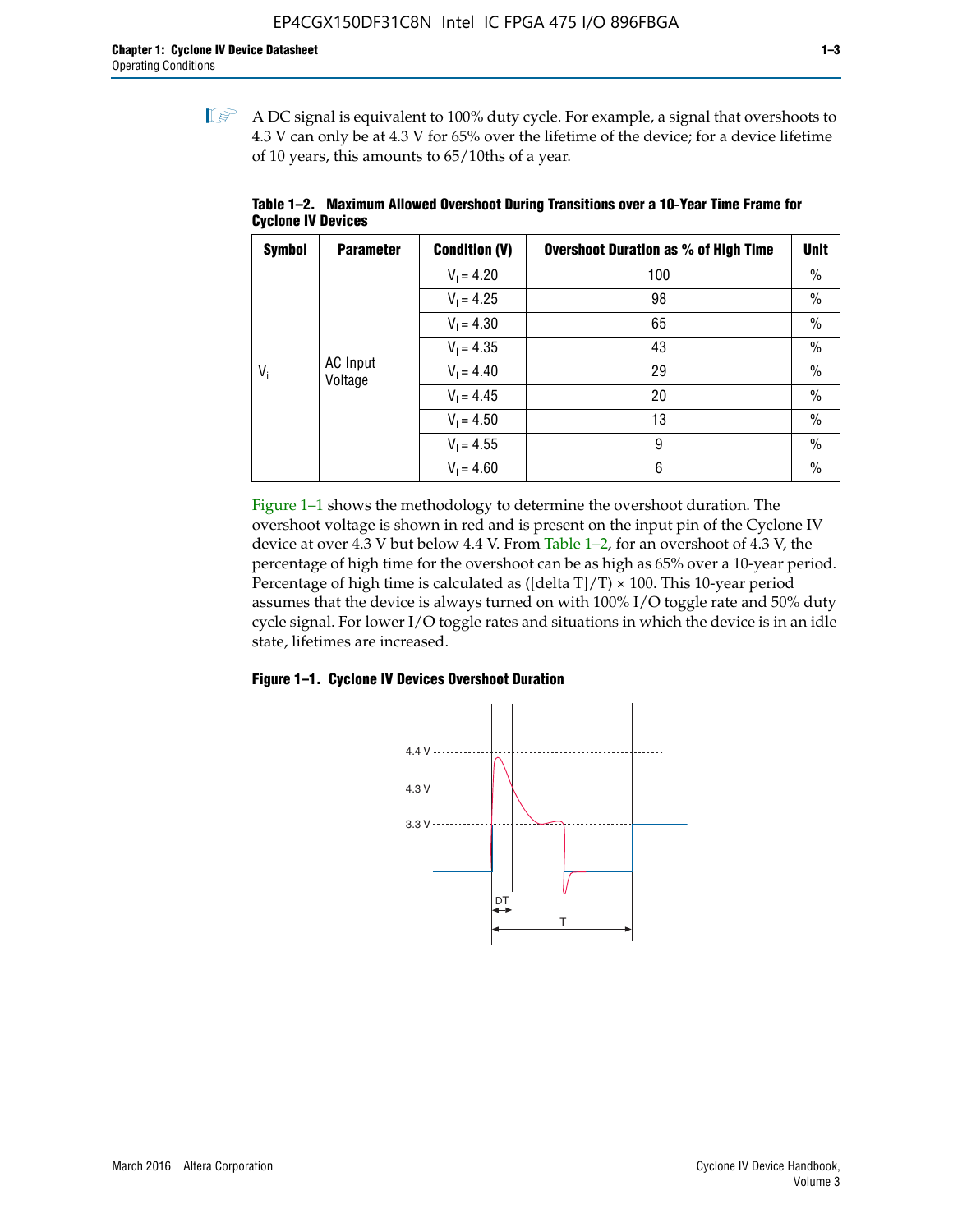## **Recommended Operating Conditions**

This section lists the functional operation limits for AC and DC parameters for Cyclone IV devices. Table 1–3 and Table 1–4 list the steady-state voltage and current values expected from Cyclone IV E and Cyclone IV GX devices. All supplies must be strictly monotonic without plateaus.

**Table 1–3. Recommended Operating Conditions for Cyclone IV E Devices** *(1)***,** *(2)* **(Part 1 of 2)**

| <b>Symbol</b>              | <b>Parameter</b>                                      | <b>Conditions</b>                        | Min         | <b>Typ</b>               | <b>Max</b>     | <b>Unit</b>  |
|----------------------------|-------------------------------------------------------|------------------------------------------|-------------|--------------------------|----------------|--------------|
|                            | Supply voltage for internal logic,<br>1.2-V operation |                                          | 1.15        | 1.2                      | 1.25           | V            |
| $V_{CClNT}$ (3)            | Supply voltage for internal logic,<br>1.0-V operation |                                          | 0.97        | 1.0                      | 1.03           | $\mathsf{V}$ |
|                            | Supply voltage for output buffers,<br>3.3-V operation |                                          | 3.135       | 3.3                      | 3.465          | $\vee$       |
|                            | Supply voltage for output buffers,<br>3.0-V operation |                                          | 2.85        | 3                        | 3.15           | V            |
| $V_{\text{CCIO}}$ (3), (4) | Supply voltage for output buffers,<br>2.5-V operation |                                          | 2.375       | 2.5                      | 2.625          | $\vee$       |
|                            | Supply voltage for output buffers,<br>1.8-V operation |                                          | 1.71        | 1.8                      | 1.89           | $\mathsf{V}$ |
|                            | Supply voltage for output buffers,<br>1.5-V operation |                                          | 1.425       | 1.5                      | 1.575          | V            |
|                            | Supply voltage for output buffers,<br>1.2-V operation |                                          | 1.14        | 1.2                      | 1.26           | V            |
| $V_{CCA}$ (3)              | Supply (analog) voltage for PLL<br>regulator          |                                          | 2.375       | 2.5                      | 2.625          | $\vee$       |
|                            | Supply (digital) voltage for PLL,<br>1.2-V operation  |                                          | 1.15        | 1.2                      | 1.25           | V            |
| $V_{\text{CCD\_PLL}}$ (3)  | Supply (digital) voltage for PLL,<br>1.0-V operation  |                                          | 0.97        | 1.0                      | 1.03           | $\vee$       |
| $V_{I}$                    | Input voltage                                         |                                          | $-0.5$      | $\equiv$                 | 3.6            | $\mathsf{V}$ |
| $V_0$                      | Output voltage                                        |                                          | $\pmb{0}$   |                          | $V_{\rm CClO}$ | V            |
|                            |                                                       | For commercial use                       | $\mathbf 0$ |                          | 85             | °C           |
| $T_{\rm J}$                | Operating junction temperature                        | For industrial use                       | $-40$       |                          | 100            | °C           |
|                            |                                                       | For extended temperature                 | $-40$       |                          | 125            | °C           |
|                            |                                                       | For automotive use                       | $-40$       | $\qquad \qquad$          | 125            | °C           |
| t <sub>RAMP</sub>          | Power supply ramp time                                | Standard power-on reset<br>$(POR)$ $(5)$ | $50 \mu s$  |                          | 50 ms          |              |
|                            |                                                       | Fast POR (6)                             | $50 \mu s$  | $\overline{\phantom{0}}$ | 3 ms           |              |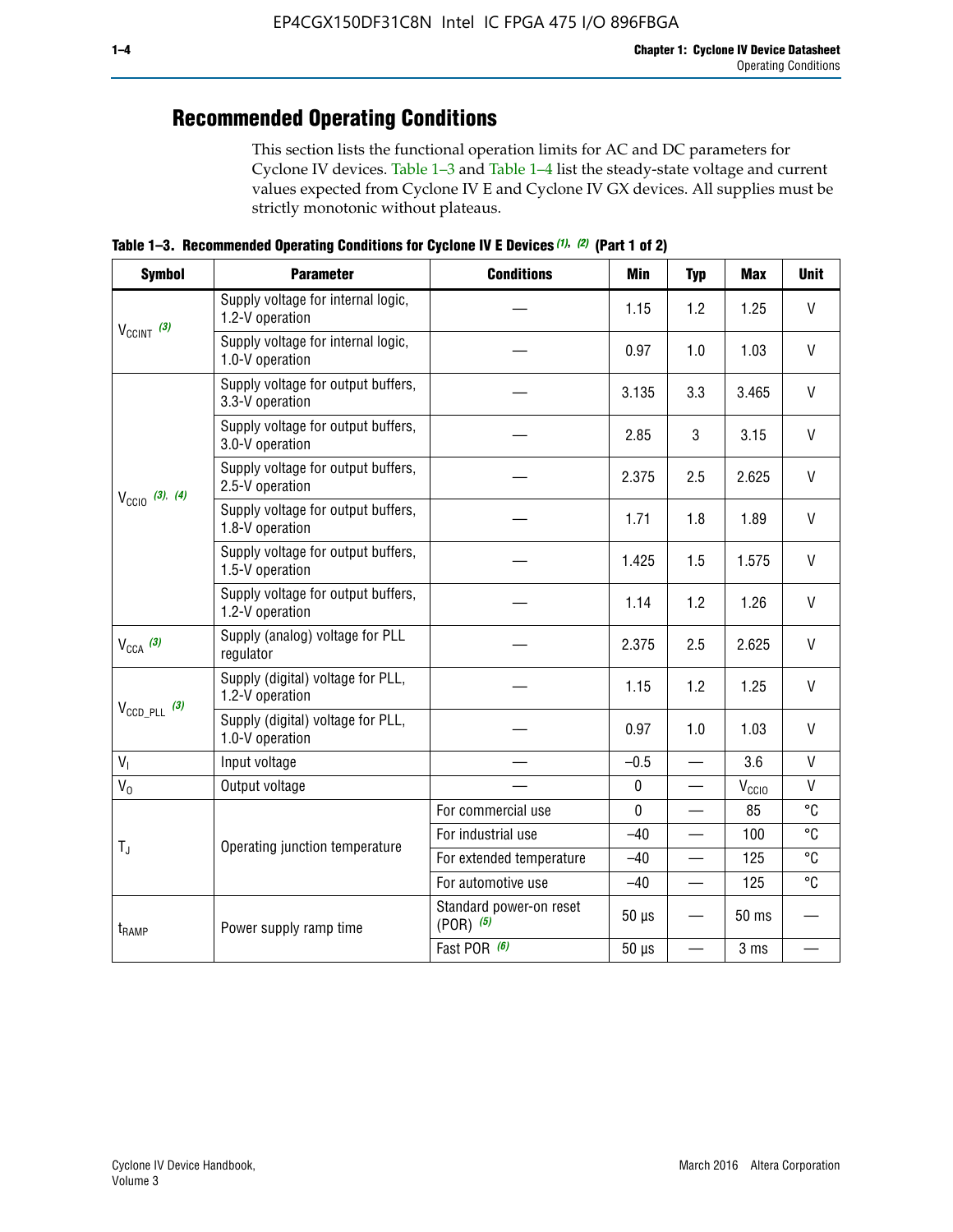|  | Table 1–3. Recommended Operating Conditions for Cyclone IV E Devices (1), (2) (Part 2 of 2) |  |  |  |
|--|---------------------------------------------------------------------------------------------|--|--|--|
|--|---------------------------------------------------------------------------------------------|--|--|--|

| Svmbol             | Parameter                                                     | <b>Conditions</b> | Min | Typ | <b>Max</b> | <b>Unit</b> |
|--------------------|---------------------------------------------------------------|-------------------|-----|-----|------------|-------------|
| <sup>I</sup> Diode | Magnitude of DC current across<br>PCI-clamp diode when enable |                   |     |     | 10         | mA          |

#### **Notes to Table 1–3:**

(1) Cyclone IV E 1.0 V core voltage devices only support C8L, C9L, and I8L speed grades. Cyclone IV E 1.2 V core voltage devices only support C6, C7, C8, I7, and A7 speed grades.

(2)  $V_{CCIO}$  for all I/O banks must be powered up during device operation. All vcca pins must be powered to 2.5 V (even when PLLs are not used) and must be powered up and powered down at the same time.

(3)  $V_{CC}$  must rise monotonically.

(4)  $V_{\text{CCIO}}$  powers all input buffers.

(5) The POR time for Standard POR ranges between 50 and 200 ms. Each individual power supply must reach the recommended operating range within 50 ms.

(6) The POR time for Fast POR ranges between 3 and 9 ms. Each individual power supply must reach the recommended operating range within 3 ms.

| <b>Symbol</b>              | <b>Parameter</b>                                                      | <b>Conditions</b> | <b>Min</b> | <b>Typ</b> | <b>Max</b> | <b>Unit</b>  |
|----------------------------|-----------------------------------------------------------------------|-------------------|------------|------------|------------|--------------|
| $V_{\text{CCINT}}$ (3)     | Core voltage, PCIe hard IP block, and<br>transceiver PCS power supply |                   | 1.16       | 1.2        | 1.24       | V            |
| $V_{CCA}$ (1), (3)         | PLL analog power supply                                               |                   | 2.375      | 2.5        | 2.625      | V            |
| $V_{\text{CCD\_PLL}}$ (2)  | PLL digital power supply                                              |                   | 1.16       | 1.2        | 1.24       | $\mathsf{V}$ |
|                            | I/O banks power supply for 3.3-V<br>operation                         |                   | 3.135      | 3.3        | 3.465      | V            |
| $V_{\text{CC10}}$ (3), (4) | I/O banks power supply for 3.0-V<br>operation                         |                   | 2.85       | 3          | 3.15       | V            |
|                            | I/O banks power supply for 2.5-V<br>operation                         |                   | 2.375      | 2.5        | 2.625      | V            |
|                            | I/O banks power supply for 1.8-V<br>operation                         |                   | 1.71       | 1.8        | 1.89       | V            |
|                            | I/O banks power supply for 1.5-V<br>operation                         |                   | 1.425      | 1.5        | 1.575      | V            |
|                            | I/O banks power supply for 1.2-V<br>operation                         |                   | 1.14       | 1.2        | 1.26       | $\mathsf{V}$ |
|                            | Differential clock input pins power<br>supply for 3.3-V operation     |                   | 3.135      | 3.3        | 3.465      | V            |
|                            | Differential clock input pins power<br>supply for 3.0-V operation     |                   | 2.85       | 3          | 3.15       | V            |
| V <sub>CC_CLKIN</sub>      | Differential clock input pins power<br>supply for 2.5-V operation     |                   | 2.375      | 2.5        | 2.625      | V            |
| (3), (5), (6)              | Differential clock input pins power<br>supply for 1.8-V operation     |                   | 1.71       | 1.8        | 1.89       | V            |
|                            | Differential clock input pins power<br>supply for 1.5-V operation     |                   | 1.425      | 1.5        | 1.575      | V            |
|                            | Differential clock input pins power<br>supply for 1.2-V operation     |                   | 1.14       | 1.2        | 1.26       | V            |
| $V_{CCH_GXB}$              | Transceiver output buffer power supply                                |                   | 2.375      | 2.5        | 2.625      | $\mathsf{V}$ |

## **Table 1–4. Recommended Operating Conditions for Cyclone IV GX Devices (Part 1 of 2)**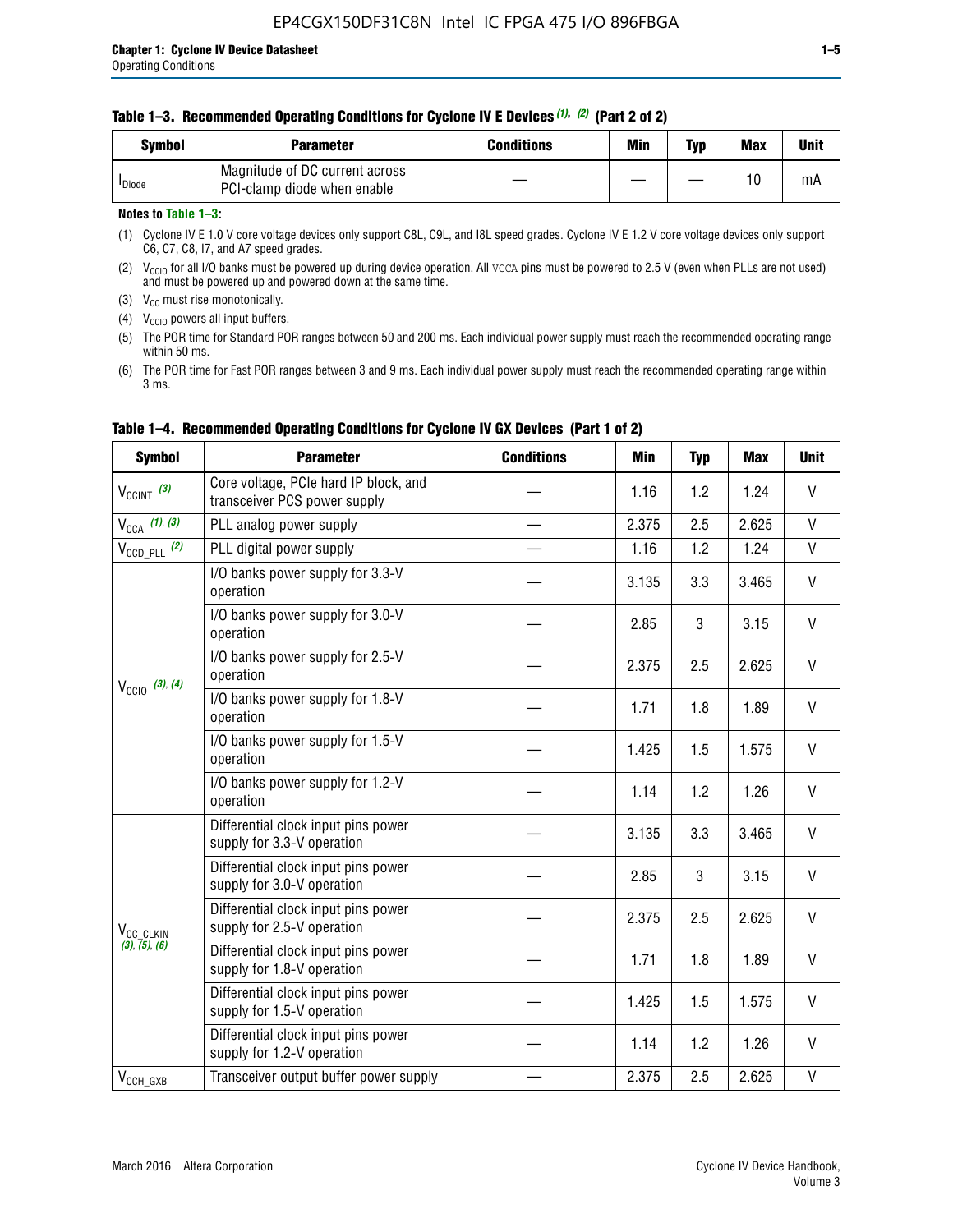| <b>Symbol</b>         | <b>Parameter</b>                                               | <b>Min</b>                               | <b>Typ</b>   | <b>Max</b> | <b>Unit</b>       |        |
|-----------------------|----------------------------------------------------------------|------------------------------------------|--------------|------------|-------------------|--------|
| $V_{\text{CCA\_GXB}}$ | Transceiver PMA and auxiliary power<br>supply                  |                                          | 2.375        | 2.5        | 2.625             |        |
| $V_{CCL_GXB}$         | Transceiver PMA and auxiliary power<br>supply                  |                                          | 1.16         | 1.2        | 1.24              | V      |
| $V_{1}$               | DC input voltage                                               |                                          | $-0.5$       |            | 3.6               | $\vee$ |
| $V_0$                 | DC output voltage                                              |                                          | 0            |            | V <sub>CCIO</sub> | V      |
|                       | Operating junction temperature                                 | For commercial use                       | $\mathbf{0}$ |            | 85                | °C     |
| T,                    |                                                                | For industrial use                       | $-40$        |            | 100               | °C     |
| $t_{\rm{RAMP}}$       | Power supply ramp time                                         | Standard power-on reset<br>$(POR)$ $(7)$ | $50 \mu s$   |            | $50$ ms           |        |
|                       |                                                                | Fast POR $(8)$                           | $50 \mu s$   |            | 3 <sub>ms</sub>   |        |
| <b>I</b> Diode        | Magnitude of DC current across<br>PCI-clamp diode when enabled |                                          |              |            | 10                | mA     |

**Table 1–4. Recommended Operating Conditions for Cyclone IV GX Devices (Part 2 of 2)**

#### **Notes to Table 1–4:**

- (1) All VCCA pins must be powered to 2.5 V (even when PLLs are not used) and must be powered up and powered down at the same time.
- (2) You must connect  $V_{CCD-PLL}$  to  $V_{CCINT}$  through a decoupling capacitor and ferrite bead.
- (3) Power supplies must rise monotonically.
- (4)  $V_{\text{CCIO}}$  for all I/O banks must be powered up during device operation. Configurations pins are powered up by V<sub>CCIO</sub> of I/O Banks 3, 8, and 9 where I/O Banks 3 and 9 only support V<sub>CCIO</sub> of 1.5, 1.8, 2.5, 3.0, and 3.3 V. For fast passive parallel (FPP) configuration mode, the V<sub>CCIO</sub> level of I/O<br>Bank 8 must be powered up to 1.5, 1.8, 2.5, 3.0, and 3.3 V.
- (5) You must set  $V_{CC_CCLKIN}$  to 2.5 V if you use CLKIN as a high-speed serial interface (HSSI) refclk or as a DIFFCLK input.
- (6) The CLKIN pins in I/O Banks 3B and 8B can support single-ended I/O standard when the pins are used to clock left PLLs in non-transceiver applications.
- (7) The POR time for Standard POR ranges between 50 and 200 ms.  $V_{\text{CCIA}}$ ,  $V_{\text{CCIA}}$ , and  $V_{\text{CCIO}}$  of I/O Banks 3, 8, and 9 must reach the recommended operating range within 50 ms.
- (8) The POR time for Fast POR ranges between 3 and 9 ms.  $V_{\text{CCH},T}$ ,  $V_{\text{CCA}}$ , and  $V_{\text{CCI}}$  of I/O Banks 3, 8, and 9 must reach the recommended operating range within 3 ms.

## **ESD Performance**

This section lists the electrostatic discharge (ESD) voltages using the human body model (HBM) and charged device model (CDM) for Cyclone IV devices general purpose I/Os (GPIOs) and high-speed serial interface (HSSI) I/Os. Table 1–5 lists the ESD for Cyclone IV devices GPIOs and HSSI I/Os.

|  |  |  |  | Table 1–5. ESD for Cyclone IV Devices GPIOs and HSSI I/Os |  |
|--|--|--|--|-----------------------------------------------------------|--|
|--|--|--|--|-----------------------------------------------------------|--|

| <b>Symbol</b>  | <b>Parameter</b>                      | <b>Passing Voltage</b> | <b>Unit</b> |
|----------------|---------------------------------------|------------------------|-------------|
|                | ESD voltage using the HBM (GPIOs) (1) | ± 2000                 |             |
| <b>VESDHBM</b> | ESD using the HBM (HSSI I/Os) (2)     | ± 1000                 |             |
|                | ESD using the CDM (GPIOs)             | ± 500                  |             |
| <b>VESDCDM</b> | ESD using the CDM (HSSI I/Os) (2)     | ± 250                  |             |

#### **Notes to Table 1–5:**

(1) The passing voltage for EP4CGX15 and EP4CGX30 row I/Os is ±1000V.

(2) This value is applicable only to Cyclone IV GX devices.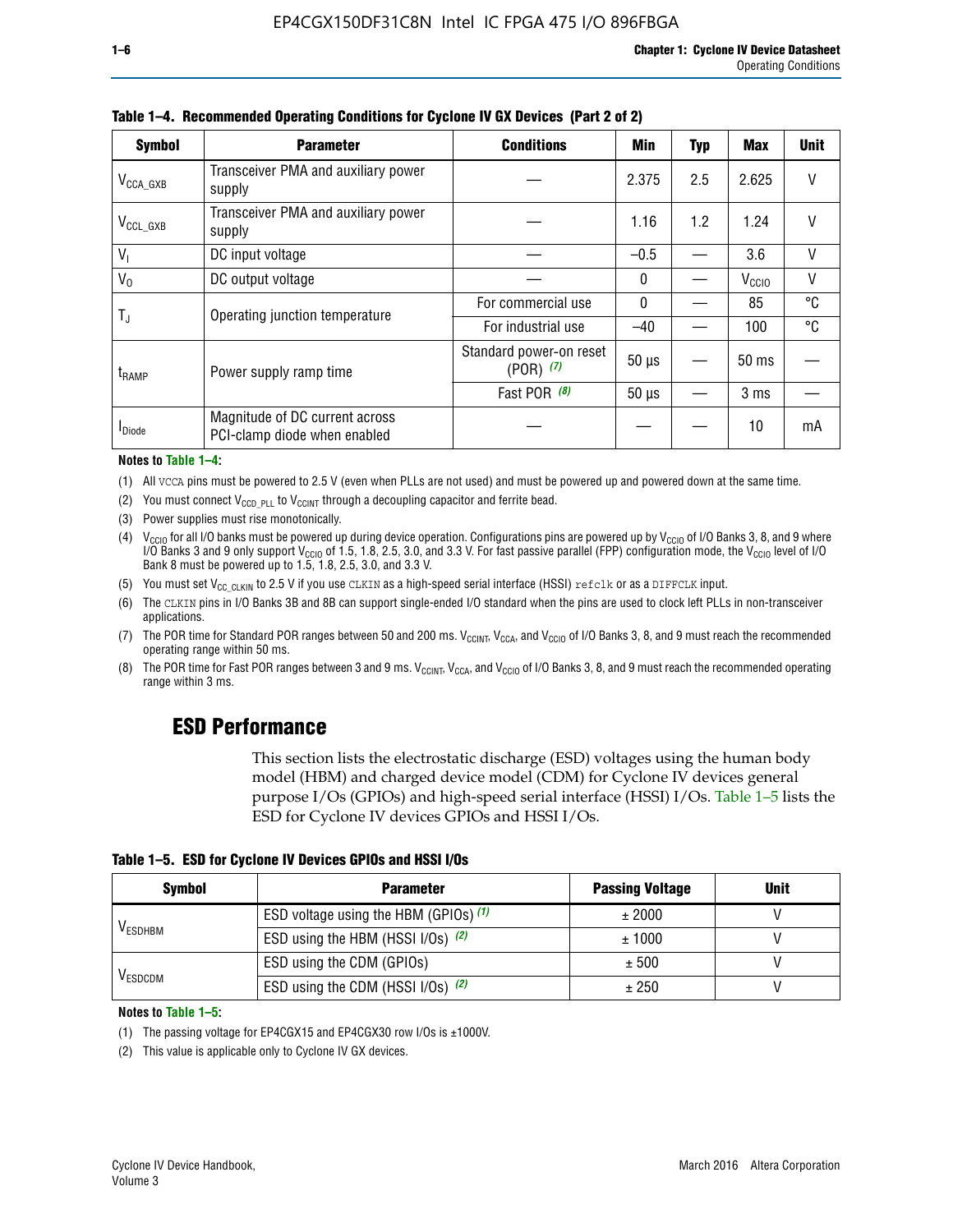## **DC Characteristics**

This section lists the I/O leakage current, pin capacitance, on-chip termination (OCT) tolerance, and bus hold specifications for Cyclone IV devices.

## **Supply Current**

The device supply current requirement is the minimum current drawn from the power supply pins that can be used as a reference for power size planning. Use the Excel-based early power estimator (EPE) to get the supply current estimates for your design because these currents vary greatly with the resources used. Table 1–6 lists the I/O pin leakage current for Cyclone IV devices.

**Table 1–6. I/O Pin Leakage Current for Cyclone IV Devices** *(1)***,** *(2)*

| <b>Symbol</b> | <b>Parameter</b>                     | <b>Conditions</b>                   | <b>Device</b> | Min   | Typ | <b>Max</b> | <b>Unit</b> |
|---------------|--------------------------------------|-------------------------------------|---------------|-------|-----|------------|-------------|
|               | Input pin leakage current            | $V_1 = 0$ V to $V_{\text{CCIOMAX}}$ |               | $-10$ |     | 10         | μA          |
| $I_{0Z}$      | Tristated I/O pin leakage<br>current | $V_0 = 0 V to V_{CCIOMAX}$          |               | $-10$ |     | 10         | μA          |

**Notes to Table 1–6:**

(1) This value is specified for normal device operation. The value varies during device power-up. This applies for all V<sub>CCIO</sub> settings (3.3, 3.0, 2.5, 1.8, 1.5, and 1.2 V).

(2) The 10 µA I/O leakage current limit is applicable when the internal clamping diode is off. A higher current can be observed when the diode is on.

## **Bus Hold**

The bus hold retains the last valid logic state after the source driving it either enters the high impedance state or is removed. Each I/O pin has an option to enable bus hold in user mode. Bus hold is always disabled in configuration mode.

Table 1–7 lists bus hold specifications for Cyclone IV devices.

|                                                   |                                  | $V_{CClO}$ (V) |            |       |            |            |            |            |            |       |            |       |            |             |
|---------------------------------------------------|----------------------------------|----------------|------------|-------|------------|------------|------------|------------|------------|-------|------------|-------|------------|-------------|
| <b>Parameter</b>                                  | <b>Condition</b>                 |                | 1.2        |       | 1.5        |            | 1.8        |            | 2.5        |       | 3.0        |       | 3.3        | <b>Unit</b> |
|                                                   |                                  | <b>Min</b>     | <b>Max</b> | Min   | <b>Max</b> | <b>Min</b> | <b>Max</b> | <b>Min</b> | <b>Max</b> | Min   | <b>Max</b> | Min   | <b>Max</b> |             |
| <b>Bus hold</b><br>low,<br>sustaining<br>current  | $V_{IN}$ > $V_{IL}$<br>(maximum) | 8              |            | 12    |            | $30\,$     |            | 50         |            | 70    |            | 70    |            | μA          |
| <b>Bus hold</b><br>high,<br>sustaining<br>current | $V_{IN}$ < $V_{IL}$<br>(minimum) | $-8$           |            | $-12$ |            | $-30$      |            | $-50$      |            | $-70$ |            | $-70$ |            | μA          |
| <b>Bus hold</b><br>low,<br>overdrive<br>current   | $0 V < V_{IN} < V_{CG10}$        |                | 125        |       | 175        |            | 200        |            | 300        |       | 500        |       | 500        | μA          |
| <b>Bus hold</b><br>high,<br>overdrive<br>current  | $0 V < V_{IN} < V_{CG10}$        |                | $-125$     |       | $-175$     |            | $-200$     |            | $-300$     |       | $-500$     |       | $-500$     | μA          |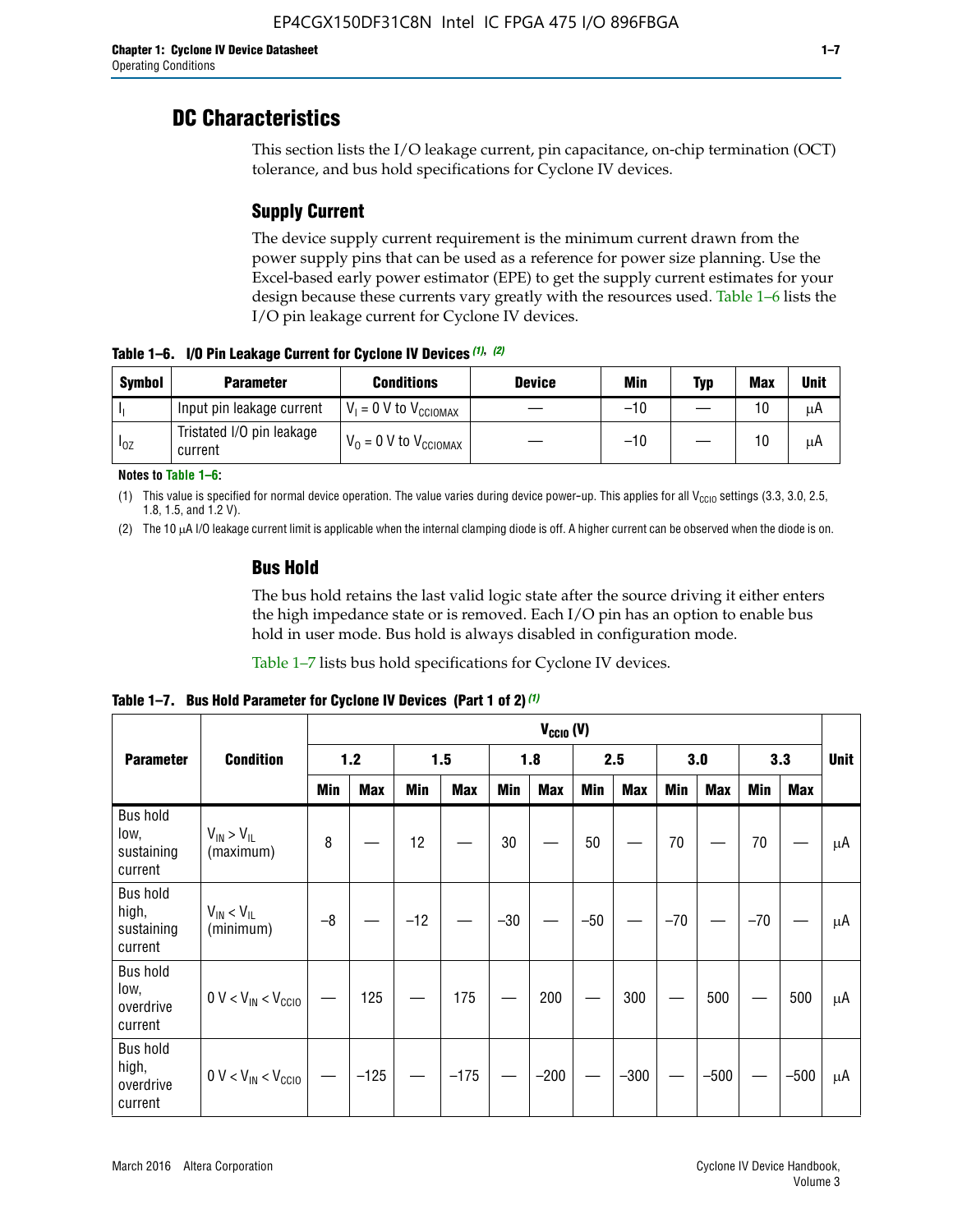|                        |                  |            | $V_{CClO}$ (V) |            |            |      |                   |            |     |     |             |            |     |  |
|------------------------|------------------|------------|----------------|------------|------------|------|-------------------|------------|-----|-----|-------------|------------|-----|--|
| <b>Parameter</b>       | <b>Condition</b> | 1.2        |                |            | 1.5        |      | 3.0<br>2.5<br>1.8 |            |     | 3.3 | <b>Unit</b> |            |     |  |
|                        |                  | <b>Min</b> | <b>Max</b>     | <b>Min</b> | <b>Max</b> | Min  | <b>Max</b>        | <b>Min</b> | Max | Min | <b>Max</b>  | <b>Min</b> | Max |  |
| Bus hold trip<br>point |                  | 0.3        | 0.9            | 0.375      | 1.125      | 0.68 | 1.07              | 0.7        | 1.7 | 0.8 | ŋ           | 0.8        |     |  |

**Table 1–7. Bus Hold Parameter for Cyclone IV Devices (Part 2 of 2)** *(1)*

**Note to Table 1–7:**

(1) Bus hold trip points are based on the calculated input voltages from the JEDEC standard.

## **OCT Specifications**

Table 1–8 lists the variation of OCT without calibration across process, temperature, and voltage (PVT).

**Table 1–8. Series OCT Without Calibration Specifications for Cyclone IV Devices**

|                                   |                      | <b>Resistance Tolerance</b> |                                                                             |               |
|-----------------------------------|----------------------|-----------------------------|-----------------------------------------------------------------------------|---------------|
| <b>Description</b>                | $V_{\text{CCIO}}(V)$ | <b>Commercial Maximum</b>   | <b>Industrial, Extended</b><br>industrial, and<br><b>Automotive Maximum</b> | <b>Unit</b>   |
|                                   | 3.0                  | ±30                         | ±40                                                                         | $\frac{0}{0}$ |
|                                   | 2.5                  | ±30                         | ±40                                                                         | $\frac{0}{0}$ |
| Series OCT without<br>calibration | 1.8                  | ±40                         | ±50                                                                         | $\frac{0}{0}$ |
|                                   | 1.5                  | ±50                         | ±50                                                                         | $\frac{0}{0}$ |
|                                   | 1.2                  | ±50                         | ±50                                                                         | $\frac{0}{0}$ |

OCT calibration is automatically performed at device power-up for OCT-enabled I/Os.

Table 1–9 lists the OCT calibration accuracy at device power-up.

|  |  | Table 1–9.  Series OCT with Calibration at Device Power-Up Specifications for Cyclone IV Devices |  |  |  |  |  |  |
|--|--|--------------------------------------------------------------------------------------------------|--|--|--|--|--|--|
|--|--|--------------------------------------------------------------------------------------------------|--|--|--|--|--|--|

|                       |                |                           | <b>Calibration Accuracy</b>                                                 |               |  |
|-----------------------|----------------|---------------------------|-----------------------------------------------------------------------------|---------------|--|
| <b>Description</b>    | $V_{CGI0} (V)$ | <b>Commercial Maximum</b> | <b>Industrial, Extended</b><br>industrial, and<br><b>Automotive Maximum</b> | <b>Unit</b>   |  |
|                       | 3.0            | ±10                       | ±10                                                                         | $\%$          |  |
| Series OCT with       | 2.5            | ±10                       | ±10                                                                         | $\%$          |  |
| calibration at device | 1.8            | ±10                       | ±10                                                                         | $\%$          |  |
| power-up              | 1.5            | ±10                       | ±10                                                                         | $\%$          |  |
|                       | 1.2            | ±10                       | ±10                                                                         | $\frac{0}{0}$ |  |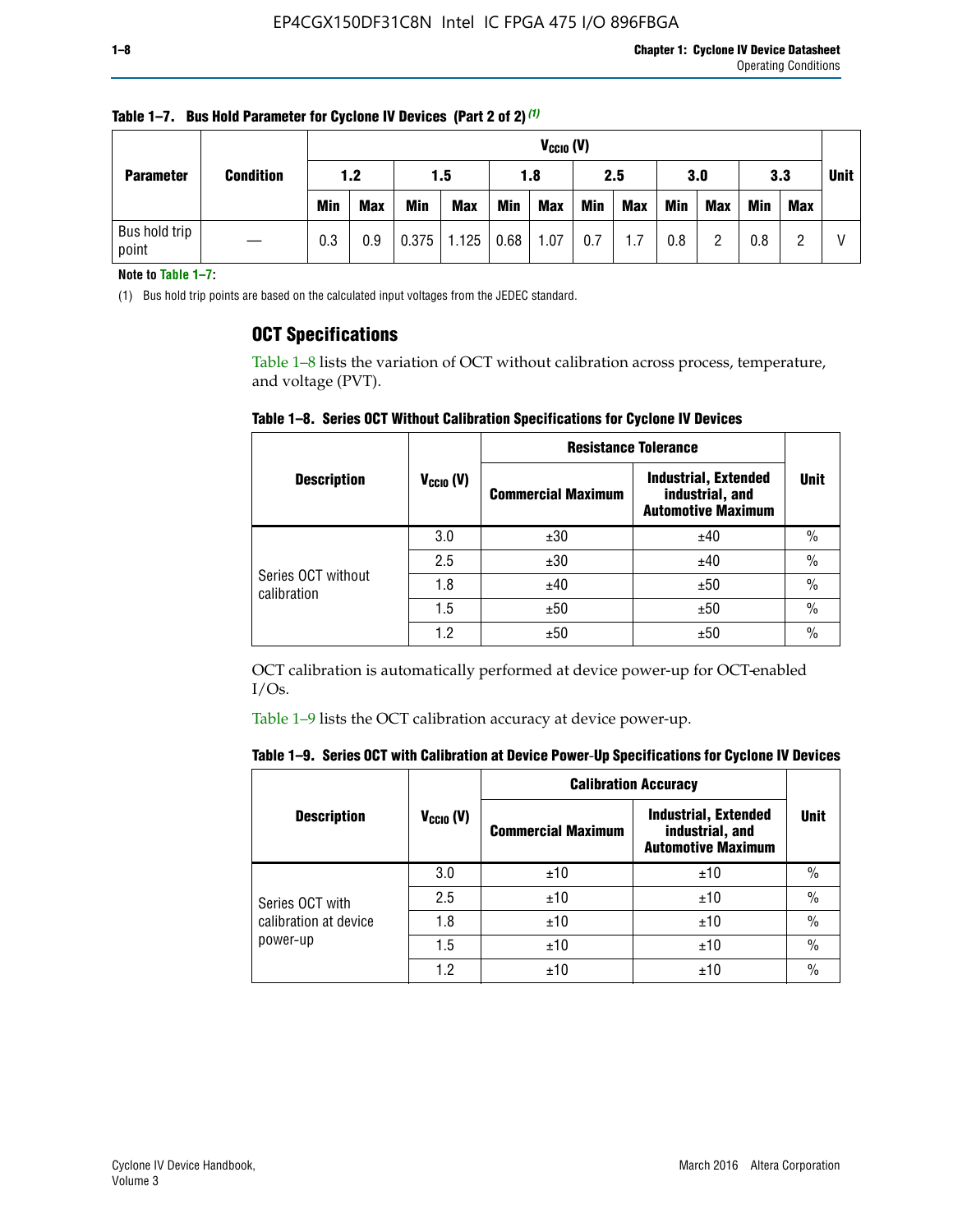The OCT resistance may vary with the variation of temperature and voltage after calibration at device power-up. Use Table 1–10 and Equation 1–1 to determine the final OCT resistance considering the variations after calibration at device power-up. Table 1–10 lists the change percentage of the OCT resistance with voltage and temperature.

**Table 1–10. OCT Variation After Calibration at Device Power**-**Up for Cyclone IV Devices**

| <b>Nominal Voltage</b> | dR/dT (%/°C) | $dR/dV$ (%/mV) |
|------------------------|--------------|----------------|
| 3.0                    | 0.262        | $-0.026$       |
| 2.5                    | 0.234        | $-0.039$       |
| 1.8                    | 0.219        | $-0.086$       |
| 1.5                    | 0.199        | $-0.136$       |
| 1.2                    | 0.161        | $-0.288$       |

#### **Equation 1–1. Final OCT Resistance** *(1)***,** *(2)***,** *(3)***,** *(4)***,** *(5)***,** *(6)*

 $\Delta R_V = (V_2 - V_1) \times 1000 \times dR/dV$  ––––––––––––(7)  $\Delta R_T = (T_2 - T_1) \times dR/dT$  ––––––– (8) For  $\Delta R_x < 0$ ; MF<sub>x</sub> = 1/ ( $|\Delta R_x|/100 + 1$ ) –––––– (9) For  $\Delta R_x > 0$ ;  $\text{MF}_x = \Delta R_x / 100 + 1$  ——– (10)  $MF = MF_V \times MF_T$  –––––––––––(11) Rfinal = Rinitial × MF ––––– *(12)*

#### **Notes to Equation 1–1:**

- (1)  $T_2$  is the final temperature.
- (2)  $T_1$  is the initial temperature.
- (3) MF is multiplication factor.
- (4)  $R<sub>final</sub>$  is final resistance.
- (5) Rinitial is initial resistance.
- (6) Subscript x refers to both  $\sqrt{v}$  and  $\sqrt{v}$ .
- (7)  $\Delta R_V$  is a variation of resistance with voltage.
- (8)  $\Delta R_T$  is a variation of resistance with temperature.
- (9) dR/dT is the change percentage of resistance with temperature after calibration at device power-up.
- (10) dR/dV is the change percentage of resistance with voltage after calibration at device power-up.
- (11)  $V_2$  is final voltage.
- (12)  $V_1$  is the initial voltage.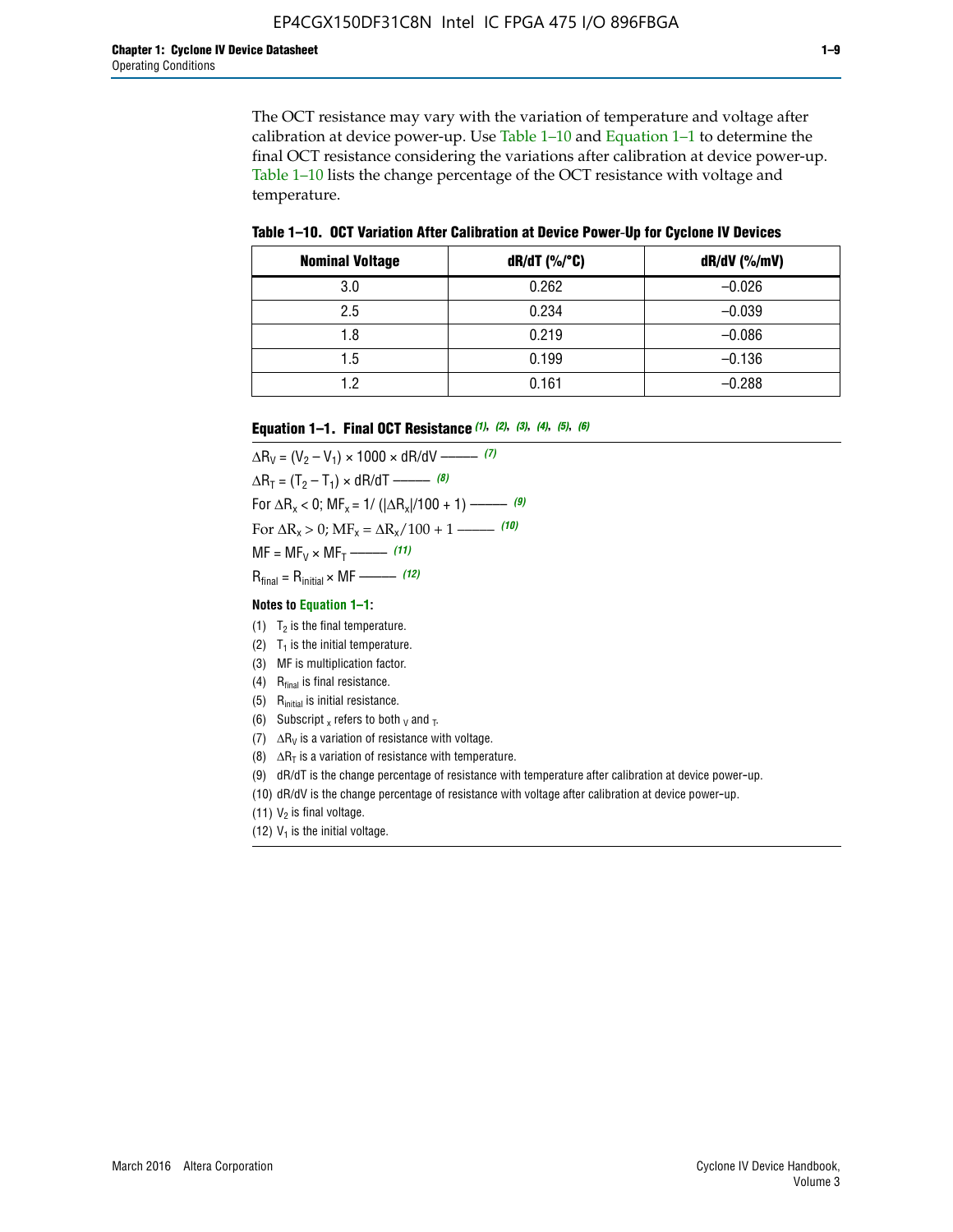Example 1-1 shows how to calculate the change of  $50$ - $\Omega$  I/O impedance from 25°C at 3.0 V to 85°C at 3.15 V.

### **Example 1–1. Impedance Change**

 $\Delta R_V = (3.15 - 3) \times 1000 \times -0.026 = -3.83$  $\Delta R_T = (85 - 25) \times 0.262 = 15.72$ Because  $\Delta R_V$  is negative,  $MF_V = 1 / (3.83/100 + 1) = 0.963$ Because  $\Delta R_T$  is positive,  $MF_T = 15.72/100 + 1 = 1.157$  $MF = 0.963 \times 1.157 = 1.114$  $R_{final} = 50 \times 1.114 = 55.71 \Omega$ 

## **Pin Capacitance**

Table 1–11 lists the pin capacitance for Cyclone IV devices.

**Table 1–11. Pin Capacitance for Cyclone IV Devices** *(1)*

| Symbol              | <b>Parameter</b>                                                                                           | Typical-<br><b>Quad Flat</b><br><b>Pack</b><br>(QFP) | Typical-<br><b>Quad Flat</b><br><b>No Leads</b><br>(QFN) | Typical-<br><b>Ball-Grid</b><br><b>Array</b><br>(BGA) | <b>Unit</b> |
|---------------------|------------------------------------------------------------------------------------------------------------|------------------------------------------------------|----------------------------------------------------------|-------------------------------------------------------|-------------|
| C <sub>IOTB</sub>   | Input capacitance on top and bottom I/O pins                                                               |                                                      |                                                          | 6                                                     | рF          |
| C <sub>IOLR</sub>   | Input capacitance on right I/O pins                                                                        |                                                      |                                                          | 5                                                     | рF          |
| $C_{LVDSLR}$        | Input capacitance on right I/O pins with dedicated LVDS output                                             | 8                                                    | 8                                                        |                                                       | рF          |
| $C_{VREFLR}$<br>(2) | Input capacitance on right dual-purpose VREF pin when used as<br>$V_{BFE}$ or user I/O pin                 | 21                                                   | 21                                                       | 21                                                    | pF          |
| $C_{VREFTB}$<br>(2) | Input capacitance on top and bottom dual-purpose VREF pin when<br>used as $V_{\text{RFF}}$ or user I/O pin | 23(3)                                                | 23                                                       | 23                                                    | pF          |
| $C_{CLKTB}$         | Input capacitance on top and bottom dedicated clock input pins                                             | 7                                                    | 7                                                        | 6                                                     | pF          |
| $C_{CLKLR}$         | Input capacitance on right dedicated clock input pins                                                      | 6                                                    | 6                                                        | 5                                                     | рF          |

#### **Notes to Table 1–11:**

(1) The pin capacitance applies to FBGA, UBGA, and MBGA packages.

(2) When you use the VREF pin as a regular input or output, you can expect a reduced performance of toggle rate and  $t_{\rm CO}$  because of higher pin capacitance.

(3) CVREFTB for the EP4CE22 device is 30 pF.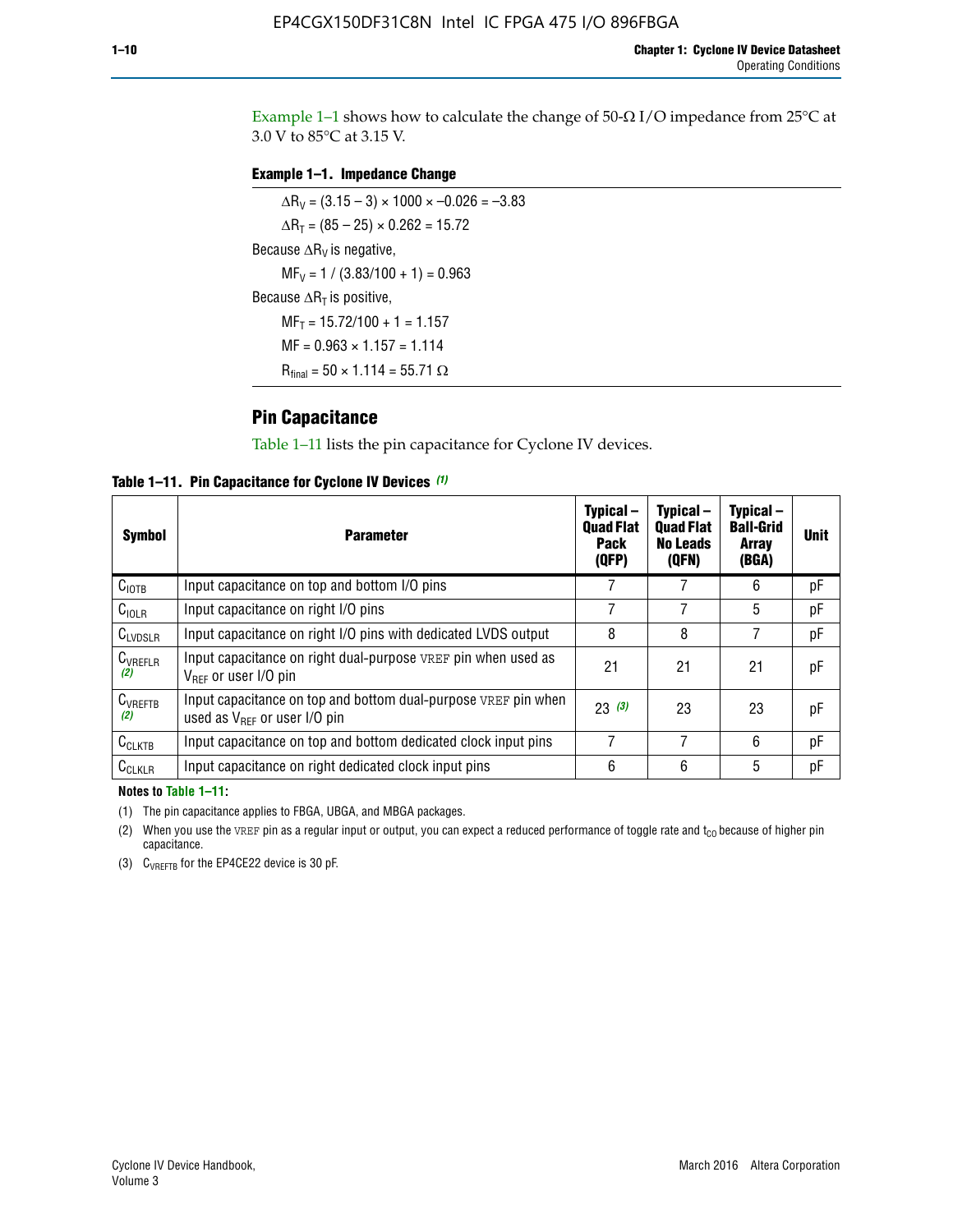## **Internal Weak Pull-Up and Weak Pull-Down Resistor**

Table 1–12 lists the weak pull-up and pull-down resistor values for Cyclone IV devices.

**Table 1–12. Internal Weak Pull**-**Up and Weak Pull**-**Down Resistor Values for Cyclone IV Devices** *(1)*

| <b>Symbol</b> | <b>Parameter</b>                                                                                                                                            | <b>Conditions</b>                                  | Min | <b>Typ</b> | <b>Max</b> | <b>Unit</b> |
|---------------|-------------------------------------------------------------------------------------------------------------------------------------------------------------|----------------------------------------------------|-----|------------|------------|-------------|
|               |                                                                                                                                                             | $V_{\text{CC10}} = 3.3 \text{ V} \pm 5\%$ (2), (3) | 7   | 25         | 41         | $k\Omega$   |
| $R_{PU}$      | Value of the I/O pin pull-up resistor<br>before and during configuration, as<br>well as user mode if you enable the<br>programmable pull-up resistor option | $V_{\text{CC10}} = 3.0 \text{ V} \pm 5\%$ (2), (3) | 7   | 28         | 47         | $k\Omega$   |
|               |                                                                                                                                                             | $V_{\text{CC10}} = 2.5 V \pm 5\%$ (2), (3)         | 8   | 35         | 61         | kΩ          |
|               |                                                                                                                                                             | $V_{\text{CC10}} = 1.8 V \pm 5\%$ (2), (3)         | 10  | 57         | 108        | kΩ          |
|               |                                                                                                                                                             | $V_{\text{CC10}} = 1.5 V \pm 5\%$ (2), (3)         | 13  | 82         | 163        | kΩ          |
|               |                                                                                                                                                             | $V_{\text{CC10}} = 1.2 \text{ V} \pm 5\%$ (2), (3) | 19  | 143        | 351        | kΩ          |
|               |                                                                                                                                                             | $V_{\text{CC10}} = 3.3 V \pm 5\%$ (4)              | 6   | 19         | 30         | kΩ          |
|               |                                                                                                                                                             | $V_{\text{CC10}} = 3.0 V \pm 5\%$ (4)              | 6   | 22         | 36         | $k\Omega$   |
| $R_{PD}$      | Value of the I/O pin pull-down resistor<br>before and during configuration                                                                                  | $V_{\text{CC10}} = 2.5 V \pm 5\%$ (4)              | 6   | 25         | 43         | $k\Omega$   |
|               |                                                                                                                                                             | $V_{\text{CC10}} = 1.8 \text{ V} \pm 5\%$ (4)      | 7   | 35         | 71         | $k\Omega$   |
|               |                                                                                                                                                             | $V_{\text{CC10}} = 1.5 V \pm 5\%$ (4)              | 8   | 50         | 112        | $k\Omega$   |

#### **Notes to Table 1–12:**

- (1) All I/O pins have an option to enable weak pull-up except the configuration, test, and JTAG pins. The weak pull-down feature is only available for JTAG TCK.
- (2) Pin pull-up resistance values may be lower if an external source drives the pin higher than  $V_{\text{CCIO}}$ .
- (3)  $R_{PU} = (V_{CC10} V_1)/I_{R_PU}$ Minimum condition: –40°C; V<sub>CCIO</sub> = V<sub>CC</sub> + 5%, V<sub>I</sub> = V<sub>CC</sub> + 5% – 50 mV; Typical condition: 25°C; V<sub>CCIO</sub> = V<sub>CC</sub>, V<sub>I</sub> = 0 V; Maximum condition: 100°C;  $V_{\text{CCIO}} = V_{\text{CC}} - 5\%$ ,  $V_1 = 0$  V; in which V<sub>I</sub> refers to the input voltage at the I/O pin.
- (4)  $R_{PD} = V_I/I_{R_PD}$ Minimum condition:  $-40^{\circ}$ C; V<sub>CCIO</sub> = V<sub>CC</sub> + 5%, V<sub>I</sub> = 50 mV; Typical condition: 25°C;  $V_{\text{CCIO}} = V_{\text{CC}}$ ,  $V_{\text{I}} = V_{\text{CC}} - 5\%$ ; Maximum condition: 100°C; V<sub>CClO</sub> = V<sub>CC</sub> – 5%, V<sub>I</sub> = V<sub>CC</sub> – 5%; in which V<sub>I</sub> refers to the input voltage at the I/O pin.

## **Hot-Socketing**

Table 1–13 lists the hot-socketing specifications for Cyclone IV devices.

**Table 1–13. Hot**-**Socketing Specifications for Cyclone IV Devices**

| <b>Symbol</b> | <b>Parameter</b>                  |             |  |  |  |
|---------------|-----------------------------------|-------------|--|--|--|
| $I$ IOPIN(DC) | DC current per I/O pin            | $300 \mu A$ |  |  |  |
| $I$ IOPIN(AC) | AC current per I/O pin            | 8 mA $(1)$  |  |  |  |
| IXCVRTX(DC)   | DC current per transceiver TX pin | 100 mA      |  |  |  |
| IXCVRRX(DC)   | DC current per transceiver RX pin | 50 mA       |  |  |  |

**Note to Table 1–13:**

(1) The I/O ramp rate is 10 ns or more. For ramp rates faster than 10 ns, |IIOPIN| = C dv/dt, in which C is the I/O pin capacitance and dv/dt is the slew rate.

 $\mathbb{I} \rightarrow \mathbb{I}$  During hot-socketing, the I/O pin capacitance is less than 15 pF and the clock pin capacitance is less than 20 pF.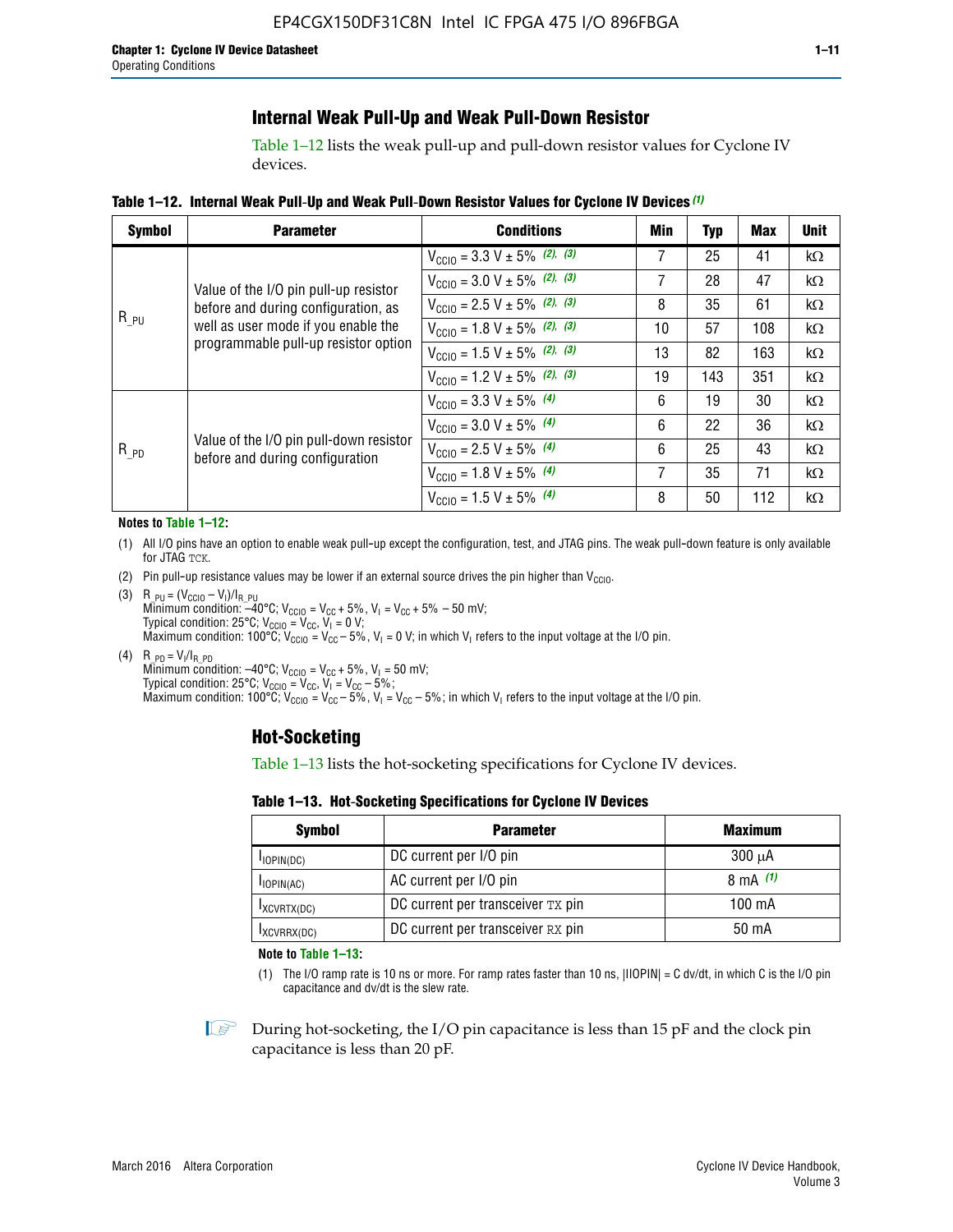## **Schmitt Trigger Input**

Cyclone IV devices support Schmitt trigger input on the TDI, TMS, TCK, nSTATUS, nCONFIG, nCE, CONF\_DONE, and DCLK pins. A Schmitt trigger feature introduces hysteresis to the input signal for improved noise immunity, especially for signals with slow edge rate. Table 1–14 lists the hysteresis specifications across the supported  $V<sub>CCIO</sub>$  range for Schmitt trigger inputs in Cyclone IV devices.

**Table 1–14. Hysteresis Specifications for Schmitt Trigger Input in Cyclone IV Devices**

| <b>Symbol</b>                  | <b>Parameter</b>               | <b>Conditions (V)</b>   |     |    |
|--------------------------------|--------------------------------|-------------------------|-----|----|
|                                |                                | $V_{\text{CGI0}} = 3.3$ | 200 | mV |
|                                | Hysteresis for Schmitt trigger | $V_{\text{CCIO}} = 2.5$ | 200 | mV |
| $\mathsf{V}_{\mathsf{SCHMIT}}$ | input                          | $V_{\text{CCIO}} = 1.8$ | 140 | mV |
|                                |                                | $V_{\text{CCIO}} = 1.5$ | 110 | mV |

## **I/O Standard Specifications**

The following tables list input voltage sensitivities ( $V<sub>IH</sub>$  and  $V<sub>II</sub>$ ), output voltage ( $V<sub>OH</sub>$ and  $V_{OL}$ ), and current drive characteristics ( $I_{OH}$  and  $I_{OL}$ ), for various I/O standards supported by Cyclone IV devices. Table 1–15 through Table 1–20 provide the I/O standard specifications for Cyclone IV devices.

|                    | $V_{CClO}(V)$ |     |            | $V_{IL}(V)$ |                            | $V_{IH} (V)$               |                         | $V_{OL}(V)$                                     | $V_{OH} (V)$                 | I <sub>OL</sub> | l <sub>oh</sub> |
|--------------------|---------------|-----|------------|-------------|----------------------------|----------------------------|-------------------------|-------------------------------------------------|------------------------------|-----------------|-----------------|
| I/O Standard       | <b>Min</b>    | Typ | <b>Max</b> | Min         | <b>Max</b>                 | Min                        | <b>Max</b>              | Max                                             | Min                          | (mA)<br>(4)     | (mA)<br>(4)     |
| 3.3-V LVTTL (3)    | 3.135         | 3.3 | 3.465      |             | 0.8                        | 1.7                        | 3.6                     | 0.45                                            | 2.4                          | 4               | $-4$            |
| 3.3-V LVCMOS $(3)$ | 3.135         | 3.3 | 3.465      |             | 0.8                        | 1.7                        | 3.6                     | 0.2                                             | $V_{\text{CC10}} - 0.2$      | $\overline{2}$  | $-2$            |
| 3.0-V LVTTL $(3)$  | 2.85          | 3.0 | 3.15       | $-0.3$      | 0.8                        | 1.7                        | $V_{\text{CC10}} + 0.3$ | 0.45                                            | 2.4                          | 4               | $-4$            |
| 3.0-V LVCMOS (3)   | 2.85          | 3.0 | 3.15       | $-0.3$      | 0.8                        | 1.7                        | $V_{\text{CC10}} + 0.3$ | 0.2                                             | $V_{\text{CC10}} - 0.2$      | 0.1             | $-0.1$          |
| $2.5 V$ (3)        | 2.375         | 2.5 | 2.625      | $-0.3$      | 0.7                        | 1.7                        | $V_{\text{CC10}} + 0.3$ | 0.4                                             | 2.0                          | 1               | $-1$            |
| 1.8V               | 1.71          | 1.8 | 1.89       | $-0.3$      | 0.35x<br>V <sub>CCIO</sub> | 0.65x<br>V <sub>CCIO</sub> | 2.25                    | 0.45                                            | $V_{\text{CCIO}} -$<br>0.45  | $\overline{2}$  | $-2$            |
| 1.5V               | 1.425         | 1.5 | 1.575      | $-0.3$      | 0.35x<br>V <sub>CCIO</sub> | 0.65x<br>V <sub>CCIO</sub> | $V_{\text{CC10}} + 0.3$ | 0.25x<br>V <sub>CClO</sub>                      | 0.75x<br>V <sub>CCIO</sub>   | $\overline{2}$  | $-2$            |
| 1.2V               | 1.14          | 1.2 | 1.26       | $-0.3$      | 0.35x<br>V <sub>CCIO</sub> | 0.65x<br>V <sub>CCIO</sub> | $V_{\text{CC10}} + 0.3$ | 0.25x<br>V <sub>CClO</sub>                      | 0.75x<br>V <sub>CCIO</sub>   | $\overline{2}$  | $-2$            |
| 3.0-V PCI          | 2.85          | 3.0 | 3.15       |             | 0.3x<br>V <sub>CCIO</sub>  | 0.5x<br>V <sub>CCIO</sub>  | $V_{\text{CCI0}} + 0.3$ | $0.1 \times V_{CC10}$                           | $0.9 \times V_{\text{CC10}}$ | 1.5             | $-0.5$          |
| $3.0 - V$ PCI-X    | 2.85          | 3.0 | 3.15       |             | 0.35x<br>V <sub>CCIO</sub> | 0.5x<br>V <sub>CCIO</sub>  |                         | $V_{\text{CC10}} + 0.3$ 0.1 x $V_{\text{CC10}}$ | $0.9 \times V_{\text{CC10}}$ | 1.5             | $-0.5$          |

**Table 1–15. Single**-**Ended I/O Standard Specifications for Cyclone IV Devices** *(1)***,** *(2)*

#### **Notes to Table 1–15:**

(1) For voltage-referenced receiver input waveform and explanation of terms used in Table 1–15, refer to "Glossary" on page 1–37.

(2) AC load  $CL = 10$  pF

(3) For more information about interfacing Cyclone IV devices with 3.3/3.0/2.5-V LVTTL/LVCMOS I/O standards, refer to *[AN 447: Interfacing Cyclone III](http://www.altera.com/literature/an/an447.pdf)  [and Cyclone IV Devices with 3.3/3.0/2.5-V LVTTL/LVCMOS I/O Systems](http://www.altera.com/literature/an/an447.pdf)*.

(4) To meet the IOL and IOH specifications, you must set the current strength settings accordingly. For example, to meet the **3.3-V LVTTL** specification (4 mA), set the current strength settings to 4 mA or higher. Setting at lower current strength may not meet the lou and lon specifications in the handbook.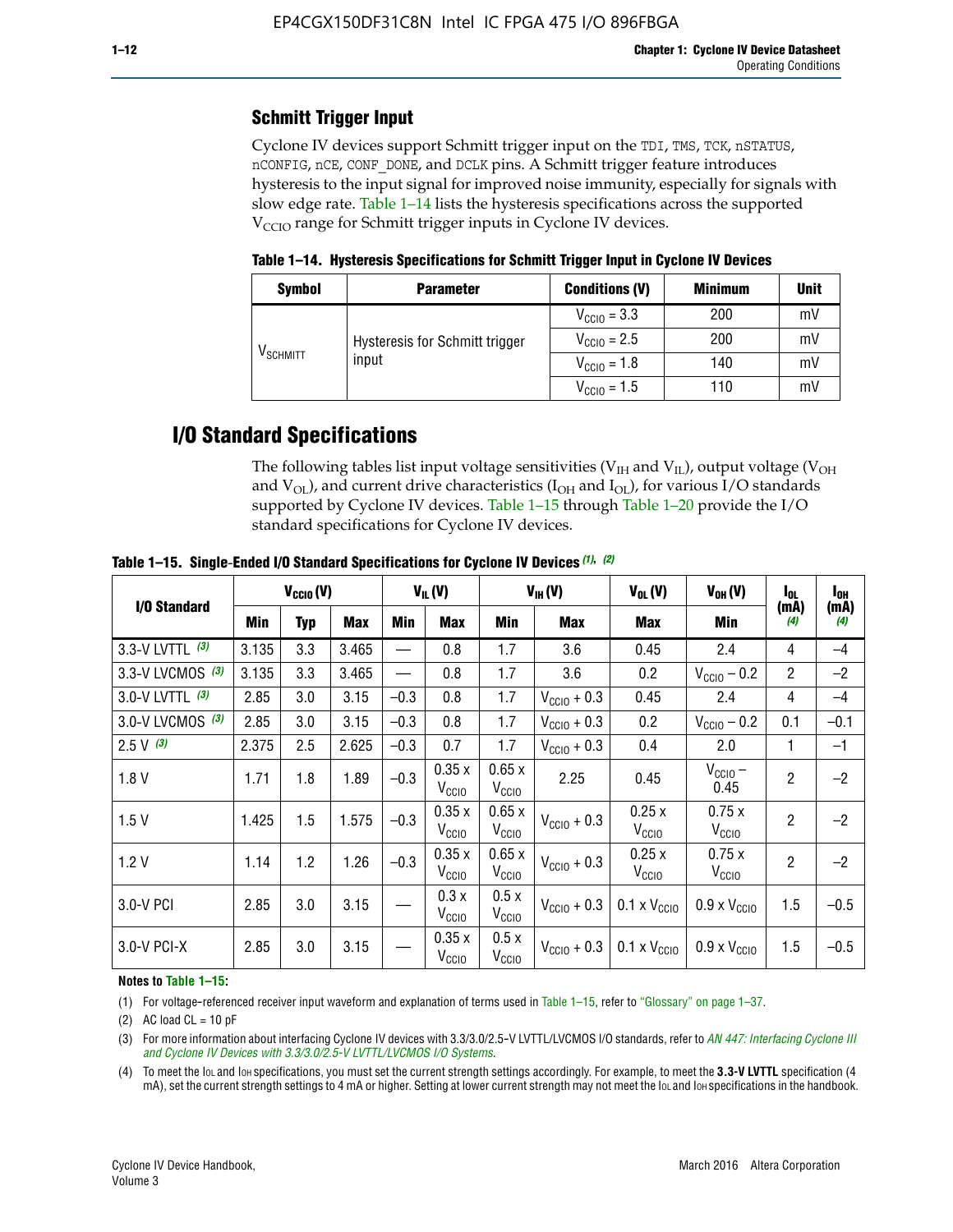| 1/0                           | $V_{\text{CC10}}(V)$ |            |       |                                                                        | $V_{TT} (V)$ (2)                                                     |                                                                        |                     |                           |                     |
|-------------------------------|----------------------|------------|-------|------------------------------------------------------------------------|----------------------------------------------------------------------|------------------------------------------------------------------------|---------------------|---------------------------|---------------------|
| <b>Standard</b>               | Min                  | <b>Typ</b> | Max   | <b>Min</b>                                                             | <b>Typ</b>                                                           | <b>Max</b>                                                             | Min                 | <b>Typ</b>                | <b>Max</b>          |
| SSTL-2<br>Class I, II         | 2.375                | 2.5        | 2.625 | 1.19                                                                   | 1.25                                                                 | 1.31                                                                   | $V_{REF}$ –<br>0.04 | $V_{REF}$                 | $V_{REF}$ +<br>0.04 |
| SSTL-18<br>Class I, II        | 1.7                  | 1.8        | 1.9   | 0.833                                                                  | 0.9                                                                  | 0.969                                                                  | $V_{REF}$ –<br>0.04 | V <sub>REF</sub>          | $V_{REF}$ +<br>0.04 |
| HSTL-18<br>Class I, II        | 1.71                 | 1.8        | 1.89  | 0.85                                                                   | 0.9                                                                  | 0.95                                                                   | 0.85                | 0.9                       | 0.95                |
| <b>HSTL-15</b><br>Class I, II | 1.425                | 1.5        | 1.575 | 0.71                                                                   | 0.75                                                                 | 0.79                                                                   | 0.71                | 0.75                      | 0.79                |
| HSTL-12<br>Class I, II        | 1.14                 | 1.2        | 1.26  | $0.48 \times V_{\text{CC10}}$ (3)<br>$0.47 \times V_{\text{CC10}}$ (4) | $0.5 \times V_{\text{CC10}}$ (3)<br>$0.5 \times V_{\text{CC10}}$ (4) | $0.52 \times V_{\text{CC10}}$ (3)<br>$0.53 \times V_{\text{CC10}}$ (4) |                     | 0.5x<br>V <sub>CCIO</sub> |                     |

|  |  |  |  | Table 1–16. Single-Ended SSTL and HSTL I/O Reference Voltage Specifications for Cyclone IV Devices (1) |
|--|--|--|--|--------------------------------------------------------------------------------------------------------|
|--|--|--|--|--------------------------------------------------------------------------------------------------------|

#### **Notes to Table 1–16:**

(1) For an explanation of terms used in Table 1–16, refer to "Glossary" on page 1–37.

(2)  $V_{TT}$  of the transmitting device must track  $V_{REF}$  of the receiving device.

(3) Value shown refers to DC input reference voltage,  $V_{REF(DC)}$ .

(4) Value shown refers to AC input reference voltage,  $V_{REF(AC)}$ .

|  | Table 1–17.  Single-Ended SSTL and HSTL I/O Standards Signal Specifications for Cyclone IV Devices |  |  |  |  |  |
|--|----------------------------------------------------------------------------------------------------|--|--|--|--|--|
|--|----------------------------------------------------------------------------------------------------|--|--|--|--|--|

| I/O                        |         | $V_{IL(DC)}(V)$        |                                      | $V_{IH(DC)}(V)$       |         | $V_{IL(AC)}(V)$     |                     | $V_{IH(AC)}(V)$      | $V_{OL}(V)$                        | $V_{OH} (V)$                       | l <sub>ol</sub> | $I_{0H}$ |
|----------------------------|---------|------------------------|--------------------------------------|-----------------------|---------|---------------------|---------------------|----------------------|------------------------------------|------------------------------------|-----------------|----------|
| <b>Standard</b>            | Min     | <b>Max</b>             | Min                                  | <b>Max</b>            | Min     | <b>Max</b>          | Min                 | <b>Max</b>           | <b>Max</b>                         | Min                                | (mA)            | (mA)     |
| SSTL-2<br>Class I          |         | $\rm V_{REF}-$<br>0.18 | $V_{REF} +$<br>0.18                  |                       |         | $V_{REF}$ –<br>0.35 | $V_{REF} +$<br>0.35 |                      | $V_{TT}$ –<br>0.57                 | $V_{TT}$ +<br>0.57                 | 8.1             | $-8.1$   |
| SSTL-2<br>Class II         |         | $V_{REF}$ –<br>0.18    | $V_{REF} +$<br>0.18                  |                       |         | $V_{REF}$ –<br>0.35 | $V_{REF} +$<br>0.35 |                      | $V_{TT}$ –<br>0.76                 | $V_{TT}$ +<br>0.76                 | 16.4            | $-16.4$  |
| <b>SSTL-18</b><br>Class I  |         | $V_{REF}$ –<br>0.125   | $V_{REF}$ +<br>0.125                 |                       |         | $V_{REF}$ –<br>0.25 | $V_{REF}$ +<br>0.25 |                      | $V_{TT}$ –<br>0.475                | $V_{TT}$ +<br>0.475                | 6.7             | $-6.7$   |
| <b>SSTL-18</b><br>Class II |         | $V_{REF}$ –<br>0.125   | $V_{REF}$ +<br>0.125                 |                       |         | $V_{REF}$ –<br>0.25 | $V_{REF}$ +<br>0.25 |                      | 0.28                               | $V_{CC10}$ –<br>0.28               | 13.4            | $-13.4$  |
| HSTL-18<br>Class I         |         | $V_{REF}$ –<br>0.1     | $V_{REF} +$<br>0.1                   |                       |         | $V_{REF}$ –<br>0.2  | $V_{REF}$ +<br>0.2  |                      | 0.4                                | $V_{CCIO}$ –<br>0.4                | 8               | $-8$     |
| HSTL-18<br>Class II        |         | $V_{REF}$ –<br>0.1     | $V_{REF} +$<br>0.1                   |                       |         | $V_{REF}$ –<br>0.2  | $V_{REF} +$<br>0.2  |                      | 0.4                                | $V_{CC10}$ –<br>0.4                | 16              | $-16$    |
| HSTL-15<br>Class I         |         | $V_{REF}$ –<br>0.1     | $V_{REF} +$<br>0.1                   |                       |         | $V_{REF}$ –<br>0.2  | $V_{REF}$ +<br>0.2  |                      | 0.4                                | $V_{\text{CC1O}} -$<br>0.4         | 8               | $-8$     |
| HSTL-15<br>Class II        |         | $V_{REF}$ –<br>0.1     | $\mathsf{V}_{\mathsf{REF}}$ +<br>0.1 |                       |         | $V_{REF}$ –<br>0.2  | $V_{REF}$ +<br>0.2  |                      | 0.4                                | $V_{CC10}$ –<br>0.4                | 16              | $-16$    |
| <b>HSTL-12</b><br>Class I  | $-0.15$ | $V_{REF}-$<br>0.08     | $V_{REF} +$<br>0.08                  | $V_{CGI0} + 0.15$     | $-0.24$ | $V_{REF}$ –<br>0.15 | $V_{REF} +$<br>0.15 | $V_{CCIO} +$<br>0.24 | $0.25 \times$<br>V <sub>CCIO</sub> | $0.75 \times$<br>V <sub>CCIO</sub> | 8               | $-8$     |
| HSTL-12<br>Class II        | $-0.15$ | $V_{REF}-$<br>0.08     | $V_{REF} +$<br>0.08                  | $V_{\rm CClO} + 0.15$ | $-0.24$ | $V_{REF}$ –<br>0.15 | $V_{REF} +$<br>0.15 | $V_{CC10}$ +<br>0.24 | $0.25 \times$<br>V <sub>CCIO</sub> | $0.75 \times$<br>V <sub>CCIO</sub> | 14              | $-14$    |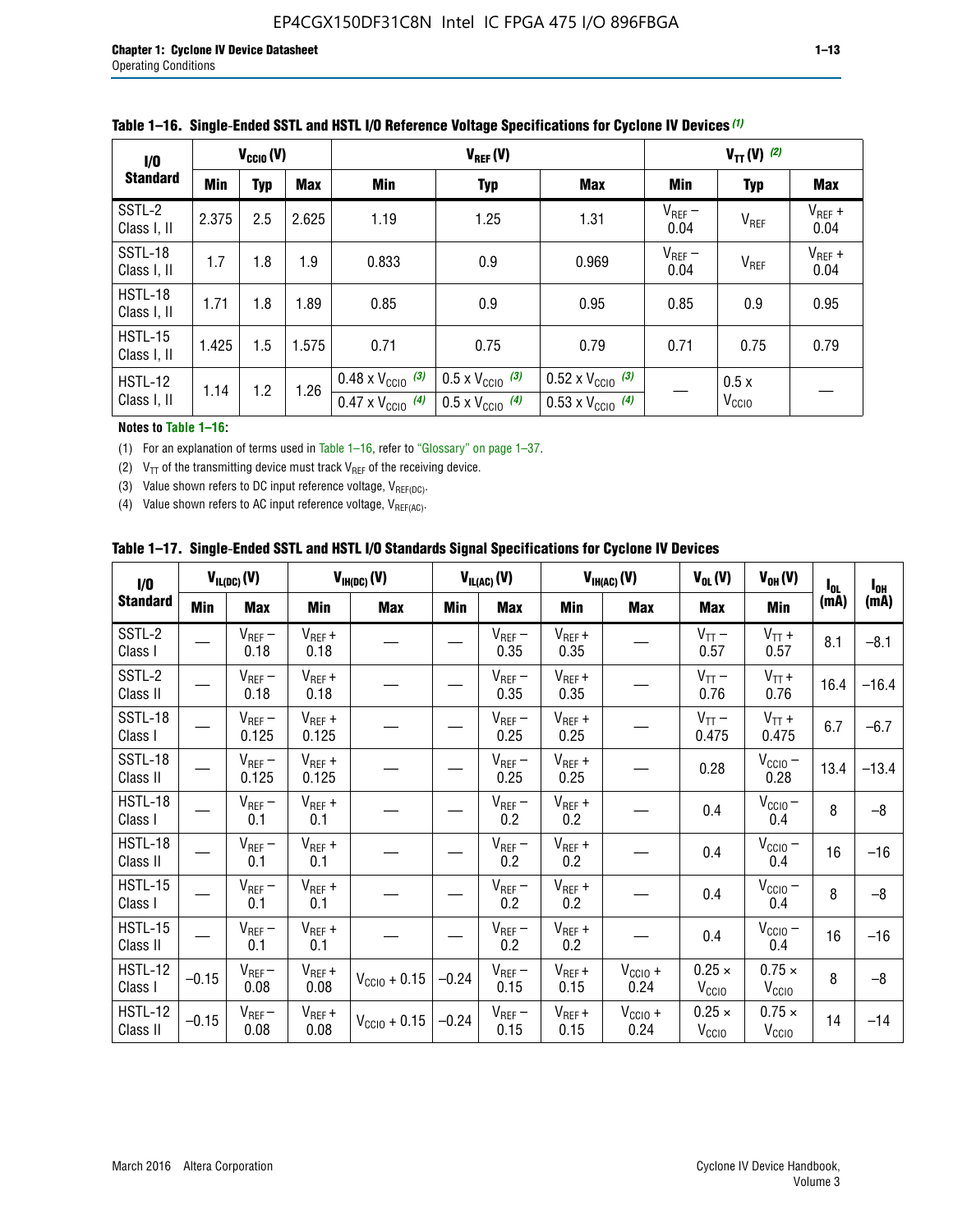**f For more information about receiver input and transmitter output waveforms, and for** other differential I/O standards, refer to the *[I/O Features in Cyclone IV Devices](http://www.altera.com/literature/hb/cyclone-iv/cyiv-51006.pdf)* chapter*.*

**Table 1–18. Differential SSTL I/O Standard Specifications for Cyclone IV Devices** *(1)*

| I/O Standard           |       | $V_{\text{CCIO}}(V)$ |            |      | $V_{\text{Swing(DC)}}(V)$ |                           | $V_{X(AC)}(V)$ |                                 |     | $V_{\text{Swing}(AC)}$<br>(V) | $V_{OX(AC)}(V)$                |            |                                 |  |
|------------------------|-------|----------------------|------------|------|---------------------------|---------------------------|----------------|---------------------------------|-----|-------------------------------|--------------------------------|------------|---------------------------------|--|
|                        | Min   | Typ                  | <b>Max</b> | Min  | <b>Max</b>                | <b>Min</b>                | <b>Typ</b>     | <b>Max</b>                      | Min | <b>Max</b>                    | Min                            | <b>Typ</b> | <b>Max</b>                      |  |
| SSTL-2<br>Class I, II  | 2.375 | 2.5                  | 2.625      | 0.36 | V <sub>CCIO</sub>         | $V_{\text{CC10}}/2 - 0.2$ |                | $V_{\text{CC10}}/2$<br>$+0.2$   | 0.7 | $V_{\text{CCI}}$<br>$\Omega$  | $V_{\text{CC10}}/2 -$<br>0.125 |            | $V_{\text{CC10}}/2$<br>$+0.125$ |  |
| SSTL-18<br>Class I, II | 1.7   | .8                   | .90        | 0.25 | V <sub>CCIO</sub>         | $V_{CC10}/2 -$<br>0.175   |                | $V_{\text{CC10}}/2$<br>$+0.175$ | 0.5 | $V_{\text{CCI}}$<br>0         | $V_{\text{CC10}}/2 -$<br>0.125 |            | $V_{\text{CC10}}/2$<br>$+0.125$ |  |

#### **Note to Table 1–18:**

(1) Differential SSTL requires a  $V_{REF}$  input.

**Table 1–19. Differential HSTL I/O Standard Specifications for Cyclone IV Devices** *(1)*

|                               | $V_{\text{CCIO}}(V)$ |     |            | $V_{\text{DIF(DC)}}(V)$ |                   | $V_{X(AC)}(V)$                |            |                            | $V_{CM(DC)}(V)$            |            |                            | $V_{\text{DIF(AC)}}(V)$ |                            |  |
|-------------------------------|----------------------|-----|------------|-------------------------|-------------------|-------------------------------|------------|----------------------------|----------------------------|------------|----------------------------|-------------------------|----------------------------|--|
| I/O Standard                  | Min                  | Typ | <b>Max</b> | Min                     | <b>Max</b>        | <b>Min</b>                    | <b>Typ</b> | <b>Max</b>                 | Min                        | <b>Typ</b> | <b>Max</b>                 | Mi<br>n                 | <b>Max</b>                 |  |
| HSTL-18<br>Class I, II        | 1.71                 | 1.8 | .89        | 0.2                     |                   | 0.85                          |            | 0.95                       | 0.85                       |            | 0.95                       | 0.4                     |                            |  |
| <b>HSTL-15</b><br>Class I, II | 1.425                | 1.5 | 1.575      | $0.2\,$                 |                   | 0.71                          |            | 0.79                       | 0.71                       |            | 0.79                       | 0.4                     |                            |  |
| <b>HSTL-12</b><br>Class I, II | 1.14                 | 1.2 | l.26       | 0.16                    | V <sub>CCIO</sub> | $0.48 \times V_{\text{CCIO}}$ |            | 0.52x<br>V <sub>CCIO</sub> | 0.48x<br>V <sub>CCIO</sub> |            | 0.52x<br>V <sub>CCIO</sub> | 0.3                     | 0.48x<br>V <sub>CCIO</sub> |  |

### **Note to Table 1–19:**

(1) Differential HSTL requires a  $V_{REF}$  input.

**Table 1–20. Differential I/O Standard Specifications for Cyclone IV Devices** *(1)* **(Part 1 of 2)**

| I/O Standard                            |       | $V_{CCl0} (V)$ |            |            | $V_{ID}$ (mV) |      | $V_{\text{lcm}}(V)^{(2)}$                           |            |     | $V_{0D}$ (mV) $(3)$ |     |       | $V_{0S} (V)^{(3)}$ |       |
|-----------------------------------------|-------|----------------|------------|------------|---------------|------|-----------------------------------------------------|------------|-----|---------------------|-----|-------|--------------------|-------|
|                                         | Min   | Typ            | <b>Max</b> | <b>Min</b> | <b>Max</b>    | Min  | <b>Condition</b>                                    | <b>Max</b> | Min | Typ                 | Max | Min   | <b>Typ</b>         | Max   |
|                                         |       |                |            |            |               | 0.05 | $D_{MAX} \leq 500$ Mbps                             | 1.80       |     |                     |     |       |                    |       |
| <b>LVPECL</b><br>(Row I/Os)<br>(6)      | 2.375 | 2.5            | 2.625      | 100        |               | 0.55 | 500 Mbps $\leq$ D <sub>MAX</sub><br>$\leq$ 700 Mbps | 1.80       |     |                     |     |       |                    |       |
|                                         |       |                |            |            |               | 1.05 | $D_{MAX}$ > 700 Mbps                                | 1.55       |     |                     |     |       |                    |       |
|                                         |       |                |            |            |               | 0.05 | $D_{MAX} \leq 500$ Mbps                             | 1.80       |     |                     |     |       |                    |       |
| <b>LVPECL</b><br>(Column<br>$1/Os)$ (6) | 2.375 | 2.5            | 2.625      | 100        |               | 0.55 | 500 Mbps $\leq D_{MAX}$<br>$\leq$ 700 Mbps          | 1.80       |     |                     |     |       |                    |       |
|                                         |       |                |            |            |               | 1.05 | $D_{MAX}$ > 700 Mbps                                | 1.55       |     |                     |     |       |                    |       |
|                                         |       |                |            |            |               | 0.05 | $D_{MAX} \leq 500$ Mbps                             | 1.80       |     |                     |     |       |                    |       |
| LVDS (Row<br>I/Os)                      | 2.375 | 2.5            | 2.625      | 100        |               | 0.55 | 500 Mbps $\leq D_{MAX}$<br>$\leq 700$ Mbps          | 1.80       | 247 |                     | 600 | 1.125 | 1.25               | 1.375 |
|                                         |       |                |            |            |               | 1.05 | $D_{MAX}$ > 700 Mbps                                | 1.55       |     |                     |     |       |                    |       |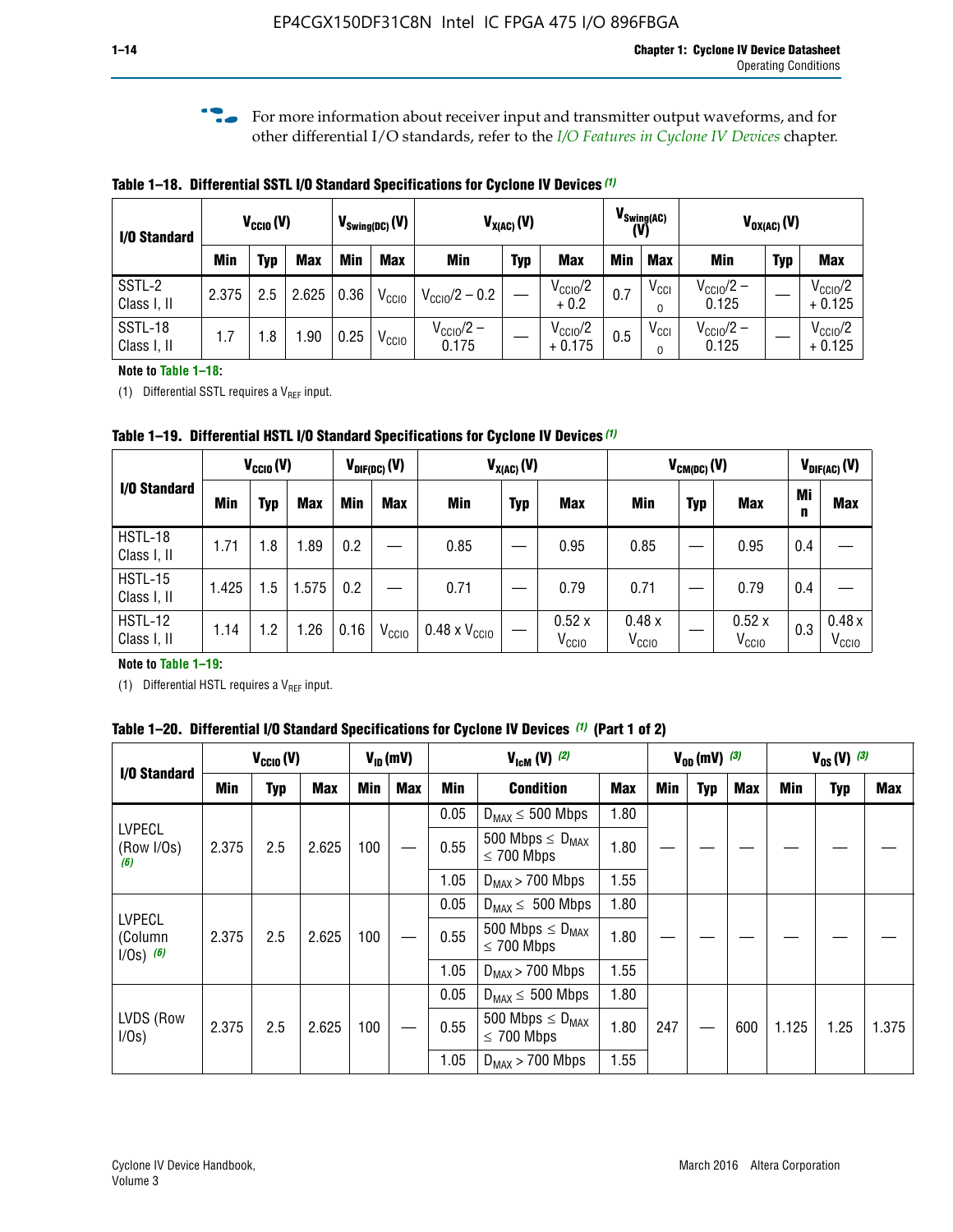## EP4CGX150DF31C8N Intel IC FPGA 475 I/O 896FBGA

| I/O Standard                             |       | $V_{CClO}(V)$ |            |            | $V_{ID}(mV)$ |            | $V_{\text{lcm}}(V)^{(2)}$                  |            |            | $V_{OD}$ (mV) $(3)$ |            |       | $V_{0S} (V)$ (3) |            |
|------------------------------------------|-------|---------------|------------|------------|--------------|------------|--------------------------------------------|------------|------------|---------------------|------------|-------|------------------|------------|
|                                          | Min   | <b>Typ</b>    | <b>Max</b> | <b>Min</b> | <b>Max</b>   | <b>Min</b> | <b>Condition</b>                           | <b>Max</b> | <b>Min</b> | <b>Typ</b>          | <b>Max</b> | Min   | <b>Typ</b>       | <b>Max</b> |
|                                          |       |               |            |            |              | 0.05       | $D_{MAX} \leq 500$ Mbps                    | 1.80       |            |                     |            |       |                  |            |
| <b>LVDS</b><br>(Column<br>$I/Os$ )       | 2.375 | 2.5           | 2.625      | 100        |              | 0.55       | 500 Mbps $\leq D_{MAX}$<br>$\leq 700$ Mbps | 1.80       | 247        |                     | 600        | 1.125 | 1.25             | 1.375      |
|                                          |       |               |            |            |              | 1.05       | $D_{MAX}$ > 700 Mbps                       | 1.55       |            |                     |            |       |                  |            |
| <b>BLVDS (Row</b><br>$1/0s)$ (4)         | 2.375 | 2.5           | 2.625      | 100        |              |            |                                            |            |            |                     |            |       |                  |            |
| <b>BLVDS</b><br>(Column<br>$1/0s)$ (4)   | 2.375 | 2.5           | 2.625      | 100        |              |            |                                            |            |            |                     |            |       |                  |            |
| mini-LVDS<br>(Row I/Os)<br>(5)           | 2.375 | 2.5           | 2.625      |            |              |            |                                            |            | 300        |                     | 600        | 1.0   | 1.2              | 1.4        |
| mini-LVDS<br>(Column<br>$1/0s)$ (5)      | 2.375 | 2.5           | 2.625      |            |              |            |                                            |            | 300        |                     | 600        | 1.0   | 1.2              | 1.4        |
| RSDS <sup>®</sup> (Row<br>$1/0s$ ) $(5)$ | 2.375 | 2.5           | 2.625      |            |              |            |                                            |            | 100        | 200                 | 600        | 0.5   | 1.2              | 1.5        |
| <b>RSDS</b><br>(Column<br>$1/Os)$ (5)    | 2.375 | 2.5           | 2.625      |            |              |            |                                            |            | 100        | 200                 | 600        | 0.5   | 1.2              | 1.5        |
| PPDS (Row<br>$1/0s)$ (5)                 | 2.375 | 2.5           | 2.625      |            |              |            |                                            |            | 100        | 200                 | 600        | 0.5   | 1.2              | 1.4        |
| <b>PPDS</b><br>(Column<br>$1/0s)$ (5)    | 2.375 | 2.5           | 2.625      |            |              |            |                                            |            | 100        | 200                 | 600        | 0.5   | 1.2              | 1.4        |

### **Table 1–20. Differential I/O Standard Specifications for Cyclone IV Devices** *(1)* **(Part 2 of 2)**

### **Notes to Table 1–20:**

(1) For an explanation of terms used in Table 1–20, refer to "Glossary" on page 1–37.

(2)  $V_{IN}$  range: 0  $V \le V_{IN} \le 1.85$  V.

(3) R<sub>L</sub> range:  $90 \le R_L \le 110 \Omega$ .

(4) There are no fixed  $V_{IN}$ ,  $V_{OD}$ , and  $V_{OS}$  specifications for BLVDS. They depend on the system topology.

(5) The Mini-LVDS, RSDS, and PPDS standards are only supported at the output pins.

(6) The LVPECL I/O standard is only supported on dedicated clock input pins. This I/O standard is not supported for output pins.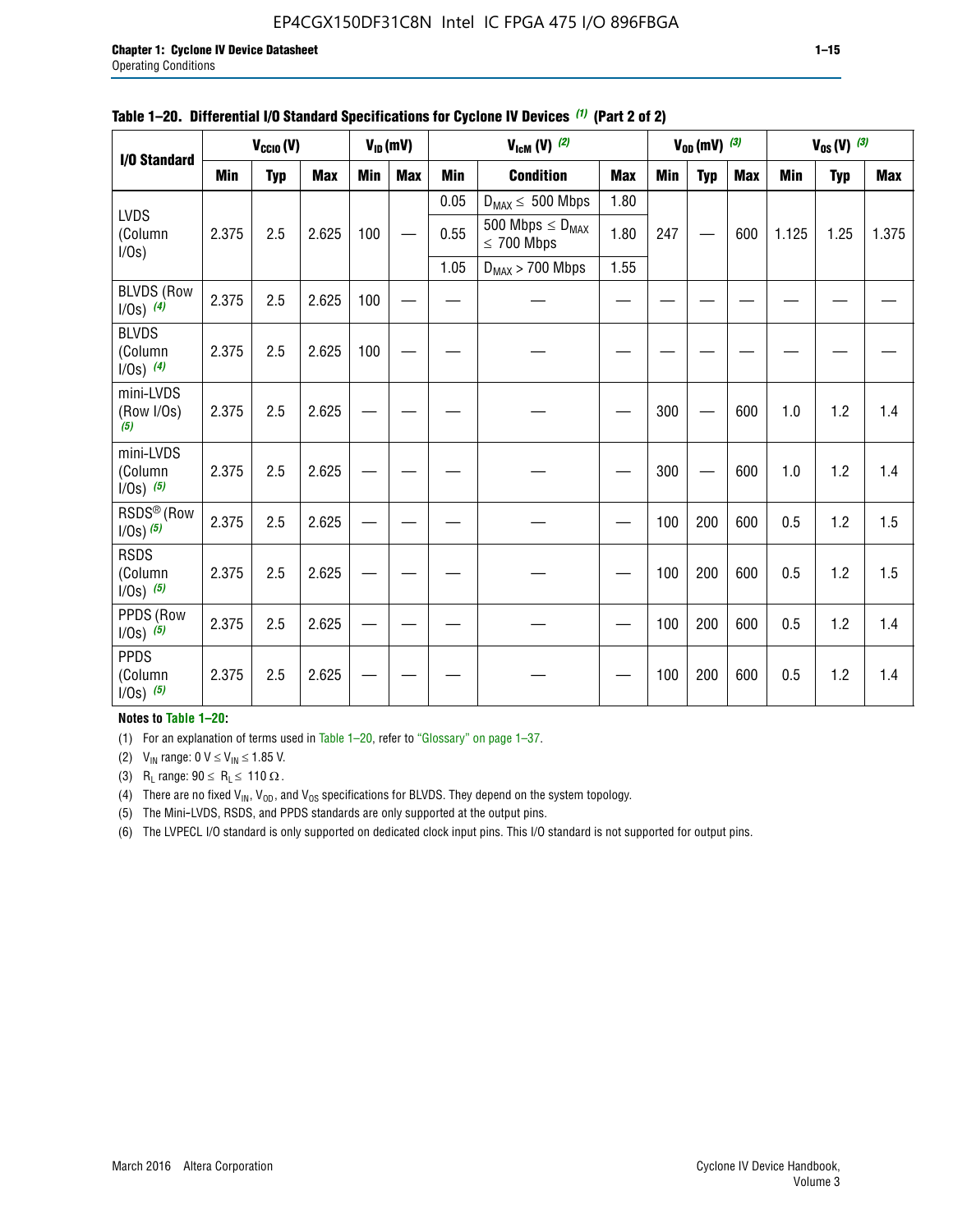## **Power Consumption**

Use the following methods to estimate power for a design:

- the Excel-based EPE
- the Quartus® II PowerPlay power analyzer feature

The interactive Excel-based EPE is used prior to designing the device to get a magnitude estimate of the device power. The Quartus II PowerPlay power analyzer provides better quality estimates based on the specifics of the design after place-and-route is complete. The PowerPlay power analyzer can apply a combination of user-entered, simulation-derived, and estimated signal activities that, combined with detailed circuit models, can yield very accurate power estimates.

f For more information about power estimation tools, refer to the *[Early Power Estimator](http://www.altera.com/literature/ug/ug_epe.pdf
)  [User Guide](http://www.altera.com/literature/ug/ug_epe.pdf
)* and the *[PowerPlay Power Analysis](http://www.altera.com/literature/hb/qts/qts_qii53013.pdf)* chapter in volume 3 of the *Quartus II Handboo*k.

## **Switching Characteristics**

This section provides performance characteristics of Cyclone IV core and periphery blocks for commercial grade devices.

These characteristics can be designated as Preliminary or Final.

- Preliminary characteristics are created using simulation results, process data, and other known parameters. The upper-right hand corner of these tables show the designation as "Preliminary".
- Final numbers are based on actual silicon characterization and testing. The numbers reflect the actual performance of the device under worst-case silicon process, voltage, and junction temperature conditions. There are no designations on finalized tables.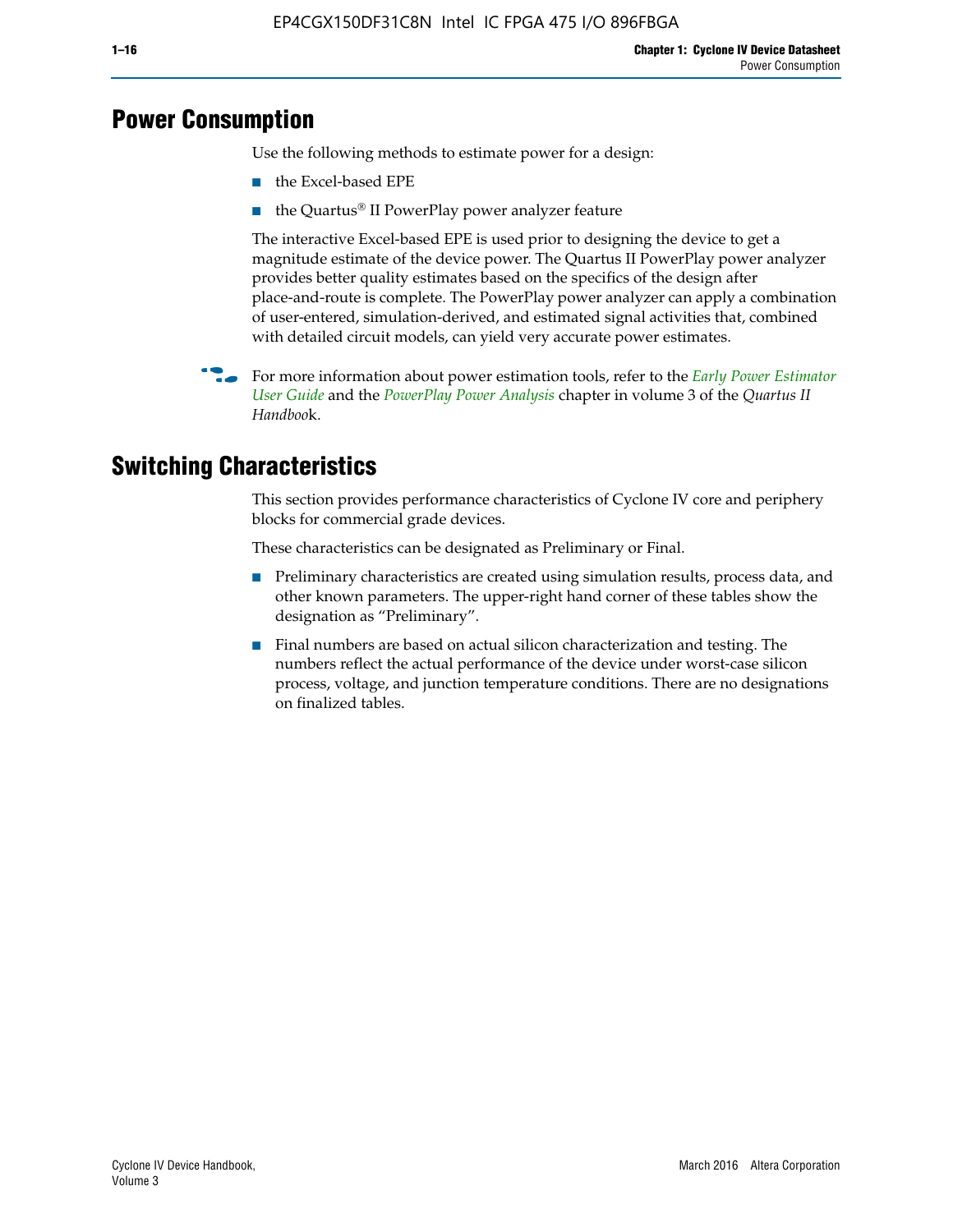## **Transceiver Performance Specifications**

Table 1–21 lists the Cyclone IV GX transceiver specifications.

|  |  |  |  | Table 1-21. Transceiver Specification for Cyclone IV GX Devices (Part 1 of 4) |  |
|--|--|--|--|-------------------------------------------------------------------------------|--|
|--|--|--|--|-------------------------------------------------------------------------------|--|

| Symbol/                                                   |                                                      |                          | C6                         |                                                                     |                          | C7, I7                     |                               | C <sub>8</sub>           |                            |                |             |
|-----------------------------------------------------------|------------------------------------------------------|--------------------------|----------------------------|---------------------------------------------------------------------|--------------------------|----------------------------|-------------------------------|--------------------------|----------------------------|----------------|-------------|
| <b>Description</b>                                        | <b>Conditions</b>                                    | <b>Min</b>               | <b>Typ</b>                 | <b>Max</b>                                                          | <b>Min</b>               | <b>Typ</b>                 | <b>Max</b>                    | <b>Min</b>               | <b>Typ</b>                 | <b>Max</b>     | <b>Unit</b> |
| <b>Reference Clock</b>                                    |                                                      |                          |                            |                                                                     |                          |                            |                               |                          |                            |                |             |
| Supported I/O<br><b>Standards</b>                         |                                                      |                          |                            | 1.2 V PCML, 1.5 V PCML, 3.3 V PCML, Differential LVPECL, LVDS, HCSL |                          |                            |                               |                          |                            |                |             |
| Input frequency<br>from REFCLK input<br>pins              |                                                      | 50                       |                            | 156.25                                                              | 50                       |                            | 156.25                        | 50                       |                            | 156.25         | <b>MHz</b>  |
| Spread-spectrum<br>modulating clock<br>frequency          | Physical interface<br>for PCI Express<br>(PIPE) mode | 30                       |                            | 33                                                                  | 30                       |                            | 33                            | 30                       |                            | 33             | kHz         |
| Spread-spectrum<br>downspread                             | PIPE mode                                            |                          | 0 <sub>to</sub><br>$-0.5%$ |                                                                     |                          | 0 <sub>to</sub><br>$-0.5%$ |                               |                          | 0 <sub>to</sub><br>$-0.5%$ |                |             |
| Peak-to-peak<br>differential input<br>voltage             |                                                      | 0.1                      |                            | 1.6                                                                 | 0.1                      |                            | 1.6                           | 0.1                      |                            | 1.6            | $\vee$      |
| V <sub>ICM</sub> (AC coupled)                             |                                                      |                          | $1100 \pm 5\%$             |                                                                     |                          | $1100 \pm 5\%$             |                               |                          | $1100 \pm 5\%$             |                | mV          |
| $V_{ICM}$ (DC coupled)                                    | HCSL I/O<br>standard for PCIe<br>reference clock     | 250                      |                            | 550                                                                 | 250                      |                            | 550                           | 250                      |                            | 550            | mV          |
| <b>Transmitter REFCLK</b><br>Phase Noise (1)              | Frequency offset                                     | $\overline{\phantom{0}}$ |                            | $-123$                                                              | $\overline{\phantom{0}}$ |                            | $-123$                        | $\overline{\phantom{0}}$ |                            | $-123$         | dBc/Hz      |
| <b>Transmitter REFCLK</b><br>Total Jitter (1)             | $= 1$ MHz $- 8$ MHZ                                  |                          |                            | 42.3                                                                | $\overline{\phantom{0}}$ |                            | 42.3                          |                          |                            | 42.3           | ps          |
| $R_{ref}$                                                 |                                                      |                          | 2000<br>± 1%               |                                                                     |                          | 2000<br>± 1%               |                               |                          | 2000<br>± 1%               |                | Ω           |
| <b>Transceiver Clock</b>                                  |                                                      |                          |                            |                                                                     |                          |                            |                               |                          |                            |                |             |
| cal blk clk clock<br>frequency                            |                                                      | 10                       |                            | 125                                                                 | 10                       |                            | 125                           | 10                       |                            | 125            | MHz         |
| fixedclk Clock<br>frequency                               | PCIe Receiver<br>Detect                              |                          | 125                        |                                                                     | —                        | 125                        | $\overbrace{\phantom{aaaaa}}$ | —                        | 125                        |                | <b>MHz</b>  |
| reconfig_clk<br>clock frequency                           | Dynamic<br>reconfiguration<br>clock frequency        | 2.5/<br>37.5<br>(2)      |                            | 50                                                                  | 2.5/<br>37.5<br>(2)      |                            | 50                            | 2.5/<br>37.5<br>(2)      |                            | 50             | <b>MHz</b>  |
| Delta time between<br>reconfig clk                        |                                                      |                          |                            | $\overline{2}$                                                      |                          |                            | $\overline{2}$                |                          |                            | $\overline{2}$ | ms          |
| Transceiver block<br>minimum<br>power-down pulse<br>width |                                                      |                          | 1                          |                                                                     |                          | 1                          |                               |                          | $\mathbf{1}$               |                | $\mu s$     |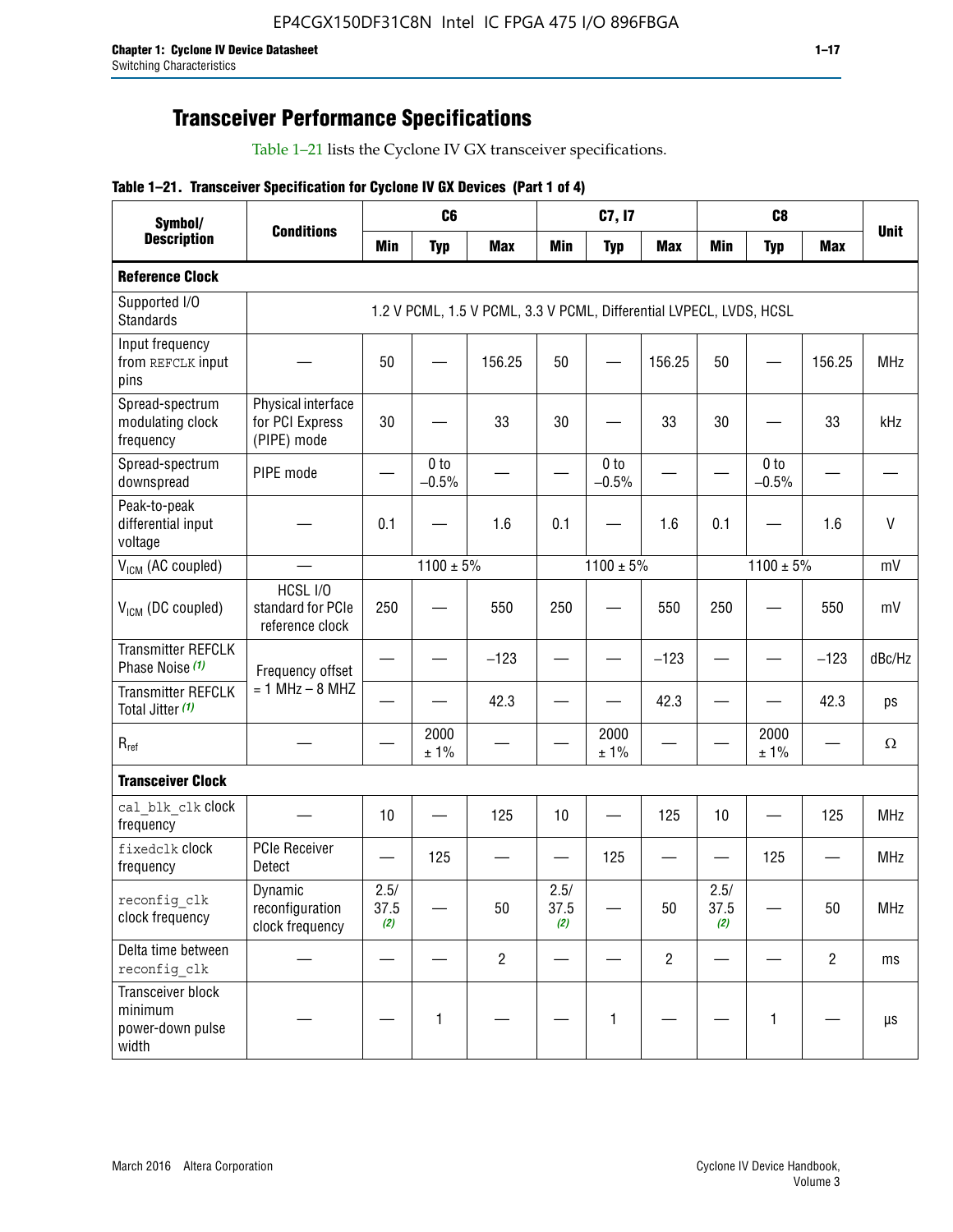|                                                                                                | C <sub>8</sub><br>C <sub>6</sub><br>C7, I7<br>Symbol/<br><b>Conditions</b> |                          |                          |                                    |            |                                    |                                     |                          |                          |                                 |              |
|------------------------------------------------------------------------------------------------|----------------------------------------------------------------------------|--------------------------|--------------------------|------------------------------------|------------|------------------------------------|-------------------------------------|--------------------------|--------------------------|---------------------------------|--------------|
| <b>Description</b>                                                                             |                                                                            | <b>Min</b>               | <b>Typ</b>               | <b>Max</b>                         | <b>Min</b> | <b>Typ</b>                         | <b>Max</b>                          | <b>Min</b>               | <b>Typ</b>               | <b>Max</b>                      | <b>Unit</b>  |
| <b>Receiver</b>                                                                                |                                                                            |                          |                          |                                    |            |                                    |                                     |                          |                          |                                 |              |
| Supported I/O<br>Standards                                                                     | 1.4 V PCML,<br>1.5 V PCML,<br>2.5 V PCML,<br>LVPECL, LVDS                  |                          |                          |                                    |            |                                    |                                     |                          |                          |                                 |              |
| Data rate (F324 and<br>smaller package) (15)                                                   |                                                                            | 600                      |                          | 2500                               | 600        |                                    | 2500                                | 600                      |                          | 2500                            | <b>Mbps</b>  |
| Data rate (F484 and<br>larger package) (15)                                                    |                                                                            | 600                      |                          | 3125                               | 600        |                                    | 3125                                | 600                      |                          | 2500                            | <b>Mbps</b>  |
| Absolute V <sub>MAX</sub> for a<br>receiver pin $(3)$                                          |                                                                            |                          |                          | 1.6                                |            |                                    | 1.6                                 |                          |                          | 1.6                             | $\mathsf{V}$ |
| Operational V <sub>MAX</sub> for<br>a receiver pin                                             |                                                                            |                          |                          | 1.5                                |            |                                    | 1.5                                 |                          |                          | 1.5                             | $\mathsf{V}$ |
| Absolute V <sub>MIN</sub> for a<br>receiver pin                                                |                                                                            | $-0.4$                   |                          |                                    | $-0.4$     |                                    |                                     | $-0.4$                   |                          |                                 | $\mathsf{V}$ |
| Peak-to-peak<br>differential input<br>voltage V <sub>ID</sub> (diff p-p)                       | $V_{ICM} = 0.82 V$<br>setting, Data Rate<br>$= 600$ Mbps to<br>3.125 Gbps  | 0.1                      |                          | 2.7                                | 0.1        |                                    | 2.7                                 | 0.1                      |                          | 2.7                             | V            |
| <b>V<sub>ICM</sub></b>                                                                         | $V_{IGM} = 0.82 V$<br>setting                                              |                          | $820 \pm$<br>10%         |                                    |            | $820 \pm$<br>10%                   |                                     |                          | $820 \pm$<br>10%         |                                 | mV           |
| Differential on-chip                                                                           | 100 $-\Omega$ setting                                                      | —                        | 100                      |                                    |            | 100                                | $\overline{\phantom{0}}$            | $\overline{\phantom{0}}$ | 100                      | $\overline{\phantom{0}}$        | $\Omega$     |
| termination resistors                                                                          | 150 $-\Omega$ setting                                                      |                          | 150                      |                                    |            | 150                                |                                     |                          | 150                      |                                 | $\Omega$     |
| Differential and<br>common mode<br>return loss                                                 | PIPE, Serial<br>Rapid I/O SR,<br>SATA, CPRI LV,<br>SDI, XAUI               |                          |                          |                                    |            | Compliant                          |                                     |                          |                          |                                 |              |
| Programmable ppm<br>detector $(4)$                                                             |                                                                            |                          |                          |                                    |            | ± 62.5, 100, 125, 200,<br>250, 300 |                                     |                          |                          |                                 | ppm          |
| Clock data recovery<br>(CDR) ppm<br>tolerance (without<br>spread-spectrum<br>clocking enabled) |                                                                            |                          |                          | $\pm 300$ (5),<br>±350<br>(6), (7) |            |                                    | ±300<br>$(5)$ ,<br>±350<br>(6), (7) |                          |                          | ±300<br>(5)<br>±350<br>(6), (7) | ppm          |
| CDR ppm tolerance<br>(with synchronous<br>spread-spectrum<br>clocking enabled) (8)             |                                                                            |                          |                          | 350 to<br>$-5350$<br>(7), (9)      |            |                                    | 350 to<br>$-5350$<br>(7), (9)       |                          |                          | 350 to<br>$-5350$<br>(7), (9)   | ppm          |
| Run length                                                                                     |                                                                            |                          | 80                       |                                    |            | 80                                 |                                     |                          | 80                       |                                 | UI           |
|                                                                                                | No Equalization                                                            | $\overline{\phantom{0}}$ |                          | 1.5                                | —          |                                    | 1.5                                 | —                        |                          | 1.5                             | dB           |
| Programmable                                                                                   | Medium Low                                                                 | $\overline{\phantom{0}}$ | $\qquad \qquad$          | 4.5                                |            | $\qquad \qquad$                    | 4.5                                 | —                        | $\overline{\phantom{0}}$ | 4.5                             | dB           |
| equalization                                                                                   | Medium High                                                                | $\overline{\phantom{0}}$ | $\overline{\phantom{0}}$ | 5.5                                |            |                                    | 5.5                                 | $\overline{\phantom{0}}$ |                          | 5.5                             | dB           |
|                                                                                                | High                                                                       | —                        | —                        | $\overline{7}$                     |            |                                    | 7                                   | —                        |                          | $\overline{7}$                  | dB           |

### **Table 1–21. Transceiver Specification for Cyclone IV GX Devices (Part 2 of 4)**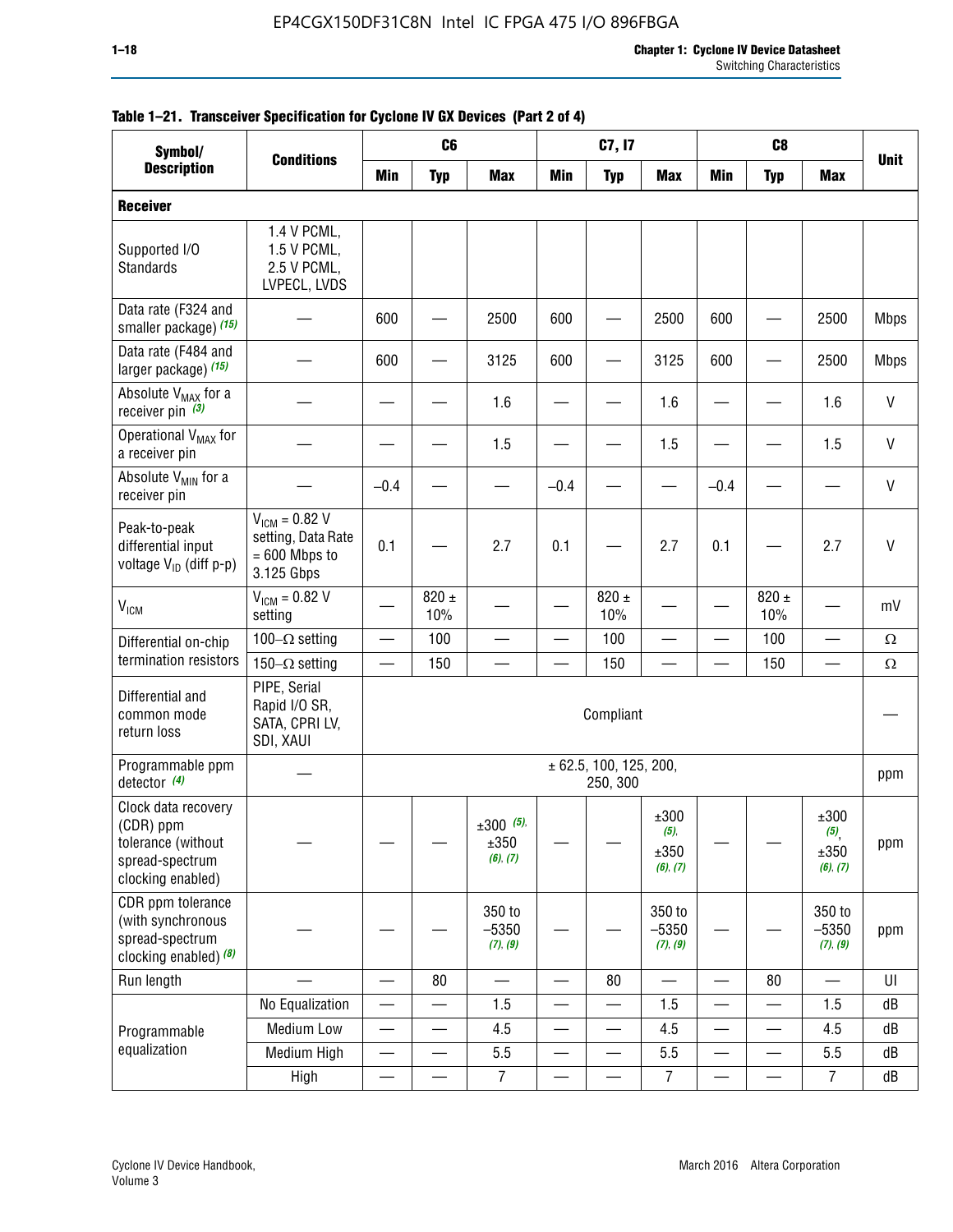## EP4CGX150DF31C8N Intel IC FPGA 475 I/O 896FBGA

|                                                                         | C <sub>6</sub><br>C7, I7<br>C <sub>8</sub><br>Symbol/<br><b>Conditions</b> |                          |                          |                          |                          |                          |                          |                          |                          |                          |                                |
|-------------------------------------------------------------------------|----------------------------------------------------------------------------|--------------------------|--------------------------|--------------------------|--------------------------|--------------------------|--------------------------|--------------------------|--------------------------|--------------------------|--------------------------------|
| <b>Description</b>                                                      |                                                                            | <b>Min</b>               | <b>Typ</b>               | <b>Max</b>               | <b>Min</b>               | <b>Typ</b>               | <b>Max</b>               | <b>Min</b>               | <b>Typ</b>               | <b>Max</b>               | <b>Unit</b>                    |
| Signal detect/loss<br>threshold                                         | PIPE mode                                                                  | 65                       |                          | 175                      | 65                       |                          | 175                      | 65                       |                          | 175                      | mV                             |
| $t_{LTR}$ (10)                                                          | $\overline{\phantom{0}}$                                                   | $\sim$                   | $\equiv$                 | 75                       | $\overline{\phantom{0}}$ | $\overline{\phantom{0}}$ | 75                       | $\overline{\phantom{0}}$ |                          | 75                       | μs                             |
| (11)<br>t <sub>LTR-LTD_Manual</sub>                                     |                                                                            | 15                       |                          |                          | 15                       |                          |                          | 15                       |                          |                          | μs                             |
| $t_{LTD}$ (12)                                                          |                                                                            | $\pmb{0}$                | 100                      | 4000                     | $\pmb{0}$                | 100                      | 4000                     | 0                        | 100                      | 4000                     | ns                             |
| $t_{\text{LTD\_Manual}}$ (13)                                           | $\overline{\phantom{0}}$                                                   | $\sim$                   | $\overline{\phantom{0}}$ | 4000                     | $\overline{\phantom{0}}$ | $\overline{\phantom{0}}$ | 4000                     | $\overline{\phantom{0}}$ | $\overline{\phantom{0}}$ | 4000                     | ns                             |
| $t_{LTD\_Auto}$ (14)                                                    | $\overline{\phantom{0}}$                                                   | $\equiv$                 | $\equiv$                 | 4000                     | $\overline{\phantom{0}}$ | $\overline{\phantom{0}}$ | 4000                     | $\overline{\phantom{0}}$ | $\overline{\phantom{0}}$ | 4000                     | ns                             |
| Receiver buffer and<br>CDR offset<br>cancellation time<br>(per channel) |                                                                            |                          |                          | 17000                    |                          |                          | 17000                    |                          |                          | 17000                    | recon<br>fig_c<br>1k<br>cycles |
|                                                                         | DC Gain Setting =<br>0                                                     |                          | 0                        |                          |                          | 0                        |                          |                          | 0                        |                          | dB                             |
| Programmable DC<br>gain                                                 | DC Gain Setting =<br>1                                                     |                          | 3                        |                          |                          | 3                        |                          |                          | 3                        |                          | dB                             |
|                                                                         | DC Gain Setting =<br>2                                                     |                          | 6                        |                          |                          | 6                        |                          |                          | 6                        |                          | dB                             |
| <b>Transmitter</b>                                                      |                                                                            |                          |                          |                          |                          |                          |                          |                          |                          |                          |                                |
| Supported I/O<br><b>Standards</b>                                       | 1.5 V PCML                                                                 |                          |                          |                          |                          |                          |                          |                          |                          |                          |                                |
| Data rate (F324 and<br>smaller package)                                 |                                                                            | 600                      |                          | 2500                     | 600                      |                          | 2500                     | 600                      |                          | 2500                     | <b>Mbps</b>                    |
| Data rate (F484 and<br>larger package)                                  |                                                                            | 600                      |                          | 3125                     | 600                      |                          | 3125                     | 600                      |                          | 2500                     | <b>Mbps</b>                    |
| $V_{OCM}$                                                               | 0.65 V setting                                                             | $\overline{\phantom{0}}$ | 650                      | $\overline{\phantom{0}}$ | $\overline{\phantom{0}}$ | 650                      | $\overline{\phantom{0}}$ | $\overline{\phantom{0}}$ | 650                      | —                        | mV                             |
| Differential on-chip                                                    | 100 $-\Omega$ setting                                                      | $\overline{\phantom{0}}$ | 100                      | $\overline{\phantom{0}}$ | $\overline{\phantom{0}}$ | 100                      | $\overline{\phantom{0}}$ | $\overline{\phantom{0}}$ | 100                      | $\overline{\phantom{0}}$ | $\Omega$                       |
| termination resistors                                                   | 150 $-\Omega$ setting                                                      |                          | 150                      |                          |                          | 150                      |                          |                          | 150                      |                          | $\Omega$                       |
| Differential and<br>common mode<br>return loss                          | PIPE, CPRI LV,<br>Serial Rapid I/O<br>SR, SDI, XAUI,<br><b>SATA</b>        |                          |                          |                          |                          | Compliant                |                          |                          |                          |                          | —                              |
| Rise time                                                               |                                                                            | 50                       |                          | 200                      | 50                       |                          | 200                      | 50                       |                          | 200                      | ps                             |
| Fall time                                                               |                                                                            | 50                       |                          | 200                      | 50                       | —                        | 200                      | 50                       |                          | 200                      | ps                             |
| Intra-differential pair<br>skew                                         |                                                                            |                          |                          | 15                       |                          |                          | 15                       |                          |                          | 15                       | ps                             |
| Intra-transceiver<br>block skew                                         |                                                                            |                          |                          | 120                      |                          |                          | 120                      |                          |                          | 120                      | ps                             |

## **Table 1–21. Transceiver Specification for Cyclone IV GX Devices (Part 3 of 4)**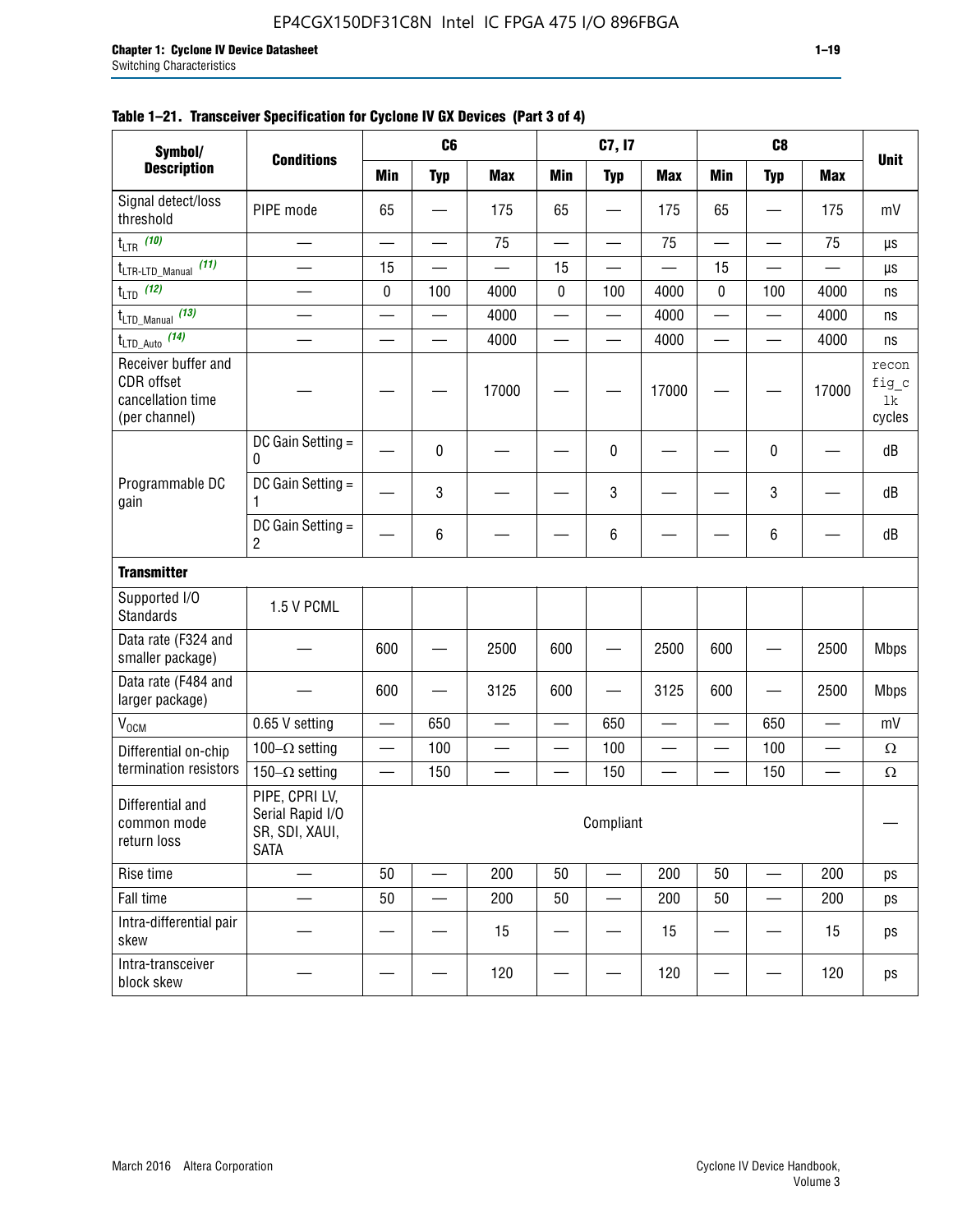### **Table 1–21. Transceiver Specification for Cyclone IV GX Devices (Part 4 of 4)**

| Symbol/                                          | <b>Conditions</b> | C <sub>6</sub>                     |     |            | C7, I7     |            |            |            |     | <b>Unit</b> |            |
|--------------------------------------------------|-------------------|------------------------------------|-----|------------|------------|------------|------------|------------|-----|-------------|------------|
| <b>Description</b>                               |                   | <b>Min</b>                         | Typ | <b>Max</b> | <b>Min</b> | <b>Typ</b> | <b>Max</b> | <b>Min</b> | Typ | <b>Max</b>  |            |
| <b>PLD-Transceiver Interface</b>                 |                   |                                    |     |            |            |            |            |            |     |             |            |
| Interface speed<br>(F324 and smaller<br>package) |                   | 25                                 |     | 125        | 25         |            | 125        | 25         |     | 125         | <b>MHz</b> |
| Interface speed<br>(F484 and larger<br>package)  |                   | 25                                 |     | 156.25     | 25         |            | 156.25     | 25         |     | 156.25      | <b>MHz</b> |
| Digital reset pulse<br>width                     |                   | Minimum is 2 parallel clock cycles |     |            |            |            |            |            |     |             |            |

#### **Notes to Table 1–21:**

(1) This specification is valid for transmitter output jitter specification with a maximum total jitter value of 112 ps, typically for 3.125 Gbps SRIO and XAUI protocols.

(2) The minimum reconfig\_clk frequency is 2.5 MHz if the transceiver channel is configured in **Transmitter Only** mode. The minimum reconfig\_clk frequency is 37.5 MHz if the transceiver channel is configured in **Receiver Only** or **Receiver and Transmitter** mode.

(3) The device cannot tolerate prolonged operation at this absolute maximum.

- (4) The rate matcher supports only up to  $\pm 300$  parts per million (ppm).
- (5) Supported for the F169 and F324 device packages only.
- (6) Supported for the F484, F672, and F896 device packages only. Pending device characterization.
- (7) To support CDR ppm tolerance greater than ±300 ppm, implement ppm detector in user logic and configure CDR to Manual Lock Mode.
- (8) Asynchronous spread-spectrum clocking is not supported.
- (9) For the EP4CGX30 (F484 package only), EP4CGX50, and EP4CGX75 devices, the CDR ppl tolerance is ±200 ppm.
- (10) Time taken until pll\_locked goes high after pll\_powerdown deasserts.
- (11) Time that the CDR must be kept in lock-to-reference mode after rx analogreset deasserts and before rx locktodata is asserted in manual mode.

(12) Time taken to recover valid data after the rx locktodata signal is asserted in manual mode (Figure 1–2), or after rx freqlocked signal goes high in automatic mode (Figure 1–3).

(13) Time taken to recover valid data after the rx locktodata signal is asserted in manual mode.

- (14) Time taken to recover valid data after the rx freqlocked signal goes high in automatic mode.
- (15) To support data rates lower than the minimum specification through oversampling, use the CDR in LTR mode only.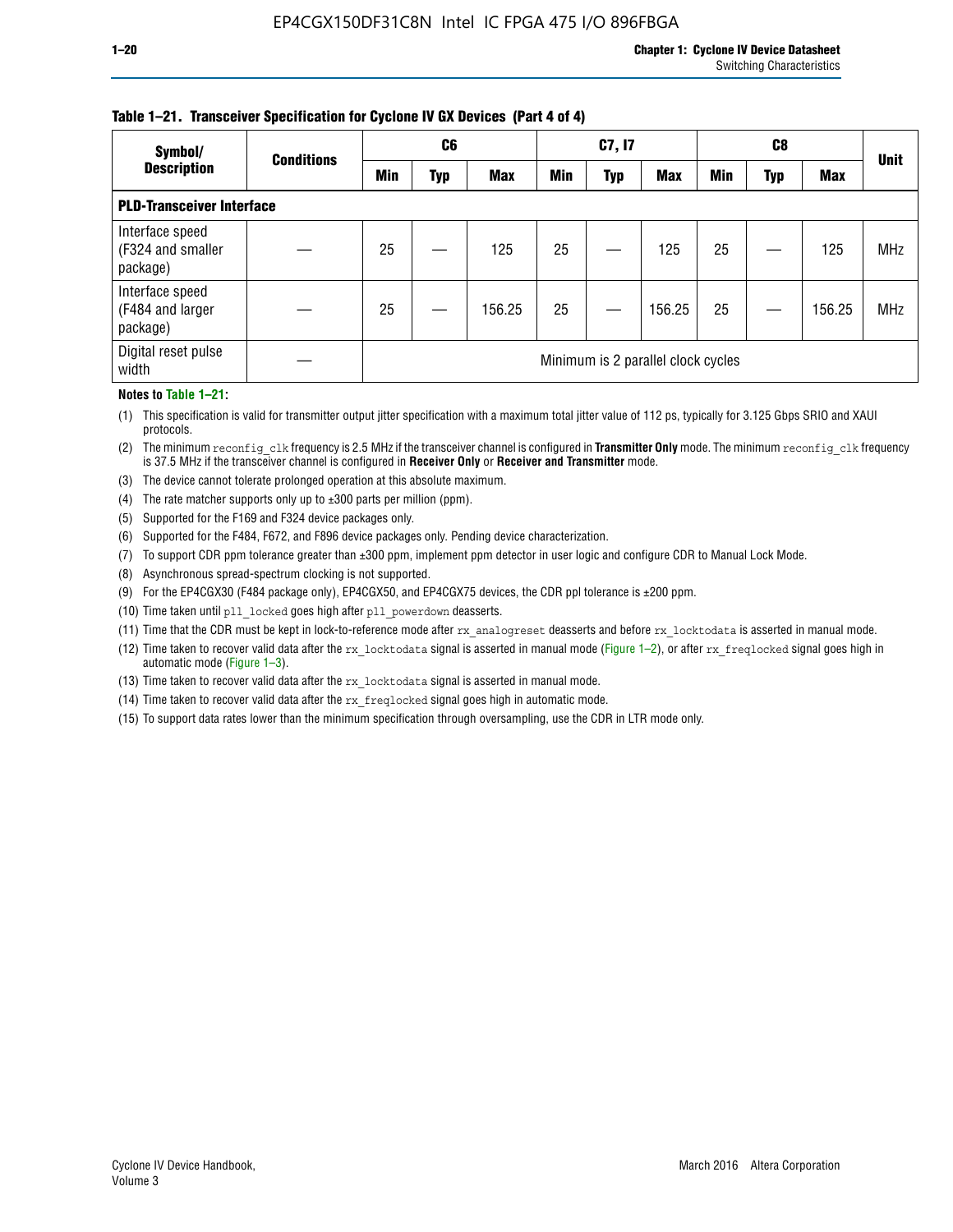Figure 1–2 shows the lock time parameters in manual mode.

 $\Box$  LTD = lock-to-data. LTR = lock-to-reference.





Figure 1–3 shows the lock time parameters in automatic mode.

**Figure 1–3. Lock Time Parameters for Automatic Mode**

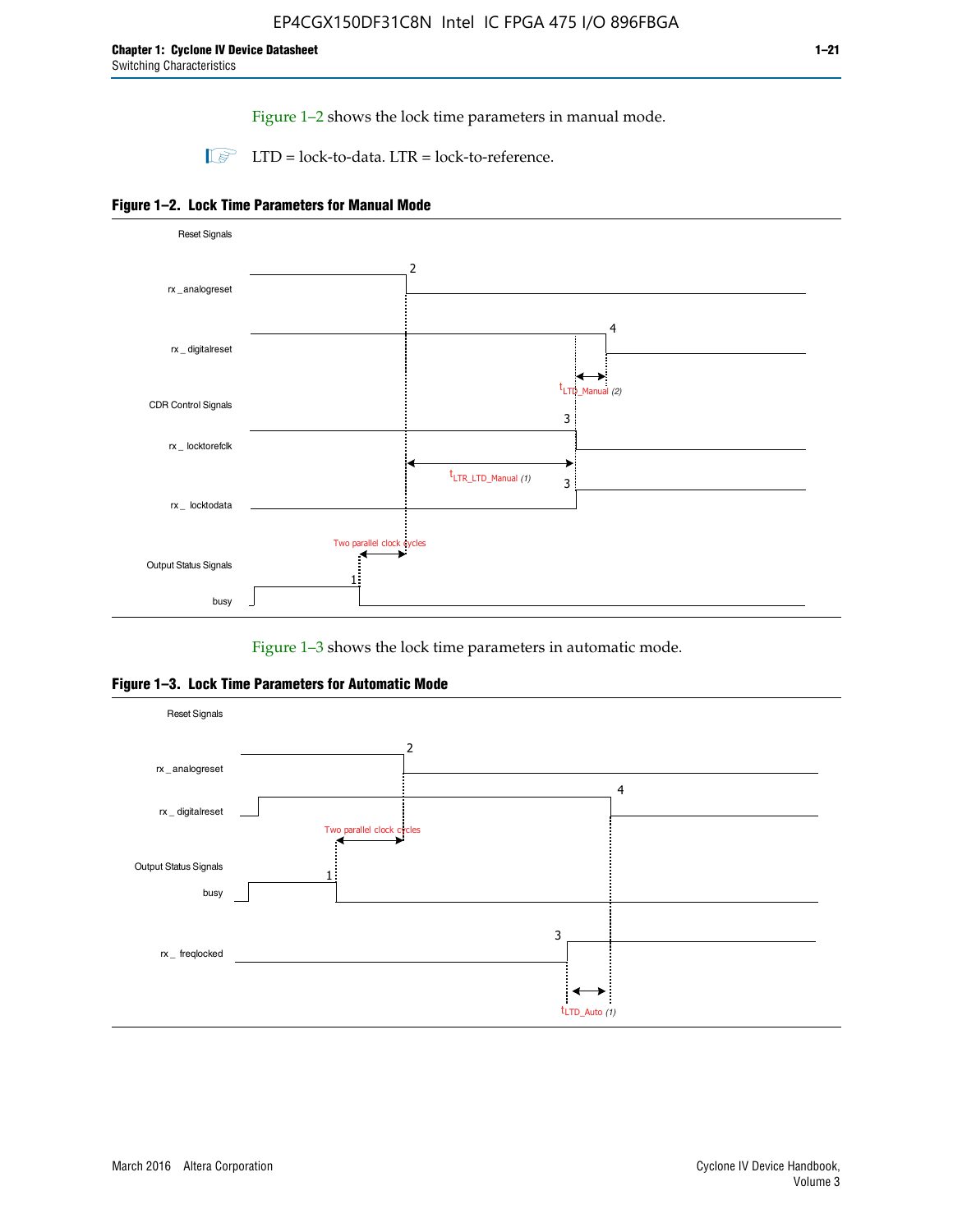### Figure 1–4 shows the differential receiver input waveform.





Figure 1–5 shows the transmitter output waveform.





Table 1–22 lists the typical V<sub>OD</sub> for Tx term that equals 100  $\Omega$ .

| Table 1–22. Typical V <sub>0D</sub> Setting, Tx Term = 100 $\Omega$ |  |  |  |  |  |  |  |
|---------------------------------------------------------------------|--|--|--|--|--|--|--|
|---------------------------------------------------------------------|--|--|--|--|--|--|--|

|                                                        | V <sub>on</sub> Setting (mV) |     |     |      |      |      |  |  |  |  |
|--------------------------------------------------------|------------------------------|-----|-----|------|------|------|--|--|--|--|
| <b>Symbol</b>                                          |                              |     |     | 4(1) |      |      |  |  |  |  |
| $\rm V_{OD}$ differential peak<br>to peak typical (mV) | 400                          | 600 | 800 | 900  | 1000 | 1200 |  |  |  |  |

**Note to Table 1–22:**

(1) This setting is required for compliance with the PCIe protocol.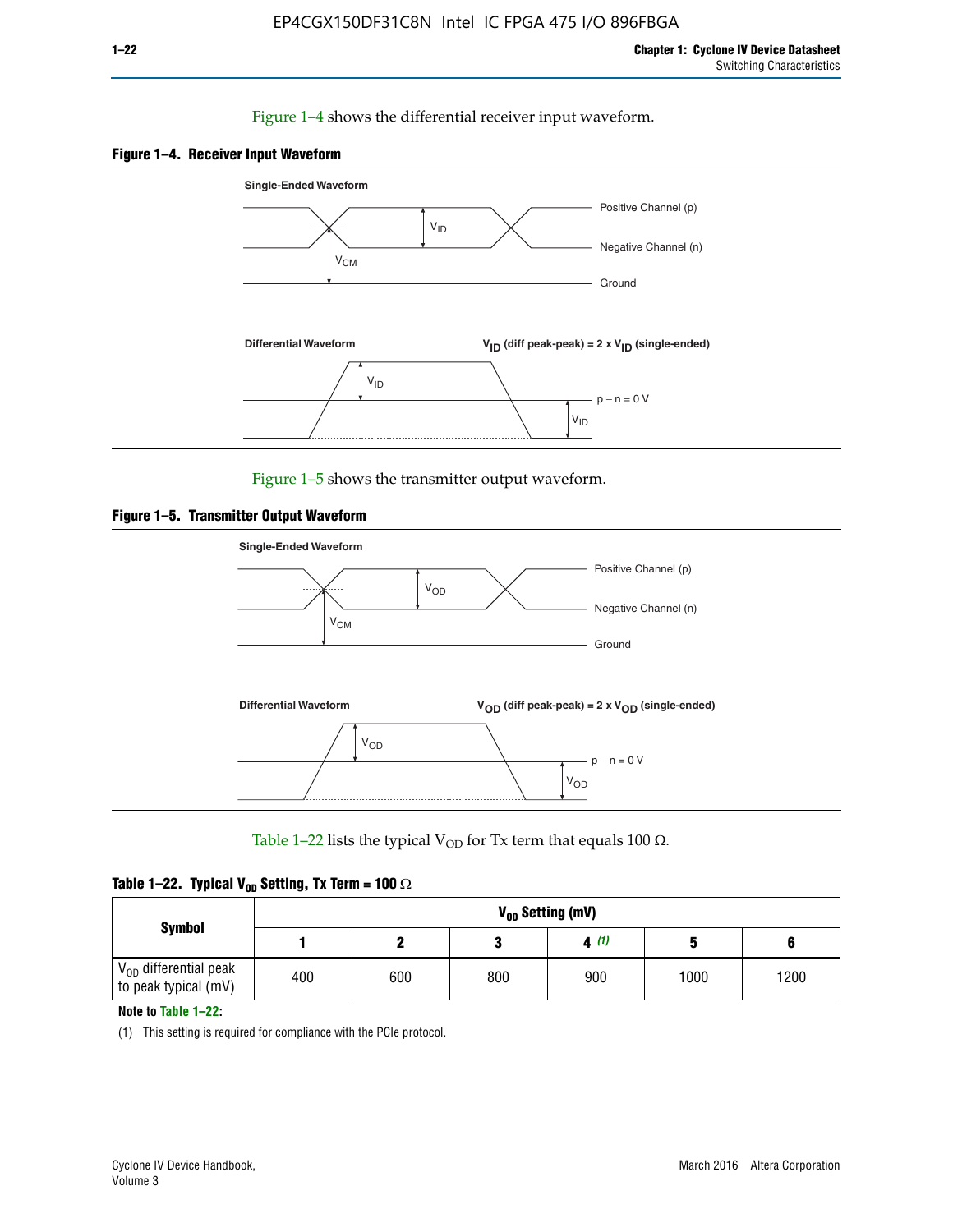Table 1–23 lists the Cyclone IV GX transceiver block AC specifications.

| Symbol/                                                                 | <b>Conditions</b>  |       | C <sub>6</sub> |            | C7, I7 |            |        | C <sub>8</sub> |            |                | <b>Unit</b> |
|-------------------------------------------------------------------------|--------------------|-------|----------------|------------|--------|------------|--------|----------------|------------|----------------|-------------|
| <b>Description</b>                                                      |                    | Min   | <b>Typ</b>     | <b>Max</b> | Min    | <b>Typ</b> | Max    | Min            | <b>Typ</b> | <b>Max</b>     |             |
| <b>PCIe Transmit Jitter Generation (3)</b>                              |                    |       |                |            |        |            |        |                |            |                |             |
| Total jitter at 2.5 Gbps<br>(Gen1)                                      | Compliance pattern |       |                | 0.25       |        |            | 0.25   |                |            | 0.25           | UI          |
| <b>PCIe Receiver Jitter Tolerance (3)</b>                               |                    |       |                |            |        |            |        |                |            |                |             |
| Total jitter at 2.5 Gbps<br>(Gen1)                                      | Compliance pattern | > 0.6 |                | > 0.6      |        | > 0.6      |        | UI             |            |                |             |
| <b>GIGE Transmit Jitter Generation (4)</b>                              |                    |       |                |            |        |            |        |                |            |                |             |
| Deterministic jitter                                                    | Pattern = CRPAT    |       |                | 0.14       |        |            | 0.14   |                |            | 0.14           | UI          |
| (peak-to-peak)                                                          |                    |       |                |            |        |            |        |                |            |                |             |
| Total jitter (peak-to-peak)                                             | Pattern = CRPAT    |       |                | 0.279      |        |            | 0.279  |                |            | 0.279          | UI          |
| <b>GIGE Receiver Jitter Tolerance</b> (4)                               |                    |       |                |            |        |            |        |                |            |                |             |
| Deterministic jitter<br>tolerance (peak-to-peak)                        | Pattern = CJPAT    | > 0.4 |                | > 0.4      |        |            | > 0.4  |                |            | $\mathsf{III}$ |             |
| Combined deterministic<br>and random jitter<br>tolerance (peak-to-peak) | Pattern = CJPAT    |       | > 0.66         |            | > 0.66 |            | > 0.66 |                | UI         |                |             |

### **Table 1–23. Transceiver Block AC Specification for Cyclone IV GX Devices** *(1)***,** *(2)*

**Notes to Table 1–23:**

(1) Dedicated refclk pins were used to drive the input reference clocks.

(2) The jitter numbers specified are valid for the stated conditions only.

(3) The jitter numbers for PIPE are compliant to the PCIe Base Specification 2.0.

(4) The jitter numbers for GIGE are compliant to the IEEE802.3-2002 Specification.

## **Core Performance Specifications**

The following sections describe the clock tree specifications, PLLs, embedded multiplier, memory block, and configuration specifications for Cyclone IV Devices.

## **Clock Tree Specifications**

Table 1–24 lists the clock tree specifications for Cyclone IV devices.

**Table 1–24. Clock Tree Performance for Cyclone IV Devices** *(Part 1 of 2)*

|               | <b>Performance</b> |       |     |           |             |       |                  |     |             |  |
|---------------|--------------------|-------|-----|-----------|-------------|-------|------------------|-----|-------------|--|
| <b>Device</b> | C6                 | C7    | C8  | $C8L$ (1) | $C9L$ $(1)$ | 17    | <b>18L</b> $(1)$ | A7  | <b>Unit</b> |  |
| EP4CE6        | 500                | 437.5 | 402 | 362       | 265         | 437.5 | 362              | 402 | <b>MHz</b>  |  |
| EP4CE10       | 500                | 437.5 | 402 | 362       | 265         | 437.5 | 362              | 402 | <b>MHz</b>  |  |
| EP4CE15       | 500                | 437.5 | 402 | 362       | 265         | 437.5 | 362              | 402 | <b>MHz</b>  |  |
| EP4CE22       | 500                | 437.5 | 402 | 362       | 265         | 437.5 | 362              | 402 | <b>MHz</b>  |  |
| EP4CE30       | 500                | 437.5 | 402 | 362       | 265         | 437.5 | 362              | 402 | <b>MHz</b>  |  |
| EP4CE40       | 500                | 437.5 | 402 | 362       | 265         | 437.5 | 362              | 402 | <b>MHz</b>  |  |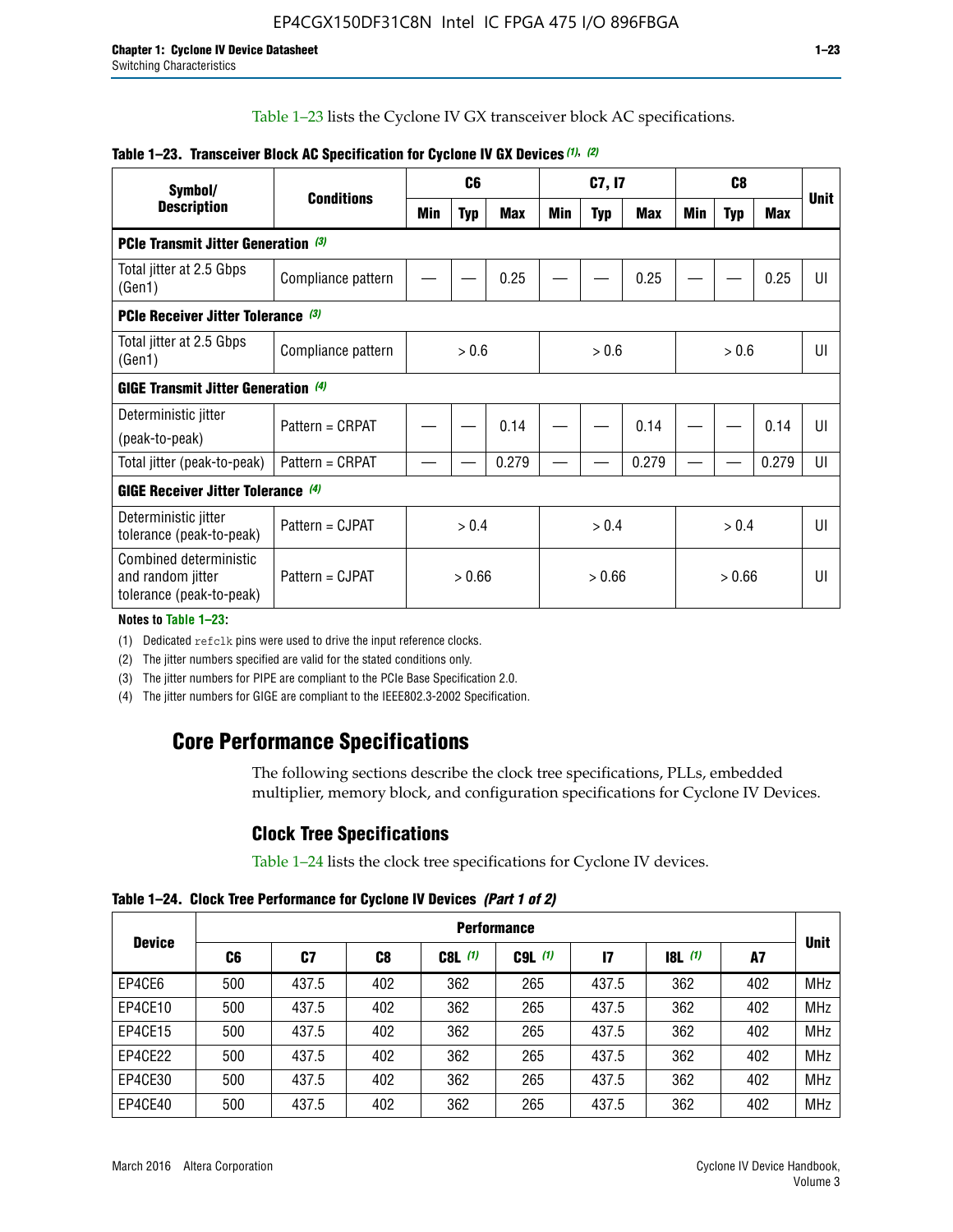|               | <b>Performance</b> |       |                |           |             |              |       |    |             |  |
|---------------|--------------------|-------|----------------|-----------|-------------|--------------|-------|----|-------------|--|
| <b>Device</b> | C6                 | C7    | C <sub>8</sub> | $C8L$ (1) | $C9L$ $(1)$ | $\mathbf{I}$ | 8L(1) | A7 | <b>Unit</b> |  |
| EP4CE55       | 500                | 437.5 | 402            | 362       | 265         | 437.5        | 362   |    | <b>MHz</b>  |  |
| EP4CE75       | 500                | 437.5 | 402            | 362       | 265         | 437.5        | 362   |    | <b>MHz</b>  |  |
| EP4CE115      |                    | 437.5 | 402            | 362       | 265         | 437.5        | 362   |    | <b>MHz</b>  |  |
| EP4CGX15      | 500                | 437.5 | 402            |           |             | 437.5        |       |    | <b>MHz</b>  |  |
| EP4CGX22      | 500                | 437.5 | 402            |           |             | 437.5        |       |    | <b>MHz</b>  |  |
| EP4CGX30      | 500                | 437.5 | 402            |           |             | 437.5        |       |    | <b>MHz</b>  |  |
| EP4CGX50      | 500                | 437.5 | 402            |           |             | 437.5        |       |    | <b>MHz</b>  |  |
| EP4CGX75      | 500                | 437.5 | 402            |           |             | 437.5        |       |    | <b>MHz</b>  |  |
| EP4CGX110     | 500                | 437.5 | 402            |           |             | 437.5        |       |    | <b>MHz</b>  |  |
| EP4CGX150     | 500                | 437.5 | 402            |           |             | 437.5        |       |    | <b>MHz</b>  |  |

**Table 1–24. Clock Tree Performance for Cyclone IV Devices** *(Part 2 of 2)*

**Note to Table 1–24:**

(1) Cyclone IV E 1.0 V core voltage devices only support C8L, C9L, and I8L speed grades.

## **PLL Specifications**

Table 1–25 lists the PLL specifications for Cyclone IV devices when operating in the commercial junction temperature range (0°C to 85°C), the industrial junction temperature range (–40°C to 100°C), the extended industrial junction temperature range (–40°C to 125°C), and the automotive junction temperature range (–40°C to 125°C). For more information about the PLL block, refer to "Glossary" on page 1–37.

|  |  | Table 1–25. PLL Specifications for Cyclone IV Devices $(1)$ , $(2)$ (Part 1 of 2) |  |
|--|--|-----------------------------------------------------------------------------------|--|
|--|--|-----------------------------------------------------------------------------------|--|

| <b>Symbol</b>                                          | <b>Parameter</b>                                            | Min                                                                                                                                                           | <b>Typ</b> | Max   | <b>Unit</b>   |
|--------------------------------------------------------|-------------------------------------------------------------|---------------------------------------------------------------------------------------------------------------------------------------------------------------|------------|-------|---------------|
|                                                        | Input clock frequency $(-6, -7, -8)$ speed grades)          | 5                                                                                                                                                             | —          | 472.5 | <b>MHz</b>    |
| $f_{\text{IN}}$ (3)                                    | Input clock frequency (-8L speed grade)                     | 5                                                                                                                                                             |            | 362   | <b>MHz</b>    |
|                                                        | Input clock frequency (-9L speed grade)                     | 5<br>265<br>5<br>325<br>600<br>1300<br>$\overline{\phantom{0}}$<br>40<br>60<br>0.15<br>±750<br>472.5<br>472.5<br>450<br>402.5<br>362<br>265<br>55<br>45<br>50 | <b>MHz</b> |       |               |
| f <sub>INPFD</sub>                                     | PFD input frequency                                         |                                                                                                                                                               |            |       | <b>MHz</b>    |
| $f_{VCO}$ (4)                                          | PLL internal VCO operating range                            |                                                                                                                                                               |            |       | <b>MHz</b>    |
| f <sub>INDUTY</sub>                                    | Input clock duty cycle                                      |                                                                                                                                                               |            |       | $\frac{0}{0}$ |
| $t_{\text{INJITTER\_CCJ}}$ (5)                         | Input clock cycle-to-cycle jitter<br>$F_{REF} \geq 100$ MHz |                                                                                                                                                               |            |       | UI            |
|                                                        | $F_{RFF}$ < 100 MHz                                         |                                                                                                                                                               | ps         |       |               |
| $f_{\text{OUT\_EXT}}$ (external clock<br>output) $(3)$ | PLL output frequency                                        |                                                                                                                                                               |            |       | <b>MHz</b>    |
|                                                        | PLL output frequency (-6 speed grade)                       |                                                                                                                                                               |            |       | <b>MHz</b>    |
|                                                        | PLL output frequency (-7 speed grade)                       |                                                                                                                                                               |            |       | <b>MHz</b>    |
| $f_{OUT}$ (to global clock)                            | PLL output frequency (-8 speed grade)                       |                                                                                                                                                               |            |       | <b>MHz</b>    |
|                                                        | PLL output frequency (-8L speed grade)                      |                                                                                                                                                               |            |       | <b>MHz</b>    |
|                                                        | PLL output frequency (-9L speed grade)                      |                                                                                                                                                               |            |       | <b>MHz</b>    |
| t <sub>outputy</sub>                                   | Duty cycle for external clock output (when set to 50%)      |                                                                                                                                                               |            |       | $\frac{0}{0}$ |
| $t_{\text{LOCK}}$                                      | Time required to lock from end of device configuration      |                                                                                                                                                               |            |       | ms            |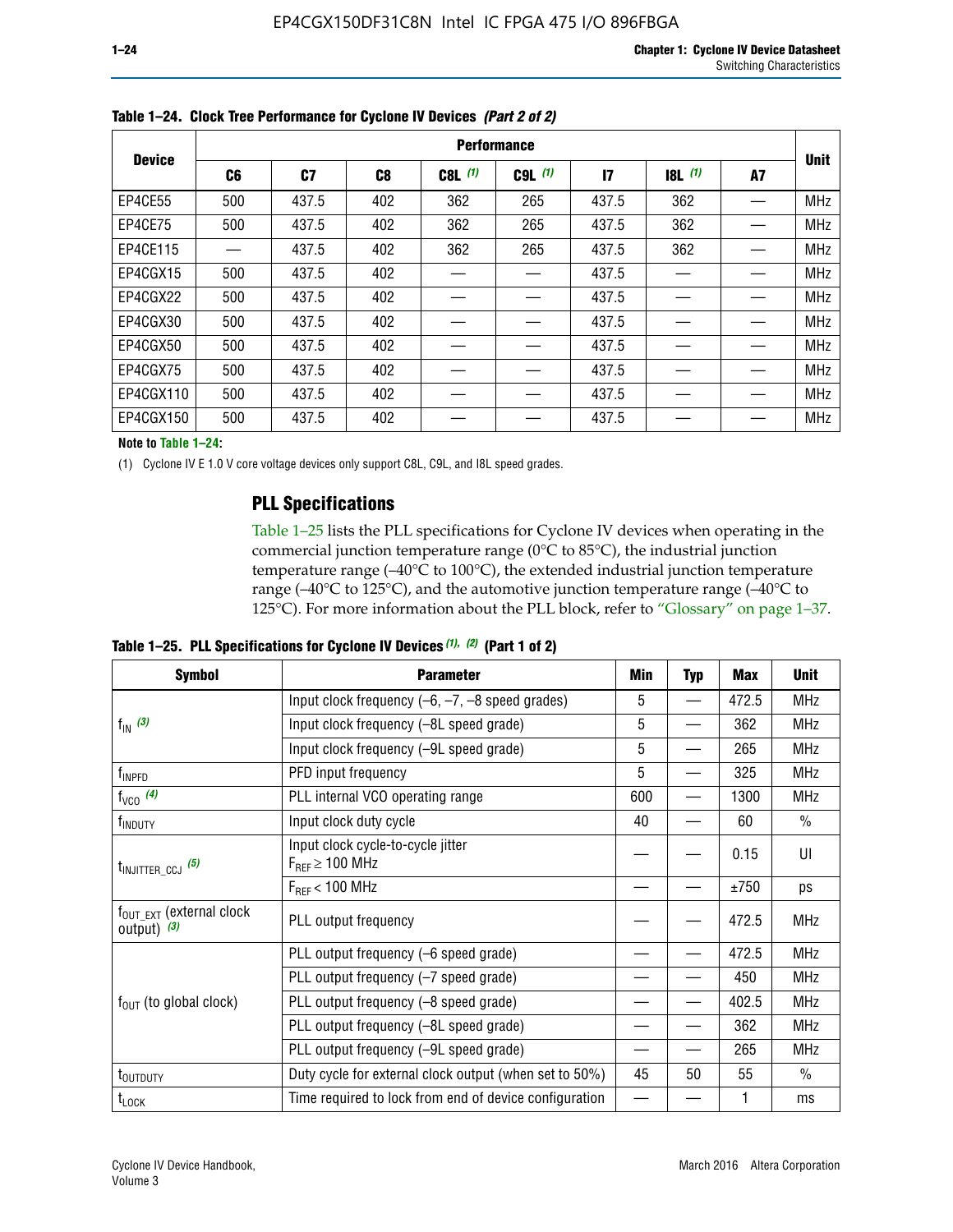**Symbol Parameter Min Typ Max Unit**

Time required to lock dynamically (after switchover, reconfiguring any non-post-scale counters/delays or

t<sub>DLOCK</sub>

| t <sub>outjitter_period_dedclk</sub> (6)  | Dedicated clock output period jitter<br>$F_{OUT} \geq 100$ MHz                        |    |        | 300  | ps                       |
|-------------------------------------------|---------------------------------------------------------------------------------------|----|--------|------|--------------------------|
|                                           | $F_{OIII}$ < 100 MHz                                                                  |    |        | 30   | mUI                      |
| t <sub>outjitter_ccj_dedclk</sub> (6)     | Dedicated clock output cycle-to-cycle jitter<br>$F_{OUT} \geq 100$ MHz                |    |        | 300  | ps                       |
|                                           | $F_{OUT}$ < 100 MHz                                                                   |    |        | 30   | mUI                      |
| t <sub>outjitter_period_io</sub> (6)      | Regular I/O period jitter<br>$F_{OUT} \geq 100$ MHz                                   |    |        | 650  | ps                       |
|                                           | $F_{OUT}$ < 100 MHz                                                                   |    |        | 75   | mUI                      |
| t <sub>outjitter_ccj_io</sub> (6)         | Regular I/O cycle-to-cycle jitter<br>$F_{\text{OUT}} \geq 100 \text{ MHz}$            |    |        | 650  | ps                       |
|                                           | $F_{\text{OUT}}$ < 100 MHz                                                            |    |        | 75   | mUI                      |
| t <sub>PLL_PSERR</sub>                    | Accuracy of PLL phase shift                                                           |    |        | ±50  | ps                       |
| t <sub>ARESET</sub>                       | Minimum pulse width on areset signal.                                                 | 10 |        |      | ns                       |
| t <sub>configpll</sub>                    | Time required to reconfigure scan chains for PLLs                                     |    | 3.5(7) |      | <b>SCANCLK</b><br>cycles |
| f <sub>SCANCLK</sub>                      | scanclk frequency                                                                     |    |        | 100  | <b>MHz</b>               |
| t <sub>CASC_OUTJITTER_PERIOD_DEDCLK</sub> | Period jitter for dedicated clock output in cascaded<br>PLLs ( $F_{OUT} \ge 100$ MHz) |    |        | 425  | ps                       |
| (8), (9)                                  | Period jitter for dedicated clock output in cascaded<br>PLLs ( $F_{OUT}$ < 100 MHz)   |    |        | 42.5 | mUI                      |
| Notes to Table 1-25:                      |                                                                                       |    |        |      |                          |
|                                           | (1) This table is applicable for general purpose PLLs and multipurpose PLLs.          |    |        |      |                          |
|                                           |                                                                                       |    |        |      |                          |

### **Table 1–25. PLL Specifications for Cyclone IV Devices** *(1), (2)* **(Part 2 of 2)**

areset is deasserted)

 $(1)$  This table is applicable for (2) You must connect  $V_{CCD-PL}$  to  $V_{CCINT}$  through the decoupling capacitor and ferrite bead.

- (3) This parameter is limited in the Quartus II software by the I/O maximum frequency. The maximum I/O frequency is different for each I/O standard.
- (4) The V<sub>CO</sub> frequency reported by the Quartus II software in the PLL Summary section of the compilation report takes into consideration the V<sub>CO</sub> post-scale counter K value. Therefore, if the counter K has a value of 2, the frequency reported can be lower than the f<sub>VCO</sub> specification.
- (5) A high input jitter directly affects the PLL output jitter. To have low PLL output clock jitter, you must provide a clean clock source that is less than 200 ps.
- (6) Peak-to-peak jitter with a probability level of 10–12 (14 sigma, 99.99999999974404% confidence level). The output jitter specification applies to the intrinsic jitter of the PLL when an input jitter of 30 ps is applied.
- (7) With 100-MHz scanclk frequency.
- (8) The cascaded PLLs specification is applicable only with the following conditions:
	- **■** Upstream PLL—0.59 MHz  $\leq$  Upstream PLL bandwidth  $<$  1 MHz
	- Downstream PLL—Downstream PLL bandwidth > 2 MHz
- (9) PLL cascading is not supported for transceiver applications.

— | — | 1 | ms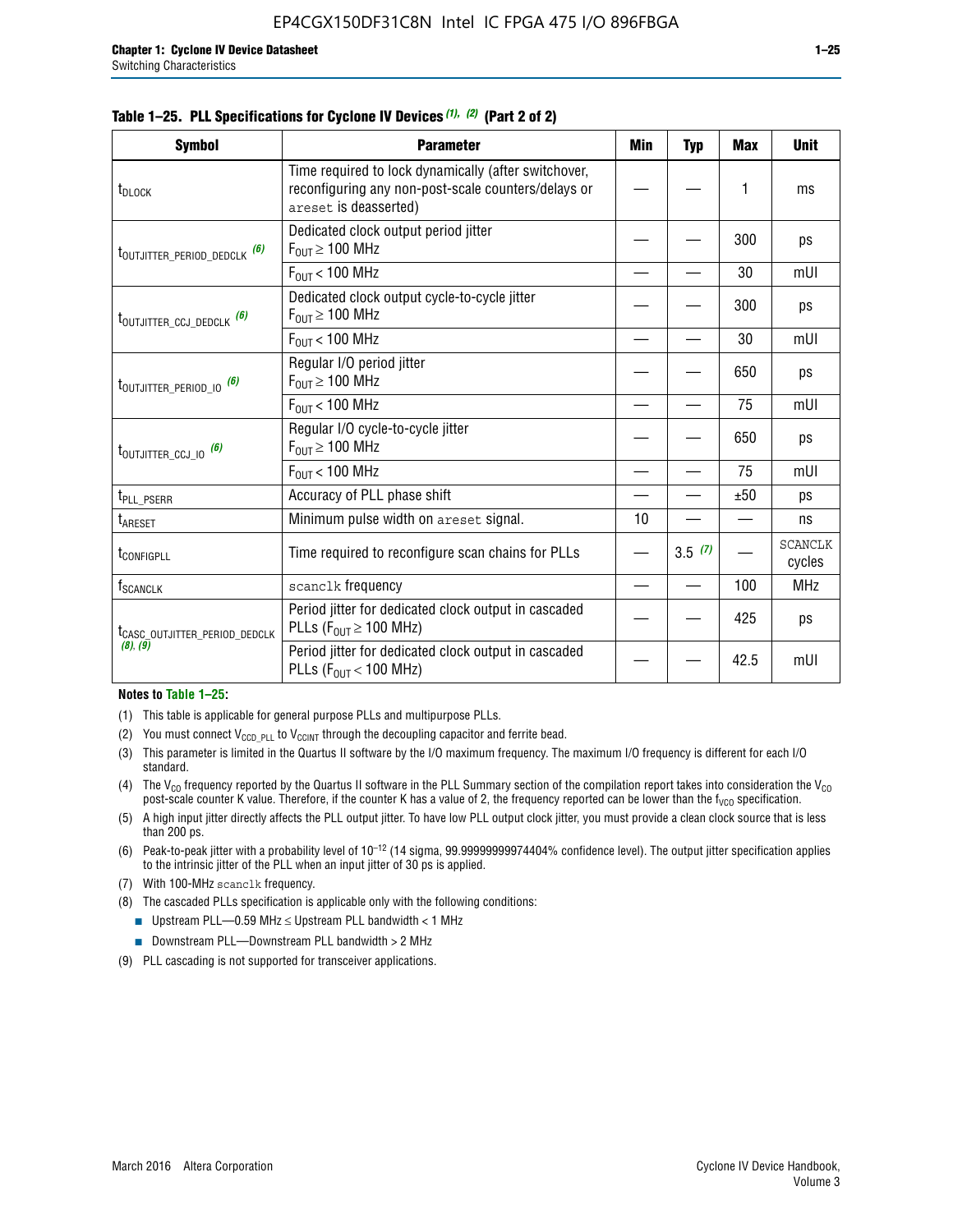## **Embedded Multiplier Specifications**

Table 1–26 lists the embedded multiplier specifications for Cyclone IV devices.

### **Table 1–26. Embedded Multiplier Specifications for Cyclone IV Devices**

| Mode                           | <b>Resources Used</b>        | <b>Performance</b> |            |     |                 |     |             |
|--------------------------------|------------------------------|--------------------|------------|-----|-----------------|-----|-------------|
|                                | <b>Number of Multipliers</b> | C6                 | C7, I7, A7 | C8  | <b>C8L, I8L</b> | C9L | <b>Unit</b> |
| $9 \times 9$ -bit multiplier   |                              | 340                | 300        | 260 | 240             | 175 | <b>MHz</b>  |
| $18 \times 18$ -bit multiplier |                              | 287                | 250        | 200 | 185             | 135 | <b>MHz</b>  |

## **Memory Block Specifications**

Table 1–27 lists the M9K memory block specifications for Cyclone IV devices.

### **Table 1–27. Memory Block Performance Specifications for Cyclone IV Devices**

|               |                                           | <b>Resources Used</b> |                             | <b>Performance</b> |            |                |                 |     |             |  |
|---------------|-------------------------------------------|-----------------------|-----------------------------|--------------------|------------|----------------|-----------------|-----|-------------|--|
| <b>Memory</b> | <b>Mode</b>                               | LEs                   | <b>M9K</b><br><b>Memory</b> | C <sub>6</sub>     | C7, I7, A7 | C <sub>8</sub> | <b>C8L, I8L</b> | C9L | <b>Unit</b> |  |
| M9K Block     | FIFO 256 $\times$ 36                      | 47                    |                             | 315                | 274        | 238            | 200             | 157 | <b>MHz</b>  |  |
|               | Single-port $256 \times 36$               | 0                     |                             | 315                | 274        | 238            | 200             | 157 | <b>MHz</b>  |  |
|               | Simple dual-port $256 \times 36$ CLK      | 0                     |                             | 315                | 274        | 238            | 200             | 157 | <b>MHz</b>  |  |
|               | True dual port $512 \times 18$ single CLK | 0                     |                             | 315                | 274        | 238            | 200             | 157 | <b>MHz</b>  |  |

## **Configuration and JTAG Specifications**

Table 1–28 lists the configuration mode specifications for Cyclone IV devices.

### **Table 1–28. Passive Configuration Mode Specifications for Cyclone IV Devices** *(1)*

| <b>Programming Mode</b>         | V <sub>CCINT</sub> Voltage Level (V) | <b>DCLK f<sub>MAX</sub></b> | <b>Unit</b> |
|---------------------------------|--------------------------------------|-----------------------------|-------------|
| Passive Serial (PS)             | 1.0 $(3)$                            | 66                          | MHz         |
|                                 | 1.2                                  | 133                         | MHz         |
| Fast Passive Parallel (FPP) (2) | 1.0 $(3)$                            | 66                          | <b>MHz</b>  |
|                                 | 12(4)                                | 100                         | <b>MHz</b>  |

#### **Notes to Table 1–28:**

- (1) For more information about PS and FPP configuration timing parameters, refer to the *[Configuration and Remote](http://www.altera.com/literature/hb/cyclone-iv/cyiv-51008.pdf)  [System Upgrades in Cyclone IV Devices](http://www.altera.com/literature/hb/cyclone-iv/cyiv-51008.pdf)* chapter.
- (2) FPP configuration mode supports all Cyclone IV E devices (except for E144 package devices) and EP4CGX50, EP4CGX75, EP4CGX110, and EP4CGX150 only.
- (3)  $V_{CCMT}$  = 1.0 V is only supported for Cyclone IV E 1.0 V core voltage devices.
- (4) Cyclone IV E devices support 1.2 V V<sub>CCINT</sub>. Cyclone IV E 1.2 V core voltage devices support 133 MHz DCLK f<sub>MAX</sub> for EP4CE6, EP4CE10, EP4CE15, EP4CE22, EP4CE30, and EP4CE40 only.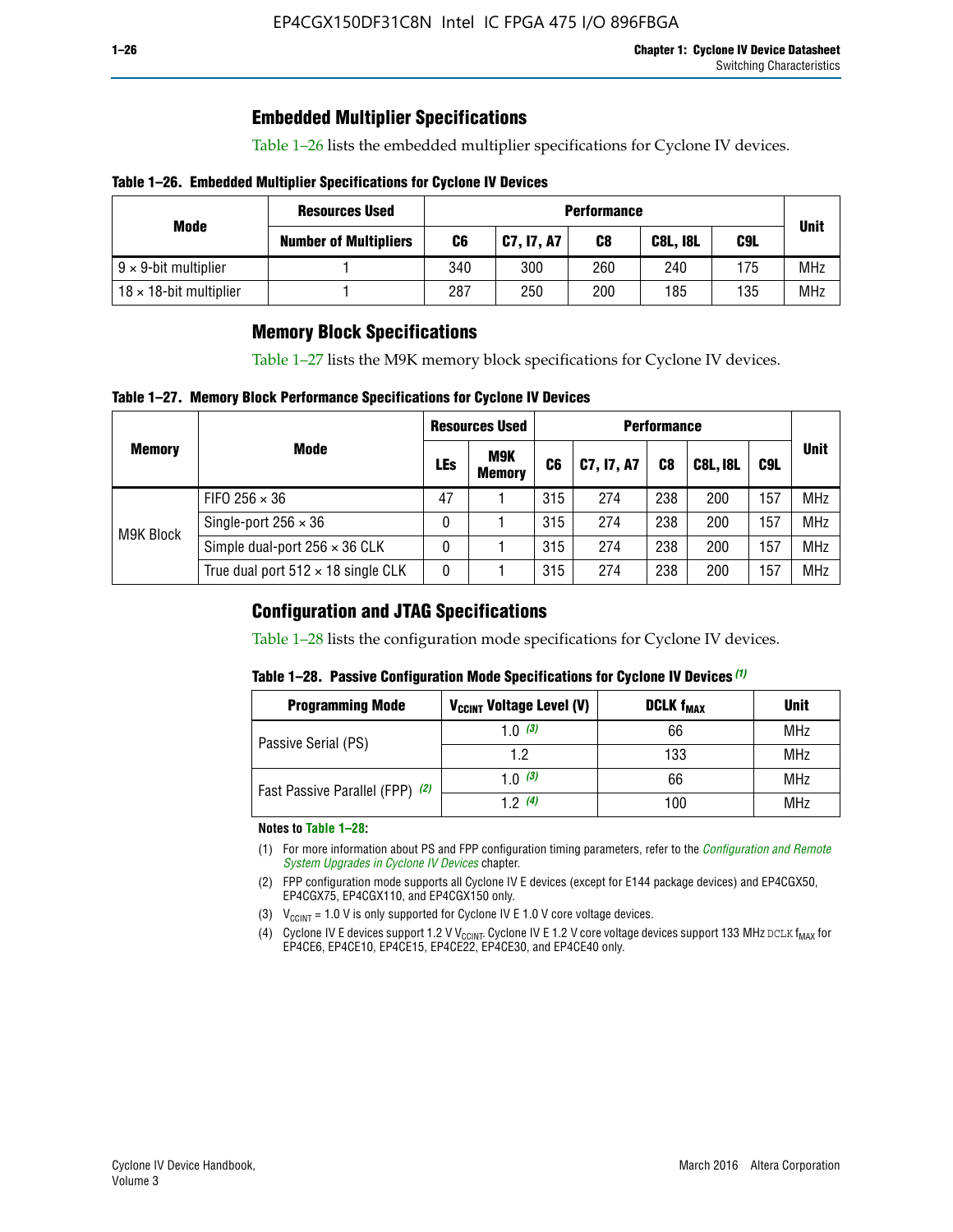Table 1–29 lists the active configuration mode specifications for Cyclone IV devices.

**Table 1–29. Active Configuration Mode Specifications for Cyclone IV Devices**

| <b>Programming Mode</b>  | <b>DCLK Range</b> | <b>Typical DCLK</b> | <b>Unit</b> |
|--------------------------|-------------------|---------------------|-------------|
| Active Parallel (AP) (1) | 20 to 40          | 33                  | MHz         |
| Active Serial (AS)       | 20 to 40          | 33                  | MHz         |

**Note to Table 1–29:**

(1) AP configuration mode is only supported for Cyclone IV E devices.

Table 1–30 lists the JTAG timing parameters and values for Cyclone IV devices.

**Table 1–30. JTAG Timing Parameters for Cyclone IV Devices** *(1)*

| Symbol                       | <b>Parameter</b>                                       | <b>Min</b> | <b>Max</b> | <b>Unit</b> |
|------------------------------|--------------------------------------------------------|------------|------------|-------------|
| t <sub>JCP</sub>             | <b>TCK clock period</b>                                | 40         |            | ns          |
| t <sub>JCH</sub>             | <b>TCK clock high time</b>                             | 19         |            | ns          |
| $t_{JCL}$                    | TCK clock low time                                     | 19         |            | ns          |
| t <sub>JPSU_TDI</sub>        | JTAG port setup time for TDI                           | 1          |            | ns          |
| t <sub>JPSU_TMS</sub>        | JTAG port setup time for TMS                           | 3          |            | ns          |
| t <sub>JPH</sub>             | JTAG port hold time                                    | 10         |            | ns          |
| t <sub>JPCO</sub>            | JTAG port clock to output $(2)$ , $(3)$                |            | 15         | ns          |
| t <sub>JPZX</sub>            | JTAG port high impedance to valid output $(2)$ , $(3)$ |            | 15         | ns          |
| t <sub>JPXZ</sub>            | JTAG port valid output to high impedance $(2)$ , $(3)$ |            | 15         | ns          |
| ${\rm t}_{\rm JSSU}$         | Capture register setup time                            | 5          |            | ns          |
| $\mathsf{t}_{\mathsf{JSH}}$  | Capture register hold time                             | 10         |            | ns          |
| t <sub>usco</sub>            | Update register clock to output                        |            | 25         | ns          |
| $t_{\footnotesize \rm JSZX}$ | Update register high impedance to valid output         |            | 25         | ns          |
| t <sub>JSXZ</sub>            | Update register valid output to high impedance         |            | 25         | ns          |

**Notes to Table 1–30:**

(1) For more information about JTAG waveforms, refer to "JTAG Waveform" in "Glossary" on page 1–37.

(2) The specification is shown for 3.3-, 3.0-, and 2.5-V LVTTL/LVCMOS operation of JTAG pins. For 1.8-V LVTTL/LVCMOS and 1.5-V LVCMOS, the output time specification is 16 ns.

(3) For EP4CGX22, EP4CGX30 (F324 and smaller package), EP4CGX110, and EP4CGX150 devices, the output time specification for 3.3-, 3.0-, and 2.5-V LVTTL/LVCMOS operation of JTAG pins is 16 ns. For 1.8-V LVTTL/LVCMOS and 1.5-V LVCMOS, the output time specification is 18 ns.

## **Periphery Performance**

This section describes periphery performance, including high-speed I/O and external memory interface.

I/O performance supports several system interfaces, such as the high-speed I/O interface, external memory interface, and the PCI/PCI-X bus interface. I/Os using the SSTL-18 Class I termination standard can achieve up to the stated DDR2 SDRAM interfacing speeds. I/Os using general-purpose I/O standards such as 3.3-, 3.0-, 2.5-, 1.8-, or 1.5-LVTTL/LVCMOS are capable of a typical 200 MHz interfacing frequency with a 10 pF load.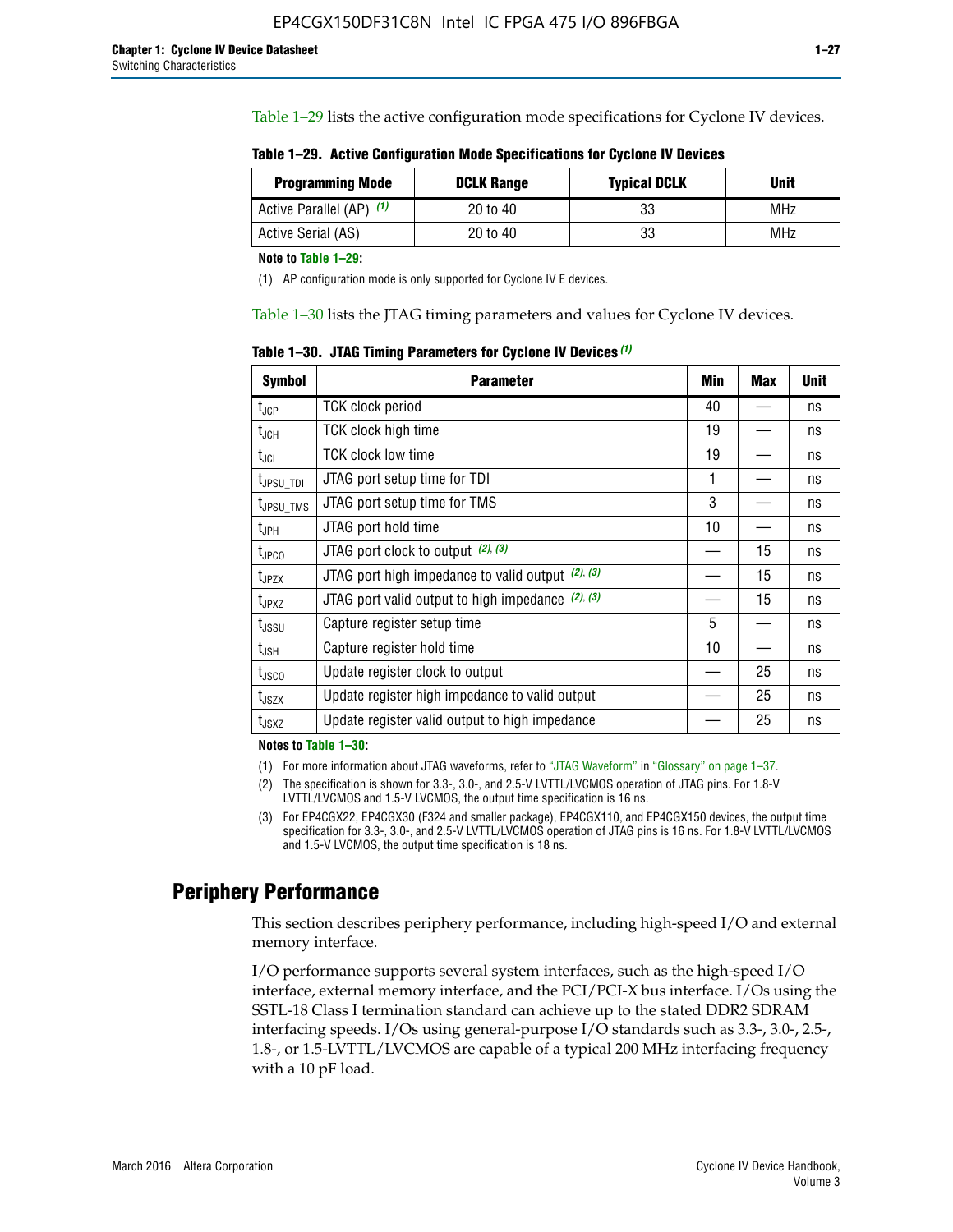- For more information about the supported maximum clock rate, device and pin planning, IP implementation, and device termination, refer to *[Section III: System](http://www.altera.com/literature/hb/external-memory/emi_intro_specs.pdf)  [Performance Specifications](http://www.altera.com/literature/hb/external-memory/emi_intro_specs.pdf)* of the *External Memory Interfaces Handbook*.
- **1 Actual achievable frequency depends on design- and system-specific factors. Perform** HSPICE/IBIS simulations based on your specific design and system setup to determine the maximum achievable frequency in your system.

## **High-Speed I/O Specifications**

Table 1–31 through Table 1–36 list the high-speed I/O timing for Cyclone IV devices. For definitions of high-speed timing specifications, refer to "Glossary" on page 1–37.

**Table 1–31. RSDS Transmitter Timing Specifications for Cyclone IV Devices** *(1)***,** *(2)***,** *(4)* **(Part 1 of 2)**

|                                                      |                                     |     | C6                       |            |            | C7, I7                   |            |                 | <b>C8, A7</b>            |            |            | <b>C8L, I8L</b>          |            |     | C <sub>9</sub> L         |            |             |
|------------------------------------------------------|-------------------------------------|-----|--------------------------|------------|------------|--------------------------|------------|-----------------|--------------------------|------------|------------|--------------------------|------------|-----|--------------------------|------------|-------------|
| <b>Symbol</b>                                        | <b>Modes</b>                        | Min | <b>Typ</b>               | <b>Max</b> | <b>Min</b> | <b>Typ</b>               | <b>Max</b> | <b>Min</b>      | <b>Typ</b>               | <b>Max</b> | <b>Min</b> | <b>Typ</b>               | <b>Max</b> | Min | <b>Typ</b>               | <b>Max</b> | <b>Unit</b> |
|                                                      | $\times$ 10                         | 5   | $\overline{\phantom{0}}$ | 180        | 5          | —                        | 155.5      | 5               | $\overline{\phantom{0}}$ | 155.5      | 5          |                          | 155.5      | 5   |                          | 132.5      | <b>MHz</b>  |
|                                                      | $\times 8$                          | 5   |                          | 180        | 5          |                          | 155.5      | $5\phantom{.0}$ | $\overline{\phantom{0}}$ | 155.5      | 5          |                          | 155.5      | 5   |                          | 132.5      | <b>MHz</b>  |
| f <sub>HSCLK</sub><br>(input clock                   | $\times 7$                          | 5   | $\overline{\phantom{0}}$ | 180        | 5          |                          | 155.5      | 5               | $\overline{\phantom{0}}$ | 155.5      | 5          |                          | 155.5      | 5   |                          | 132.5      | <b>MHz</b>  |
| frequency)                                           | $\times$ 4                          | 5   | $\overline{\phantom{0}}$ | 180        | 5          | $\overline{\phantom{0}}$ | 155.5      | 5               | $\equiv$                 | 155.5      | 5          | $\overline{\phantom{0}}$ | 155.5      | 5   | $\overline{\phantom{0}}$ | 132.5      | <b>MHz</b>  |
|                                                      | $\times 2$                          | 5   | $\equiv$                 | 180        | 5          |                          | 155.5      | 5               | $\equiv$                 | 155.5      | 5          | $\equiv$                 | 155.5      | 5   | $\overline{\phantom{0}}$ | 132.5      | <b>MHz</b>  |
|                                                      | $\times$ 1                          | 5   |                          | 360        | 5          |                          | 311        | 5               | $\overline{\phantom{0}}$ | 311        | 5          | $\overline{\phantom{0}}$ | 311        | 5   |                          | 265        | <b>MHz</b>  |
|                                                      | $\times$ 10                         | 100 | $\overline{\phantom{0}}$ | 360        | 100        |                          | 311        | 100             | $\overline{\phantom{0}}$ | 311        | 100        | $\overline{\phantom{0}}$ | 311        | 100 |                          | 265        | <b>Mbps</b> |
|                                                      | $\times 8$                          | 80  |                          | 360        | 80         |                          | 311        | 80              | $\overline{\phantom{0}}$ | 311        | 80         | $\overline{\phantom{0}}$ | 311        | 80  | $\overline{\phantom{0}}$ | 265        | <b>Mbps</b> |
| Device<br>operation in                               | $\times 7$                          | 70  |                          | 360        | 70         |                          | 311        | 70              | $\overline{\phantom{0}}$ | 311        | 70         | $\overline{\phantom{0}}$ | 311        | 70  | $\overline{\phantom{0}}$ | 265        | <b>Mbps</b> |
| <b>Mbps</b>                                          | $\times$ 4                          | 40  |                          | 360        | 40         |                          | 311        | 40              |                          | 311        | 40         |                          | 311        | 40  | $\overline{\phantom{0}}$ | 265        | <b>Mbps</b> |
|                                                      | $\times 2$                          | 20  |                          | 360        | 20         | $\equiv$                 | 311        | 20              | $\overline{\phantom{0}}$ | 311        | 20         |                          | 311        | 20  | $\equiv$                 | 265        | <b>Mbps</b> |
|                                                      | $\times$ 1                          | 10  |                          | 360        | 10         |                          | 311        | 10              |                          | 311        | 10         |                          | 311        | 10  | $\overline{\phantom{0}}$ | 265        | <b>Mbps</b> |
| t <sub>DUTY</sub>                                    | —                                   | 45  | $\overline{\phantom{0}}$ | 55         | 45         |                          | 55         | 45              | $\overline{\phantom{0}}$ | 55         | 45         |                          | 55         | 45  |                          | 55         | $\%$        |
| Transmitter<br>channel-to-<br>channel skew<br>(TCCS) |                                     |     |                          | 200        |            |                          | 200        |                 |                          | 200        |            |                          | 200        |     |                          | 200        | ps          |
| Output jitter<br>(peak to peak)                      |                                     |     |                          | 500        |            |                          | 500        |                 |                          | 550        |            |                          | 600        |     |                          | 700        | ps          |
| $t_{\text{RISE}}$                                    | $20 - 80\%$<br>$C_{LOAD} =$<br>5 pF |     | 500                      |            |            | 500                      |            |                 | 500                      |            |            | 500                      |            |     | 500                      |            | ps          |
| t <sub>FALL</sub>                                    | $20 - 80\%$<br>$C_{LOAD} =$<br>5 pF |     | 500                      |            |            | 500                      |            |                 | 500                      |            |            | 500                      |            |     | 500                      |            | ps          |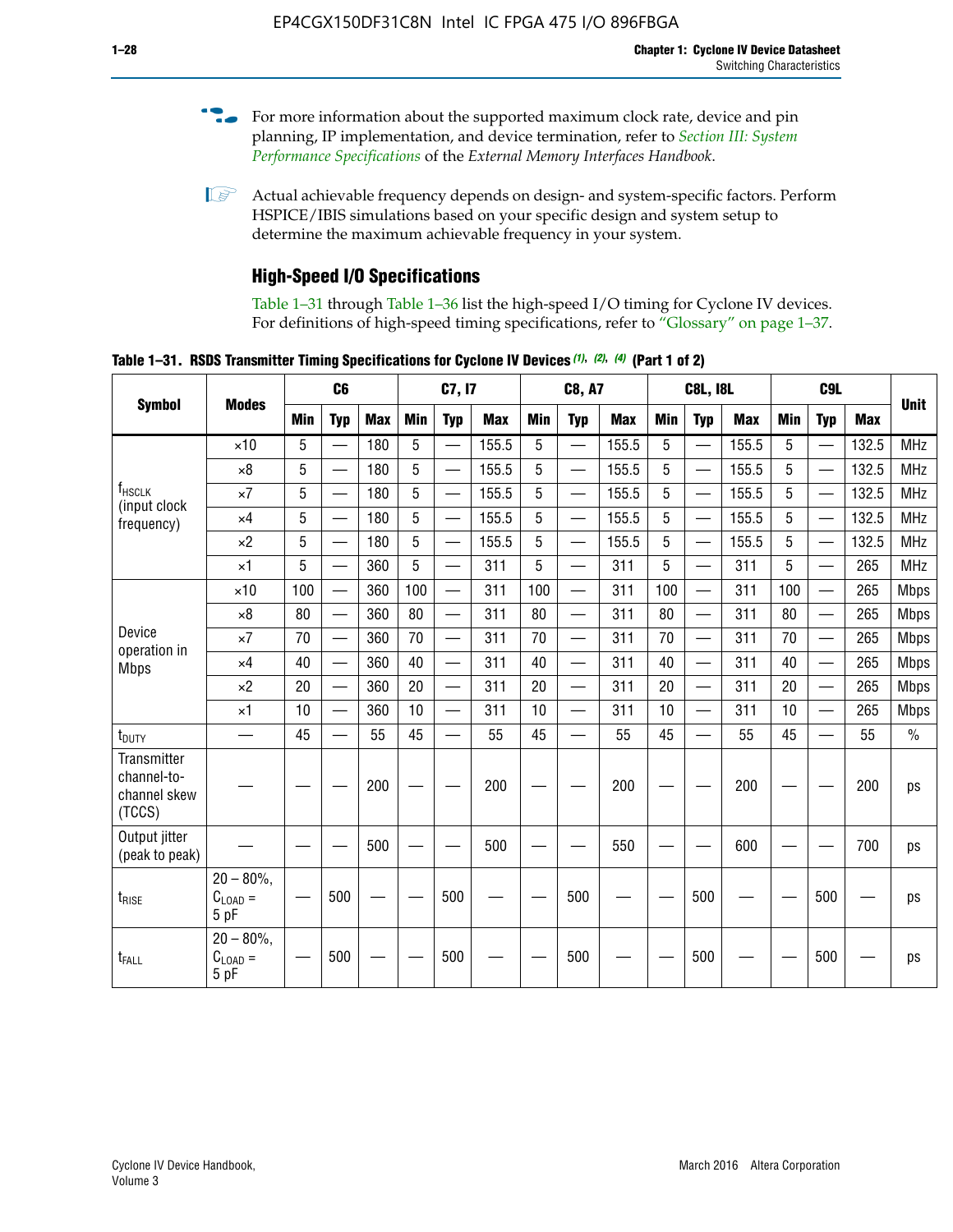| <b>Symbol</b>         | <b>Modes</b> |     | C6         |     |            | C7, I7     |            |            | <b>C8, A7</b> |            |            | <b>C8L, I8L</b> |            |     | C <sub>9</sub> L |     | <b>Unit</b> |
|-----------------------|--------------|-----|------------|-----|------------|------------|------------|------------|---------------|------------|------------|-----------------|------------|-----|------------------|-----|-------------|
|                       |              | Min | <b>Typ</b> | Max | <b>Min</b> | <b>Typ</b> | <b>Max</b> | <b>Min</b> | <b>Typ</b>    | <b>Max</b> | <b>Min</b> | <b>Typ</b>      | <b>Max</b> | Min | <b>Typ</b>       | Max |             |
| $t_{\text{LOCK}}$ (3) |              |     |            |     |            |            |            |            |               |            |            |                 |            |     |                  |     | ms          |

### **Table 1–31. RSDS Transmitter Timing Specifications for Cyclone IV Devices** *(1)***,** *(2)***,** *(4)* **(Part 2 of 2)**

**Notes to Table 1–31:**

(1) Applicable for true RSDS and emulated RSDS\_E\_3R transmitter.

(2) Cyclone IV E devices—true RSDS transmitter is only supported at the output pin of Row I/O Banks 1, 2, 5, and 6. Emulated RSDS transmitter is supported at the output pin of all I/O Banks. Cyclone IV GX devices—true RSDS transmitter is only supported at the output pin of Row I/O Banks 5 and 6. Emulated RSDS transmitter is supported at the output

pin of I/O Banks 3, 4, 5, 6, 7, 8, and 9.

(3)  $t_{\text{LOCK}}$  is the time required for the PLL to lock from the end-of-device configuration.

(4) Cyclone IV E 1.0 V core voltage devices only support C8L, C9L, and I8L speed grades. Cyclone IV E 1.2 V core voltage devices only support C6, C7, C8, I7, and A7 speed grades. Cyclone IV GX devices only support C6, C7, C8, and I7 speed grades.

|                                 |                                              |            | C <sub>6</sub>                   |            |                          | C7, I7                   |            |                          | <b>C8, A7</b>            |            |            | <b>C8L, I8L</b>          |            |            | C <sub>9</sub> L         |            |               |
|---------------------------------|----------------------------------------------|------------|----------------------------------|------------|--------------------------|--------------------------|------------|--------------------------|--------------------------|------------|------------|--------------------------|------------|------------|--------------------------|------------|---------------|
| <b>Symbol</b>                   | <b>Modes</b>                                 | <b>Min</b> | <b>Typ</b>                       | <b>Max</b> | <b>Min</b>               | <b>Typ</b>               | <b>Max</b> | <b>Min</b>               | <b>Typ</b>               | <b>Max</b> | <b>Min</b> | <b>Typ</b>               | <b>Max</b> | <b>Min</b> | <b>Typ</b>               | <b>Max</b> | <b>Unit</b>   |
|                                 | $\times$ 10                                  | 5          | $\equiv$                         | 85         | 5                        | $\overline{\phantom{0}}$ | 85         | 5                        | $\overline{\phantom{0}}$ | 85         | 5          | $\overline{\phantom{0}}$ | 85         | 5          |                          | 72.5       | <b>MHz</b>    |
|                                 | $\times 8$                                   | 5          | $\equiv$                         | 85         | 5                        |                          | 85         | 5                        | —                        | 85         | 5          | $\overline{\phantom{0}}$ | 85         | 5          |                          | 72.5       | <b>MHz</b>    |
| $f_{HSCLK}$ (input              | $\times 7$                                   | 5          | $\equiv$                         | 85         | 5                        |                          | 85         | 5                        | $\overline{\phantom{0}}$ | 85         | 5          | $\equiv$                 | 85         | 5          |                          | 72.5       | <b>MHz</b>    |
| clock<br>frequency)             | $\times$ 4                                   | 5          | $\overline{\phantom{0}}$         | 85         | 5                        | $\overline{\phantom{0}}$ | 85         | 5                        | —                        | 85         | 5          | —                        | 85         | 5          | —                        | 72.5       | <b>MHz</b>    |
|                                 | $\times 2$                                   | 5          | $\overline{\phantom{0}}$         | 85         | 5                        | $\overline{\phantom{0}}$ | 85         | 5                        | $\overline{\phantom{0}}$ | 85         | 5          | $\overline{\phantom{0}}$ | 85         | 5          |                          | 72.5       | <b>MHz</b>    |
|                                 | $\times 1$                                   | 5          | $\overline{\phantom{0}}$         | 170        | 5                        | —<br>—                   | 170        | 5                        | $\overline{\phantom{0}}$ | 170        | 5          | $\overline{\phantom{0}}$ | 170        | 5          | $\overline{\phantom{0}}$ | 145        | <b>MHz</b>    |
|                                 | $\times$ 10                                  | 100        | $\overline{\phantom{0}}$         | 170        | 100                      | $\overline{\phantom{0}}$ | 170        | 100                      | $\overline{\phantom{0}}$ | 170        | 100        |                          | 170        | 100        |                          | 145        | <b>Mbps</b>   |
|                                 | $\times 8$                                   | 80         | $\equiv$                         | 170        | 80                       |                          | 170        | 80                       | $\overline{\phantom{0}}$ | 170        | 80         | $\qquad \qquad$          | 170        | 80         |                          | 145        | <b>Mbps</b>   |
| Device                          | $\times 7$                                   | 70         | $\overline{\phantom{0}}$         | 170        | 70                       |                          | 170        | 70                       | —                        | 170        | 70         | $\overline{\phantom{0}}$ | 170        | 70         |                          | 145        | <b>Mbps</b>   |
| operation in<br><b>Mbps</b>     | $\times$ 4                                   | 40         | $\overbrace{\phantom{12322111}}$ | 170        | 40                       | —                        | 170        | 40                       | $\overline{\phantom{0}}$ | 170        | 40         | $\overline{\phantom{0}}$ | 170        | 40         |                          | 145        | <b>Mbps</b>   |
|                                 | $\times 2$                                   | 20         |                                  | 170        | 20                       | —                        | 170        | 20                       | $\overline{\phantom{0}}$ | 170        | 20         |                          | 170        | 20         |                          | 145        | <b>Mbps</b>   |
|                                 | $\times$ 1                                   | 10         | $\qquad \qquad$                  | 170        | 10                       | —                        | 170        | 10                       | $\qquad \qquad$          | 170        | 10         | $\overline{\phantom{0}}$ | 170        | 10         | $\overline{\phantom{m}}$ | 145        | <b>Mbps</b>   |
| $t_{\text{DUTY}}$               |                                              | 45         |                                  | 55         | 45                       |                          | 55         | 45                       |                          | 55         | 45         | $\overline{\phantom{0}}$ | 55         | 45         |                          | 55         | $\frac{0}{0}$ |
| <b>TCCS</b>                     |                                              |            | $\overline{\phantom{0}}$         | 200        | $\overline{\phantom{0}}$ |                          | 200        | $\overline{\phantom{0}}$ | $\overline{\phantom{a}}$ | 200        |            | $\overline{\phantom{0}}$ | 200        |            |                          | 200        | ps            |
| Output jitter<br>(peak to peak) |                                              |            |                                  | 500        |                          |                          | 500        |                          |                          | 550        |            |                          | 600        |            |                          | 700        | ps            |
| $t_{\text{RISE}}$               | $20 - 80\%$ ,<br>$C_{LOAD} =$<br>5 pF        |            | 500                              |            |                          | 500                      |            |                          | 500                      |            |            | 500                      |            |            | 500                      |            | ps            |
| $t_{FALL}$                      | $20 - 80\%$ ,<br>$C_{\text{LOAD}} =$<br>5 pF |            | 500                              |            |                          | 500                      |            |                          | 500                      |            |            | 500                      |            |            | 500                      |            | ps            |

## **Table 1–32. Emulated RSDS\_E\_1R Transmitter Timing Specifications for Cyclone IV Devices** *(1), (3)* **(Part 1 of 2)**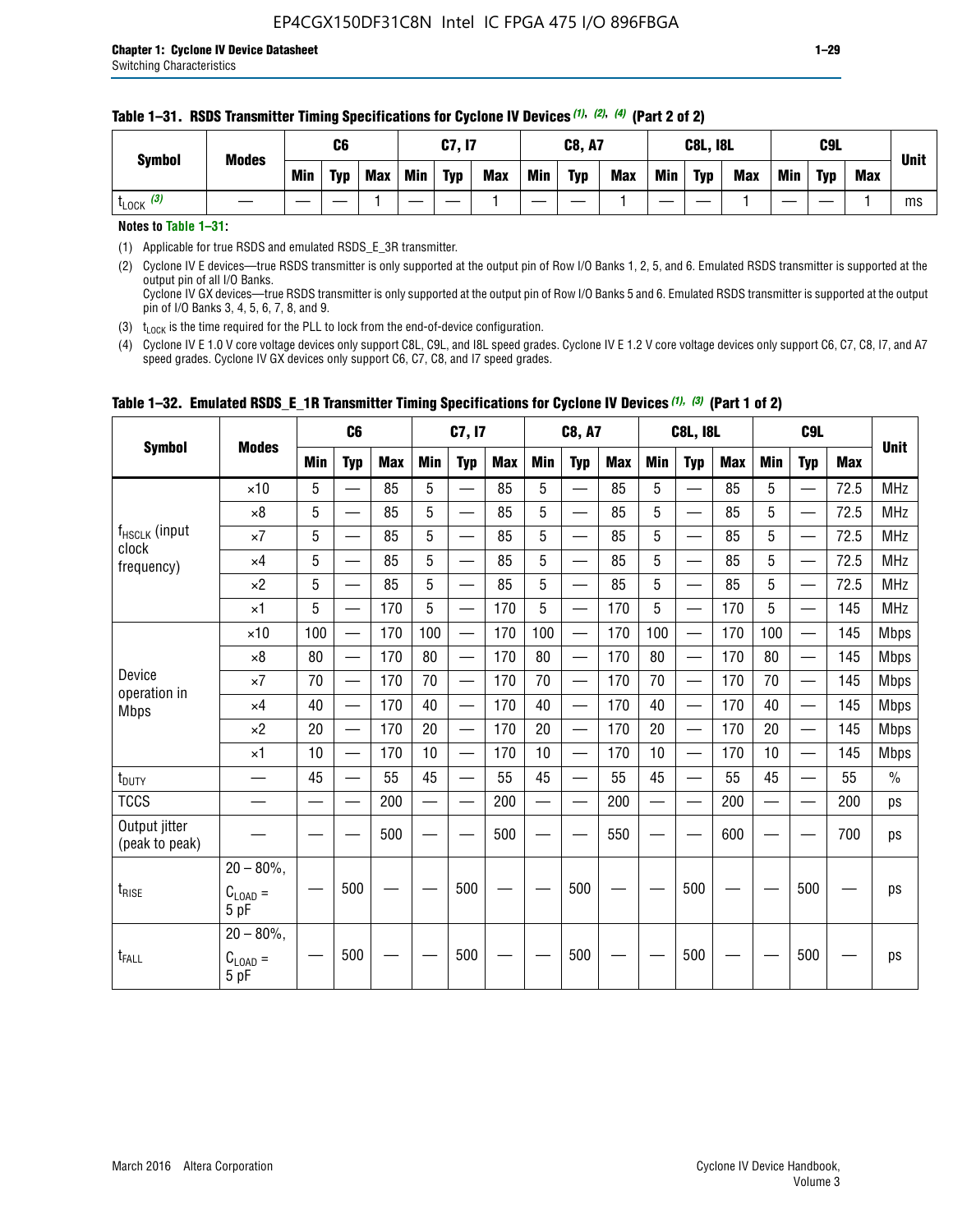| <b>Symbol</b> | <b>Modes</b> |            | C6         |     |            | C7, I7     |            |            | <b>C8, A7</b> |            |            | <b>C8L, I8L</b> |            |     | C <sub>9</sub> L |            | <b>Unit</b> |
|---------------|--------------|------------|------------|-----|------------|------------|------------|------------|---------------|------------|------------|-----------------|------------|-----|------------------|------------|-------------|
|               |              | <b>Min</b> | <b>Typ</b> | Max | <b>Min</b> | <b>Typ</b> | <b>Max</b> | <b>Min</b> | <b>Typ</b>    | <b>Max</b> | <b>Min</b> | <b>Typ</b>      | <b>Max</b> | Min | <b>Typ</b>       | <b>Max</b> |             |
| (2)<br>LOCK   |              |            |            |     |            |            |            |            |               |            |            |                 |            |     |                  |            | ms          |

#### **Table 1–32. Emulated RSDS\_E\_1R Transmitter Timing Specifications for Cyclone IV Devices** *(1), (3)* **(Part 2 of 2)**

**Notes to Table 1–32:**

(1) Emulated RSDS\_E\_1R transmitter is supported at the output pin of all I/O Banks of Cyclone IV E devices and I/O Banks 3, 4, 5, 6, 7, 8, and 9 of Cyclone IV GX devices.

(2)  $t_{\text{LOCK}}$  is the time required for the PLL to lock from the end-of-device configuration.

(3) Cyclone IV E 1.0 V core voltage devices only support C8L, C9L, and I8L speed grades. Cyclone IV E 1.2 V core voltage devices only support C6, C7, C8, I7, and A7 speed grades. Cyclone IV GX devices only support C6, C7, C8, and I7 speed grades.

|                                    |                                              |     | C <sub>6</sub>           |            |            | C7, I7                   |            |            | <b>C8, A7</b>            |            |                          | <b>C8L, I8L</b>          |            |            | C <sub>9L</sub>          |            | <b>Unit</b>   |
|------------------------------------|----------------------------------------------|-----|--------------------------|------------|------------|--------------------------|------------|------------|--------------------------|------------|--------------------------|--------------------------|------------|------------|--------------------------|------------|---------------|
| <b>Symbol</b>                      | <b>Modes</b>                                 | Min | <b>Typ</b>               | <b>Max</b> | <b>Min</b> | <b>Typ</b>               | <b>Max</b> | <b>Min</b> | <b>Typ</b>               | <b>Max</b> | <b>Min</b>               | <b>Typ</b>               | <b>Max</b> | <b>Min</b> | <b>Typ</b>               | <b>Max</b> |               |
|                                    | $\times$ 10                                  | 5   | $\overline{\phantom{0}}$ | 200        | 5          | —                        | 155.5      | 5          | $\overline{\phantom{0}}$ | 155.5      | 5                        | —                        | 155.5      | 5          | $\overline{\phantom{0}}$ | 132.5      | <b>MHz</b>    |
|                                    | $\times 8$                                   | 5   |                          | 200        | 5          | —                        | 155.5      | 5          | —                        | 155.5      | 5                        | —                        | 155.5      | 5          |                          | 132.5      | <b>MHz</b>    |
| f <sub>HSCLK</sub> (input<br>clock | $\times 7$                                   | 5   |                          | 200        | 5          | —                        | 155.5      | 5          | —                        | 155.5      | 5                        | $\overline{\phantom{0}}$ | 155.5      | 5          |                          | 132.5      | <b>MHz</b>    |
| frequency)                         | $\times$ 4                                   | 5   |                          | 200        | 5          | $\overline{\phantom{0}}$ | 155.5      | 5          | $\overline{\phantom{0}}$ | 155.5      | 5                        | $\overline{\phantom{0}}$ | 155.5      | 5          | $\overline{\phantom{0}}$ | 132.5      | <b>MHz</b>    |
|                                    | $\times 2$                                   | 5   | $\overline{\phantom{0}}$ | 200        | 5          | —                        | 155.5      | 5          | $\overline{\phantom{0}}$ | 155.5      | 5                        | $\overline{\phantom{0}}$ | 155.5      | 5          |                          | 132.5      | <b>MHz</b>    |
|                                    | $\times$ 1                                   | 5   |                          | 400        | 5          |                          | 311        | 5          | $\overline{\phantom{0}}$ | 311        | 5                        | —                        | 311        | 5          |                          | 265        | <b>MHz</b>    |
|                                    | $\times$ 10                                  | 100 |                          | 400        | 100        | $\overline{\phantom{0}}$ | 311        | 100        | $\overline{\phantom{0}}$ | 311        | 100                      | $\overline{\phantom{0}}$ | 311        | 100        |                          | 265        | <b>Mbps</b>   |
|                                    | $\times 8$                                   | 80  |                          | 400        | 80         | $\equiv$                 | 311        | 80         | $\overline{\phantom{0}}$ | 311        | 80                       | $\overline{\phantom{0}}$ | 311        | 80         |                          | 265        | <b>Mbps</b>   |
| Device                             | $\times 7$                                   | 70  |                          | 400        | 70         | $\overline{\phantom{0}}$ | 311        | 70         | $\overline{\phantom{0}}$ | 311        | 70                       | $\equiv$                 | 311        | 70         |                          | 265        | <b>Mbps</b>   |
| operation in<br><b>Mbps</b>        | $\times$ 4                                   | 40  |                          | 400        | 40         |                          | 311        | 40         | $\overline{\phantom{0}}$ | 311        | 40                       | —                        | 311        | 40         |                          | 265        | <b>Mbps</b>   |
|                                    | $\times 2$                                   | 20  | $\overline{\phantom{0}}$ | 400        | 20         | —                        | 311        | 20         | $\overline{\phantom{0}}$ | 311        | 20                       | $\overline{\phantom{0}}$ | 311        | 20         |                          | 265        | <b>Mbps</b>   |
|                                    | $\times$ 1                                   | 10  |                          | 400        | 10         |                          | 311        | 10         | $\overline{\phantom{0}}$ | 311        | 10                       | $\overline{\phantom{0}}$ | 311        | 10         |                          | 265        | <b>Mbps</b>   |
| t <sub>DUTY</sub>                  | $\overline{\phantom{0}}$                     | 45  |                          | 55         | 45         | $\overline{\phantom{0}}$ | 55         | 45         | $\overline{\phantom{0}}$ | 55         | 45                       | $\equiv$                 | 55         | 45         | $\overline{\phantom{0}}$ | 55         | $\frac{0}{0}$ |
| <b>TCCS</b>                        |                                              |     |                          | 200        | $\equiv$   |                          | 200        |            | $\overline{\phantom{0}}$ | 200        | $\overline{\phantom{0}}$ |                          | 200        |            |                          | 200        | ps            |
| Output jitter<br>(peak to peak)    |                                              |     |                          | 500        |            |                          | 500        |            |                          | 550        |                          |                          | 600        |            |                          | 700        | ps            |
| $t_{\text{RISE}}$                  | $20 - 80\%$ ,<br>$C_{\text{LOAD}} =$<br>5 pF |     | 500                      |            |            | 500                      |            |            | 500                      |            |                          | 500                      |            |            | 500                      |            | ps            |
| t <sub>FALL</sub>                  | $20 - 80\%$<br>$C_{\text{LOAD}} =$<br>5 pF   |     | 500                      |            |            | 500                      |            |            | 500                      |            |                          | 500                      |            |            | 500                      |            | ps            |
| $t_{\text{LOCK}}$ (3)              |                                              |     |                          | 1          |            |                          | 1          |            |                          | 1          |                          |                          | 1          |            |                          |            | ms            |

**Table 1–33. Mini-LVDS Transmitter Timing Specifications for Cyclone IV Devices** *(1)***,** *(2)***,** *(4)*

**Notes to Table 1–33:**

(1) Applicable for true and emulated mini-LVDS transmitter.

(2) Cyclone IV E—true mini-LVDS transmitter is only supported at the output pin of Row I/O Banks 1, 2, 5, and 6. Emulated mini-LVDS transmitter is supported at the output pin of all I/O banks.

Cyclone IV GX—true mini-LVDS transmitter is only supported at the output pin of Row I/O Banks 5 and 6. Emulated mini-LVDS transmitter is supported at the output pin of I/O Banks 3, 4, 5, 6, 7, 8, and 9.

(3)  $t_{\text{LOCK}}$  is the time required for the PLL to lock from the end-of-device configuration.

(4) Cyclone IV E 1.0 V core voltage devices only support C8L, C9L, and I8L speed grades. Cyclone IV E 1.2 V core voltage devices only support C6, C7, C8, I7, and A7 speed grades. Cyclone IV GX devices only support C6, C7, C8, and I7 speed grades.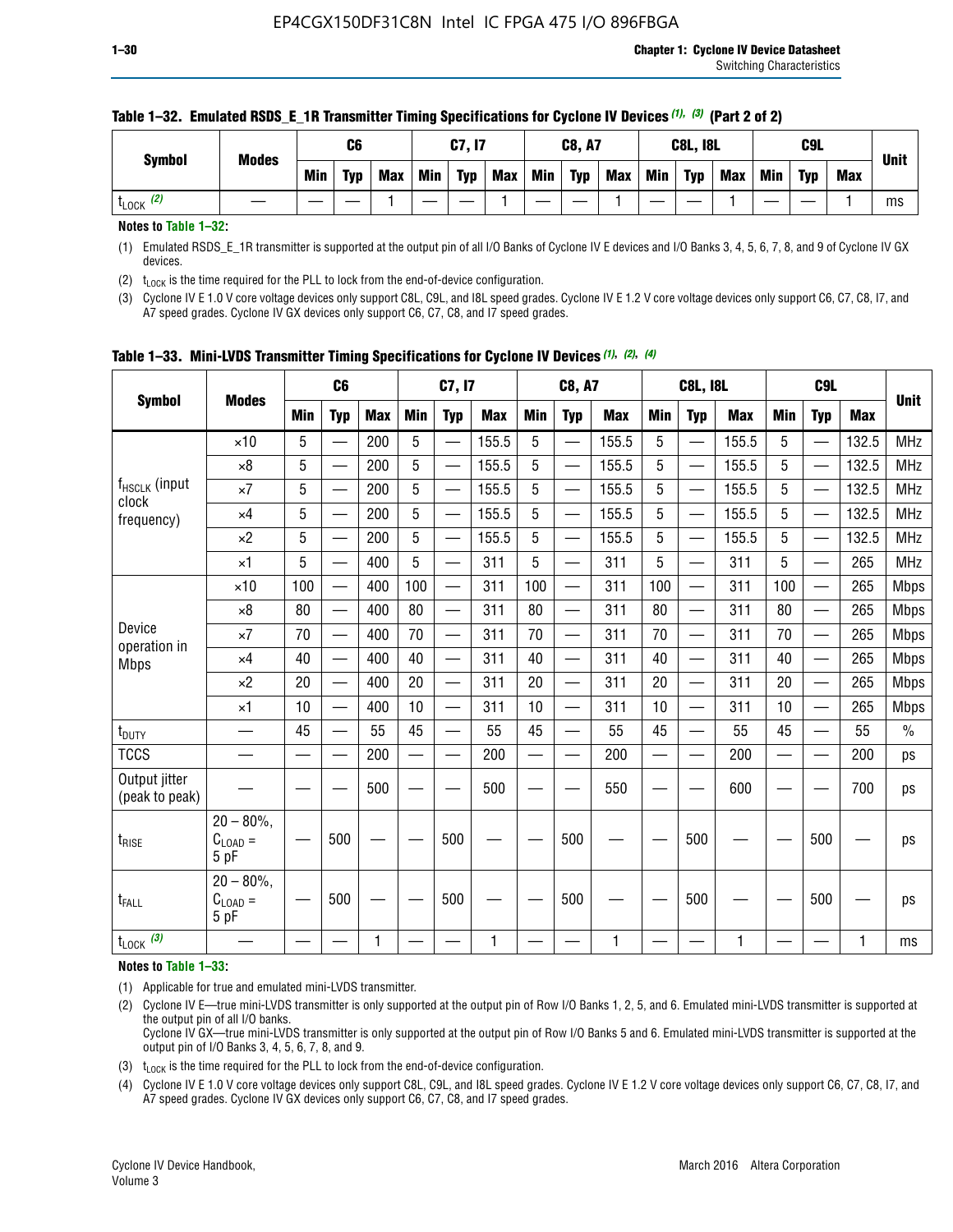|                                 |              |     | C <sub>6</sub> |     | C7, I7     |            | <b>C8, A7</b> |     | <b>C8L, I8L</b> |            | C <sub>9</sub> L |               |
|---------------------------------|--------------|-----|----------------|-----|------------|------------|---------------|-----|-----------------|------------|------------------|---------------|
| <b>Symbol</b>                   | <b>Modes</b> | Min | <b>Max</b>     | Min | <b>Max</b> | <b>Min</b> | <b>Max</b>    | Min | <b>Max</b>      | <b>Min</b> | <b>Max</b>       | <b>Unit</b>   |
|                                 | $\times$ 10  | 5   | 420            | 5   | 370        | 5          | 320           | 5   | 320             | 5          | 250              | <b>MHz</b>    |
|                                 | $\times 8$   | 5   | 420            | 5   | 370        | 5          | 320           | 5   | 320             | 5          | 250              | <b>MHz</b>    |
| f <sub>HSCLK</sub> (input       | $\times 7$   | 5   | 420            | 5   | 370        | 5          | 320           | 5   | 320             | 5          | 250              | <b>MHz</b>    |
| clock<br>frequency)             | $\times$ 4   | 5   | 420            | 5   | 370        | 5          | 320           | 5   | 320             | 5          | 250              | <b>MHz</b>    |
|                                 | $\times 2$   | 5   | 420            | 5   | 370        | 5          | 320           | 5   | 320             | 5          | 250              | <b>MHz</b>    |
|                                 | $\times$ 1   | 5   | 420            | 5   | 402.5      | 5          | 402.5         | 5   | 362             | 5          | 265              | <b>MHz</b>    |
|                                 | $\times$ 10  | 100 | 840            | 100 | 740        | 100        | 640           | 100 | 640             | 100        | 500              | <b>Mbps</b>   |
|                                 | $\times 8$   | 80  | 840            | 80  | 740        | 80         | 640           | 80  | 640             | 80         | 500              | <b>Mbps</b>   |
| <b>HSIODR</b>                   | $\times 7$   | 70  | 840            | 70  | 740        | 70         | 640           | 70  | 640             | 70         | 500              | <b>Mbps</b>   |
|                                 | $\times$ 4   | 40  | 840            | 40  | 740        | 40         | 640           | 40  | 640             | 40         | 500              | <b>Mbps</b>   |
|                                 | $\times 2$   | 20  | 840            | 20  | 740        | 20         | 640           | 20  | 640             | 20         | 500              | <b>Mbps</b>   |
|                                 | $\times$ 1   | 10  | 420            | 10  | 402.5      | 10         | 402.5         | 10  | 362             | 10         | 265              | <b>Mbps</b>   |
| t <sub>DUTY</sub>               |              | 45  | 55             | 45  | 55         | 45         | 55            | 45  | 55              | 45         | 55               | $\frac{0}{0}$ |
| <b>TCCS</b>                     |              |     | 200            |     | 200        |            | 200           |     | 200             |            | 200              | ps            |
| Output jitter<br>(peak to peak) |              |     | 500            |     | 500        |            | 550           |     | 600             |            | 700              | ps            |
| $t_{\text{LOCK}}$ (2)           |              |     | 1              |     | 1          |            | 1             |     | 1               |            | 1                | ms            |

**Table 1–34. True LVDS Transmitter Timing Specifications for Cyclone IV Devices** *(1)***,** *(3)*

**Notes to Table 1–34:**

(1) Cyclone IV E—true LVDS transmitter is only supported at the output pin of Row I/O Banks 1, 2, 5, and 6. Cyclone IV GX—true LVDS transmitter is only supported at the output pin of Row I/O Banks 5 and 6.

(2)  $t_{\text{LOCK}}$  is the time required for the PLL to lock from the end-of-device configuration.

(3) Cyclone IV E 1.0 V core voltage devices only support C8L, C9L, and I8L speed grades. Cyclone IV E 1.2 V core voltage devices only support C6, C7, C8, I7, and A7 speed grades. Cyclone IV GX devices only support C6, C7, C8, and I7 speed grades.

|  |  |  |  | Table 1–35. Emulated LVDS Transmitter Timing Specifications for Cyclone IV Devices <sup>(1), (3)</sup> (Part 1 of 2) |  |  |
|--|--|--|--|----------------------------------------------------------------------------------------------------------------------|--|--|
|--|--|--|--|----------------------------------------------------------------------------------------------------------------------|--|--|

|                             |              | C <sub>6</sub> |            | C7, I7     |            | <b>C8, A7</b> |            | <b>C8L, I8L</b> |            |            | C <sub>9</sub> L |             |
|-----------------------------|--------------|----------------|------------|------------|------------|---------------|------------|-----------------|------------|------------|------------------|-------------|
| <b>Symbol</b>               | <b>Modes</b> | Min            | <b>Max</b> | <b>Min</b> | <b>Max</b> | <b>Min</b>    | <b>Max</b> | <b>Min</b>      | <b>Max</b> | <b>Min</b> | <b>Max</b>       | <b>Unit</b> |
|                             | $\times$ 10  | 5              | 320        | 5          | 320        | 5             | 275        | 5               | 275        | 5          | 250              | <b>MHz</b>  |
|                             | $\times 8$   | 5              | 320        | 5          | 320        | 5             | 275        | 5               | 275        | 5          | 250              | <b>MHz</b>  |
| $f_{HSCLK}$ (input<br>clock | $\times 7$   | 5              | 320        | 5          | 320        | 5             | 275        | 5               | 275        | 5          | 250              | <b>MHz</b>  |
| frequency)                  | $\times$ 4   | 5              | 320        | 5          | 320        | 5             | 275        | 5               | 275        | 5          | 250              | <b>MHz</b>  |
|                             | $\times 2$   | 5              | 320        | 5          | 320        | 5             | 275        | 5               | 275        | 5          | 250              | <b>MHz</b>  |
|                             | $\times$ 1   | 5              | 402.5      | 5          | 402.5      | 5             | 402.5      | 5               | 362        | 5          | 265              | <b>MHz</b>  |
|                             | $\times$ 10  | 100            | 640        | 100        | 640        | 100           | 550        | 100             | 550        | 100        | 500              | <b>Mbps</b> |
|                             | $\times 8$   | 80             | 640        | 80         | 640        | 80            | 550        | 80              | 550        | 80         | 500              | <b>Mbps</b> |
| <b>HSIODR</b>               | $\times 7$   | 70             | 640        | 70         | 640        | 70            | 550        | 70              | 550        | 70         | 500              | <b>Mbps</b> |
|                             | $\times$ 4   | 40             | 640        | 40         | 640        | 40            | 550        | 40              | 550        | 40         | 500              | <b>Mbps</b> |
|                             | $\times 2$   | 20             | 640        | 20         | 640        | 20            | 550        | 20              | 550        | 20         | 500              | <b>Mbps</b> |
|                             | $\times$ 1   | 10             | 402.5      | 10         | 402.5      | 10            | 402.5      | 10              | 362        | 10         | 265              | <b>Mbps</b> |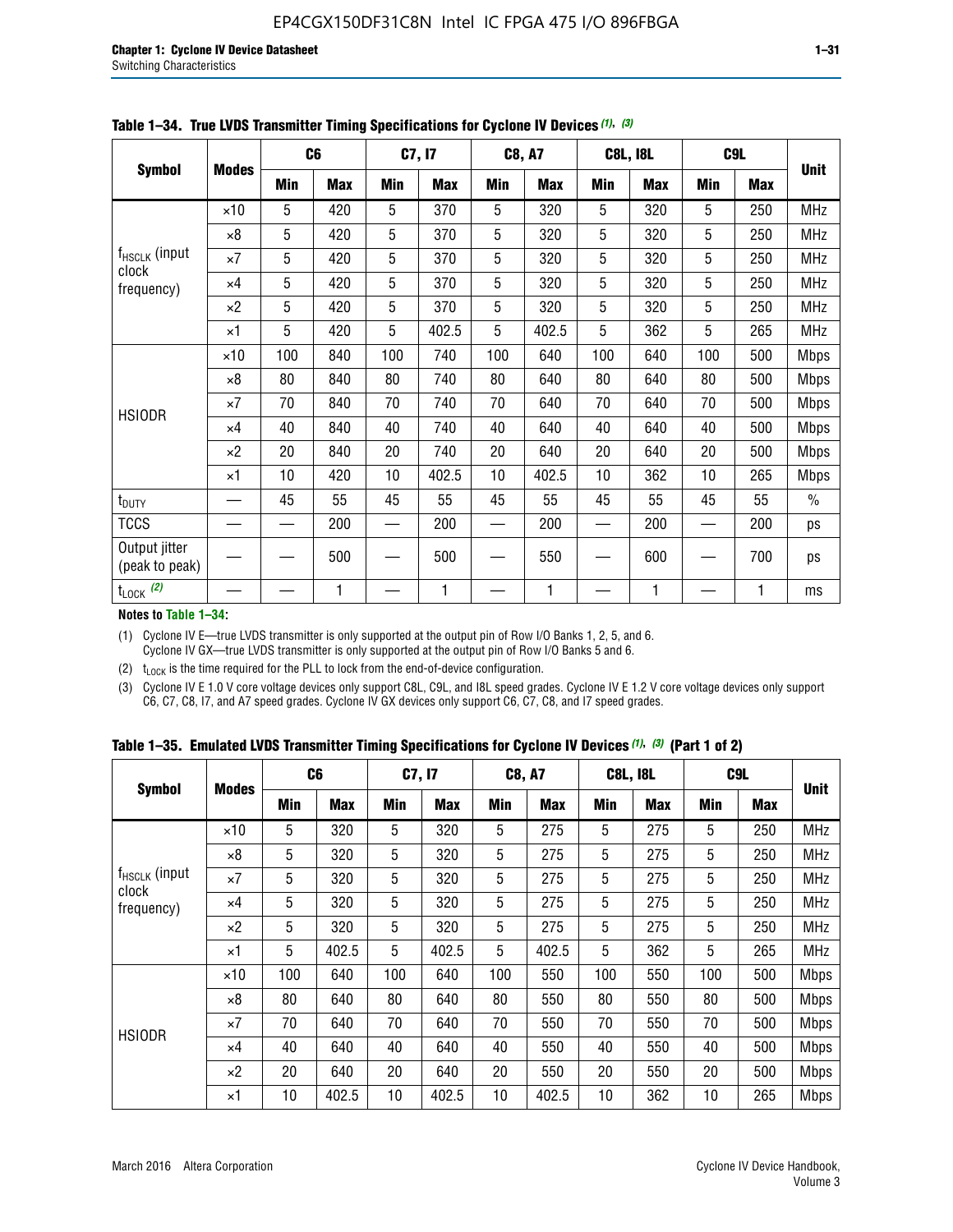|                                 |              | C <sub>6</sub> |            | C7, I7     |            | <b>C8, A7</b> |            | <b>C8L, I8L</b> |            |         | C <sub>9</sub> L |               |
|---------------------------------|--------------|----------------|------------|------------|------------|---------------|------------|-----------------|------------|---------|------------------|---------------|
| <b>Symbol</b>                   | <b>Modes</b> | Min            | <b>Max</b> | <b>Min</b> | <b>Max</b> | <b>Min</b>    | <b>Max</b> | Min             | <b>Max</b> | Min     | <b>Max</b>       | <b>Unit</b>   |
| t <sub>DUTY</sub>               |              | 45             | 55         | 45         | 55         | 45            | 55         | 45              | 55         | 45      | 55               | $\frac{0}{0}$ |
| <b>TCCS</b>                     |              |                | 200        |            | 200        |               | 200        |                 | 200        | —<br>—— | 200              | ps            |
| Output jitter<br>(peak to peak) |              |                | 500        |            | 500        |               | 550        |                 | 600        |         | 700              | ps            |
| $t_{\text{LOCK}}$ (2)           |              |                |            |            |            |               |            |                 |            |         |                  | ms            |

#### **Table 1–35. Emulated LVDS Transmitter Timing Specifications for Cyclone IV Devices** *(1)***,** *(3)* **(Part 2 of 2)**

#### **Notes to Table 1–35:**

(1) Cyclone IV E—emulated LVDS transmitter is supported at the output pin of all I/O Banks.

Cyclone IV GX—emulated LVDS transmitter is supported at the output pin of I/O Banks 3, 4, 5, 6, 7, 8, and 9.

(2)  $t_{\text{LOCK}}$  is the time required for the PLL to lock from the end-of-device configuration.

(3) Cyclone IV E 1.0 V core voltage devices only support C8L, C9L, and I8L speed grades. Cyclone IV E 1.2 V core voltage devices only support C6, C7, C8, I7, and A7 speed grades. Cyclone IV GX devices only support C6, C7, C8, and I7 speed grades.

|                                    |              | C <sub>6</sub> |            | C7, I7     |            | <b>C8, A7</b> |            | <b>C8L, I8L</b> |            | C <sub>9</sub> L |            |             |
|------------------------------------|--------------|----------------|------------|------------|------------|---------------|------------|-----------------|------------|------------------|------------|-------------|
| <b>Symbol</b>                      | <b>Modes</b> | Min            | <b>Max</b> | <b>Min</b> | <b>Max</b> | Min           | <b>Max</b> | Min             | <b>Max</b> | Min              | <b>Max</b> | <b>Unit</b> |
|                                    | $\times$ 10  | 10             | 437.5      | 10         | 370        | 10            | 320        | 10              | 320        | 10               | 250        | <b>MHz</b>  |
|                                    | $\times 8$   | 10             | 437.5      | 10         | 370        | 10            | 320        | 10              | 320        | 10               | 250        | <b>MHz</b>  |
| f <sub>HSCLK</sub> (input<br>clock | $\times 7$   | 10             | 437.5      | 10         | 370        | 10            | 320        | 10              | 320        | 10               | 250        | <b>MHz</b>  |
| frequency)                         | ×4           | 10             | 437.5      | 10         | 370        | 10            | 320        | 10              | 320        | 10               | 250        | <b>MHz</b>  |
|                                    | $\times 2$   | 10             | 437.5      | 10         | 370        | 10            | 320        | 10              | 320        | 10               | 250        | <b>MHz</b>  |
|                                    | ×1           | 10             | 437.5      | 10         | 402.5      | 10            | 402.5      | 10              | 362        | 10               | 265        | <b>MHz</b>  |
|                                    | $\times$ 10  | 100            | 875        | 100        | 740        | 100           | 640        | 100             | 640        | 100              | 500        | <b>Mbps</b> |
|                                    | $\times 8$   | 80             | 875        | 80         | 740        | 80            | 640        | 80              | 640        | 80               | 500        | <b>Mbps</b> |
| <b>HSIODR</b>                      | $\times 7$   | 70             | 875        | 70         | 740        | 70            | 640        | 70              | 640        | 70               | 500        | <b>Mbps</b> |
|                                    | $\times 4$   | 40             | 875        | 40         | 740        | 40            | 640        | 40              | 640        | 40               | 500        | <b>Mbps</b> |
|                                    | $\times 2$   | 20             | 875        | 20         | 740        | 20            | 640        | 20              | 640        | 20               | 500        | <b>Mbps</b> |
|                                    | ×1           | 10             | 437.5      | 10         | 402.5      | 10            | 402.5      | 10              | 362        | 10               | 265        | <b>Mbps</b> |
| SW                                 |              |                | 400        |            | 400        |               | 400        |                 | 550        | —                | 640        | ps          |
| Input jitter<br>tolerance          |              |                | 500        |            | 500        |               | 550        |                 | 600        |                  | 700        | ps          |
| $t_{\text{LOCK}}$ (2)              |              |                | 1          |            | 1          |               | 1          |                 | 1          |                  | 1          | ms          |

**Table 1–36. LVDS Receiver Timing Specifications for Cyclone IV Devices** *(1)***,** *(3)*

#### **Notes to Table 1–36:**

(1) Cyclone IV E—LVDS receiver is supported at all I/O Banks.

Cyclone IV GX—LVDS receiver is supported at I/O Banks 3, 4, 5, 6, 7, 8, and 9.

(2)  $t_{\text{LOCK}}$  is the time required for the PLL to lock from the end-of-device configuration.

(3) Cyclone IV E 1.0 V core voltage devices only support C8L, C9L, and I8L speed grades. Cyclone IV E 1.2 V core voltage devices only support C6, C7, C8, I7, and A7 speed grades. Cyclone IV GX devices only support C6, C7, C8, and I7 speed grades.

## **External Memory Interface Specifications**

The external memory interfaces for Cyclone IV devices are auto-calibrating and easy to implement.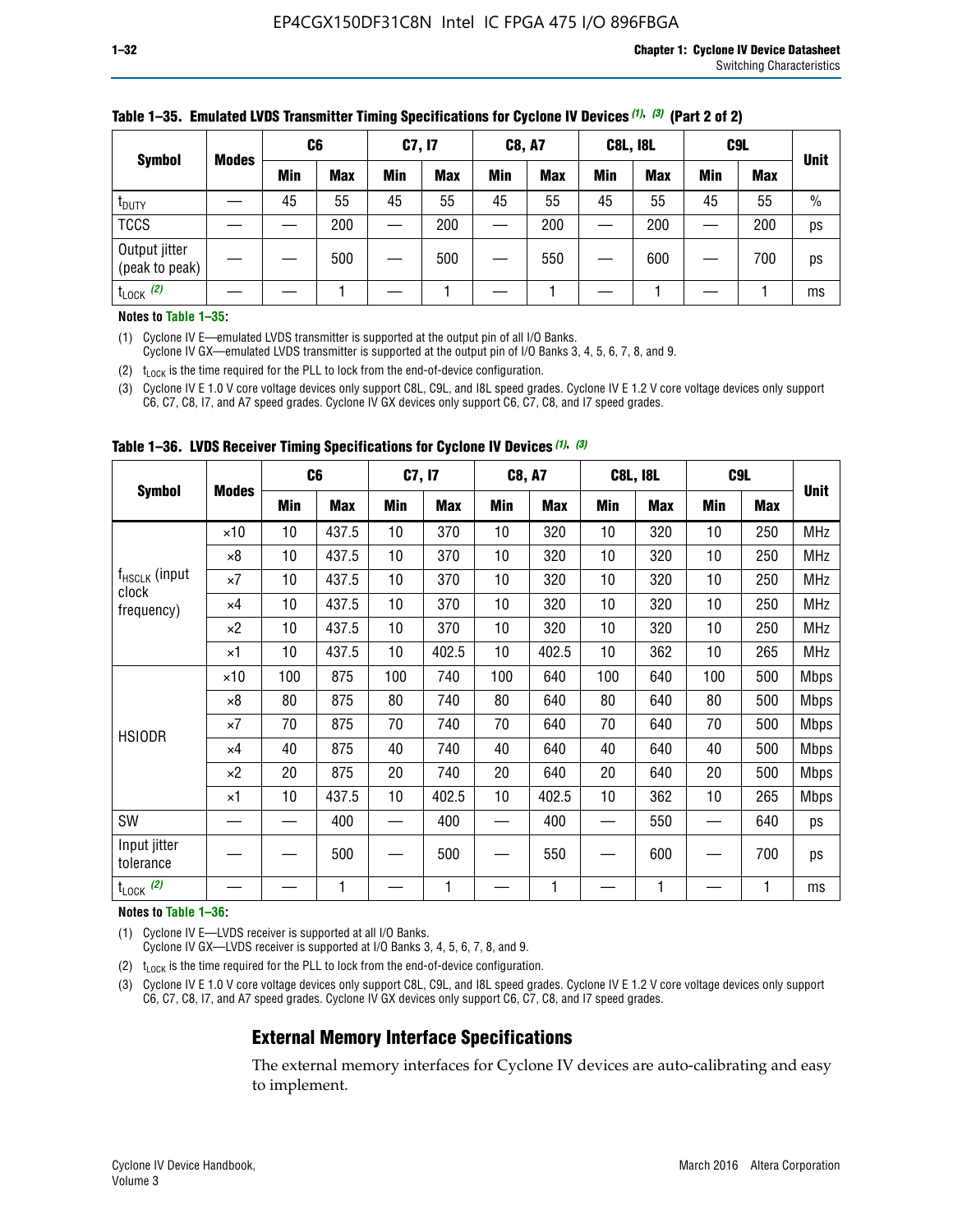**for more information about the supported maximum clock rate, device and pin** planning, IP implementation, and device termination, refer to *[Section III: System](http://www.altera.com/literature/hb/external-memory/emi_intro_specs.pdf)  [Performance Specifications](http://www.altera.com/literature/hb/external-memory/emi_intro_specs.pdf)* of the *External Memory Interface Handbook*.

Table 1–37 lists the memory output clock jitter specifications for Cyclone IV devices.

**Table 1–37. Memory Output Clock Jitter Specifications for Cyclone IV Devices** *(1)***,** *(2)*

| <b>Parameter</b>             | <b>Symbol</b>  | Min    | <b>Max</b> | <b>Unit</b> |
|------------------------------|----------------|--------|------------|-------------|
| Clock period jitter          | $L$ JIT(per)   | $-125$ | 125        | ps          |
| Cycle-to-cycle period jitter | $L$ JIT $(cc)$ | $-200$ | 200        | ps          |
| Duty cycle jitter            | LJIT(duty)     | $-150$ | 150        | рs          |

**Notes to Table 1–37:**

- (1) Memory output clock jitter measurements are for 200 consecutive clock cycles, as specified in the JEDEC DDR2 standard.
- (2) The clock jitter specification applies to memory output clock pins generated using DDIO circuits clocked by a PLL output routed on a global clock (GCLK) network.

## **Duty Cycle Distortion Specifications**

Table 1–38 lists the worst case duty cycle distortion for Cyclone IV devices.

**Table 1–38. Duty Cycle Distortion on Cyclone IV Devices I/O Pins** *(1)***,** *(2), (3)*

| <b>Symbol</b>     | C <sub>6</sub> |            | C7, I7     |            | <b>C8, I8L, A7</b> |            |            | C9L        | <b>Unit</b>   |
|-------------------|----------------|------------|------------|------------|--------------------|------------|------------|------------|---------------|
|                   | Min            | <b>Max</b> | <b>Min</b> | <b>Max</b> | Min                | <b>Max</b> | <b>Min</b> | <b>Max</b> |               |
| Output Duty Cycle | 45             | 55         | 45         | 55         | 45                 | 55         | 45         | 55         | $\frac{0}{0}$ |

**Notes to Table 1–38:**

(1) The duty cycle distortion specification applies to clock outputs from the PLLs, global clock tree, and IOE driving the dedicated and general purpose I/O pins.

(2) Cyclone IV devices meet the specified duty cycle distortion at the maximum output toggle rate for each combination of I/O standard and current strength.

(3) Cyclone IV E 1.0 V core voltage devices only support C8L, C9L, and I8L speed grades. Cyclone IV E 1.2 V core voltage devices only support C6, C7, C8, I7, and A7 speed grades. Cyclone IV GX devices only support C6, C7, C8, and I7 speed grades.

## **OCT Calibration Timing Specification**

Table 1–39 lists the duration of calibration for series OCT with calibration at device power-up for Cyclone IV devices.

#### **Table 1–39. Timing Specification for Series OCT with Calibration at Device Power-Up for Cyclone IV Devices** *(1)*

| Symbol  | <b>Description</b>                                            | <b>Maximum</b> | <b>Units</b> |
|---------|---------------------------------------------------------------|----------------|--------------|
| LOCTCAL | Duration of series OCT with<br>calibration at device power-up | 20             | μs           |

#### **Note to Table 1–39***:*

(1) OCT calibration takes place after device configuration and before entering user mode.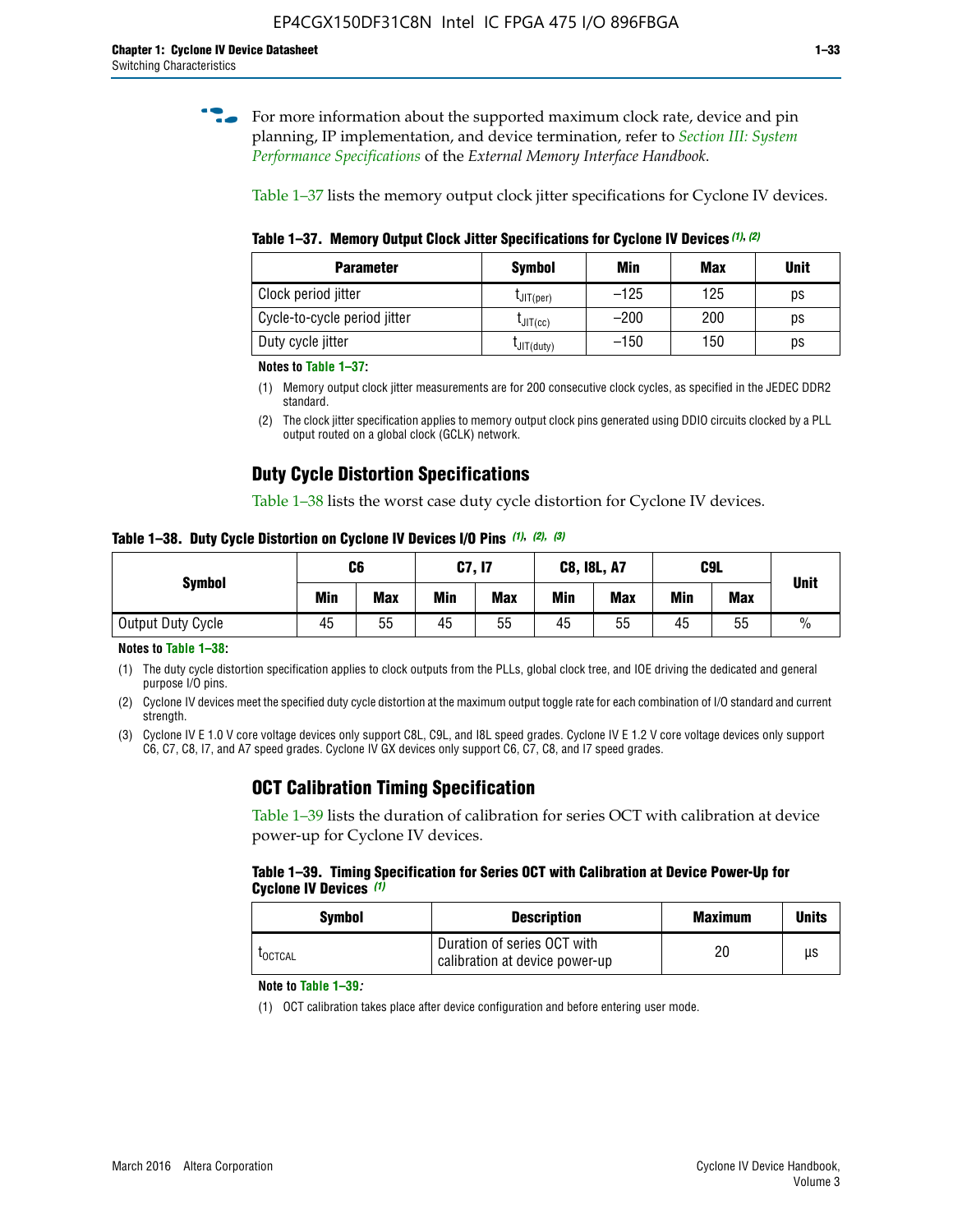## **IOE Programmable Delay**

Table 1–40 and Table 1–41 list the IOE programmable delay for Cyclone IV E 1.0 V core voltage devices.

| Table 1–40. IOE Programmable Delay on Column Pins for Cyclone IV E 1.0 V Core Voltage Devices (1), (2) |
|--------------------------------------------------------------------------------------------------------|
|--------------------------------------------------------------------------------------------------------|

|                                                                       |                                | <b>Number</b><br>0f | Min<br><b>Offset</b> | <b>Max Offset</b>  |       |                    |             |       |    |  |
|-----------------------------------------------------------------------|--------------------------------|---------------------|----------------------|--------------------|-------|--------------------|-------------|-------|----|--|
| <b>Parameter</b>                                                      | <b>Paths Affected</b>          |                     |                      | <b>Fast Corner</b> |       | <b>Slow Corner</b> | <b>Unit</b> |       |    |  |
|                                                                       |                                | <b>Setting</b>      |                      | C8L                | 18L   | C8L                | C9L         | 18L   |    |  |
| Input delay from pin to<br>internal cells                             | Pad to I/O<br>dataout to core  | 7                   | 0                    | 2.054              | 1.924 | 3.387              | 4.017       | 3.411 | ns |  |
| Input delay from pin to<br>input register                             | Pad to I/O input<br>register   | 8                   | 0                    | 2.010              | 1.875 | 3.341              | 4.252       | 3.367 | ns |  |
| Delay from output register<br>to output pin                           | I/O output<br>register to pad  | 2                   | 0                    | 0.641              | 0.631 | 1.111              | 1.377       | 1.124 | ns |  |
| Input delay from<br>dual-purpose clock pin to<br>fan-out destinations | Pad to global<br>clock network | 12                  | 0                    | 0.971              | 0.931 | 1.684              | 2.298       | 1.684 | ns |  |

#### **Notes to Table 1–40:**

(1) The incremental values for the settings are generally linear. For the exact values for each setting, use the latest version of the Quartus II software.

(2) The minimum and maximum offset timing numbers are in reference to setting **0** as available in the Quartus II software.

| Table 1–41. IOE Programmable Delay on Row Pins for Cyclone IV E 1.0 V Core Voltage Devices (1), (2) |  |  |
|-----------------------------------------------------------------------------------------------------|--|--|
|-----------------------------------------------------------------------------------------------------|--|--|

|                                                                       |                                | <b>Number</b><br>Min<br>0f |               | <b>Max Offset</b> |                    |                    |             |       |    |  |
|-----------------------------------------------------------------------|--------------------------------|----------------------------|---------------|-------------------|--------------------|--------------------|-------------|-------|----|--|
| <b>Parameter</b>                                                      | <b>Paths Affected</b>          |                            | <b>Offset</b> |                   | <b>Fast Corner</b> | <b>Slow Corner</b> | <b>Unit</b> |       |    |  |
|                                                                       |                                | <b>Setting</b>             |               | C8L               | <b>18L</b>         | C8L                | C9L         | 18L   |    |  |
| Input delay from pin to<br>internal cells                             | Pad to I/O<br>dataout to core  | 7                          | 0             | 2.057             | 1.921              | 3.389              | 4.146       | 3.412 | ns |  |
| Input delay from pin to<br>input register                             | Pad to I/O input<br>register   | 8                          | 0             | 2.059             | 1.919              | 3.420              | 4.374       | 3.441 | ns |  |
| Delay from output register<br>to output pin                           | I/O output<br>register to pad  | 2                          | 0             | 0.670             | 0.623              | 1.160              | 1.420       | 1.168 | ns |  |
| Input delay from<br>dual-purpose clock pin to<br>fan-out destinations | Pad to global<br>clock network | 12                         | 0             | 0.960             | 0.919              | 1.656              | 2.258       | 1.656 | ns |  |

#### **Notes to Table 1–41:**

(1) The incremental values for the settings are generally linear. For the exact values for each setting, use the latest version of the Quartus II software.

(2) The minimum and maximum offset timing numbers are in reference to setting **0** as available in the Quartus II software.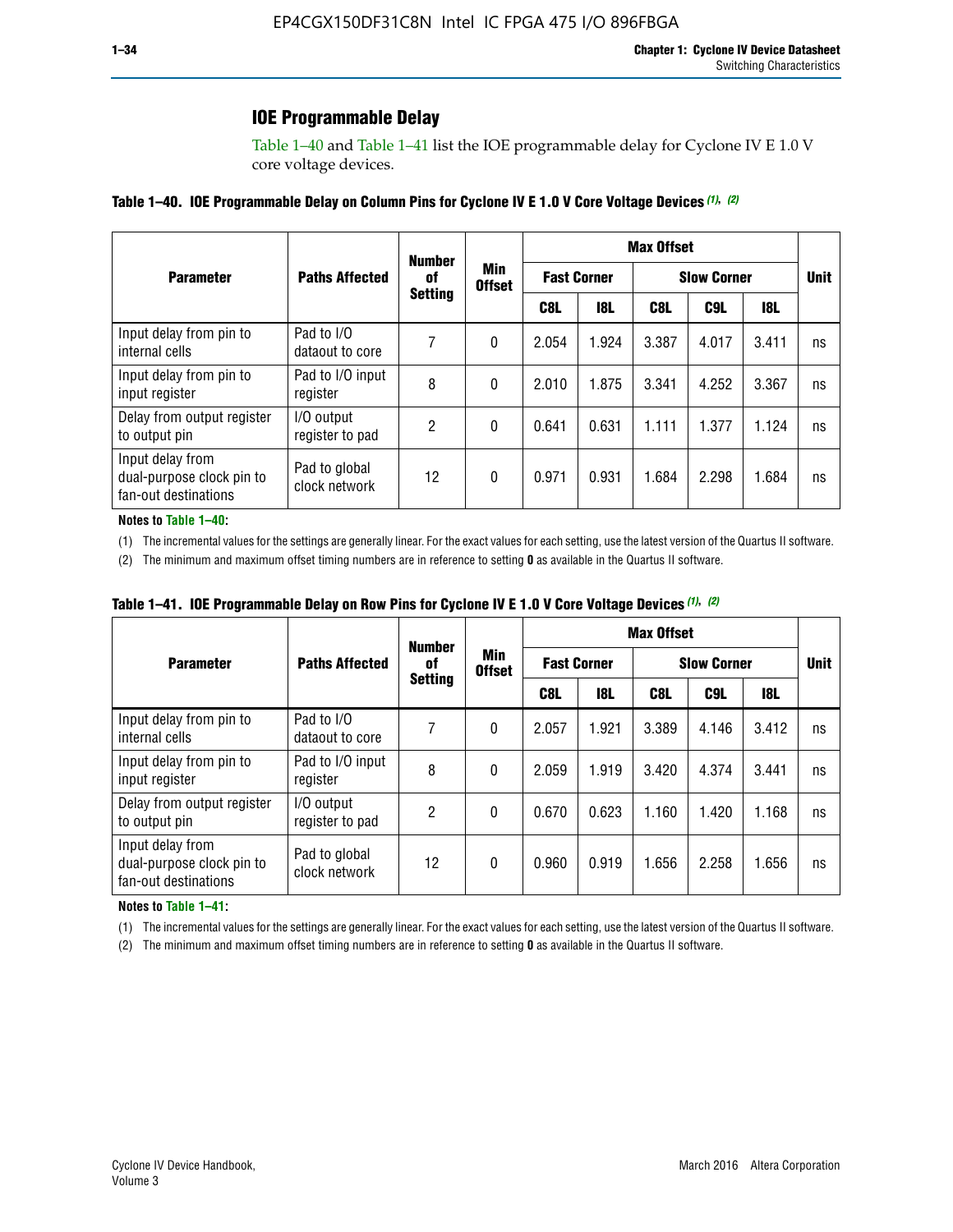Table 1–42 and Table 1–43 list the IOE programmable delay for Cyclone IV E 1.2 V core voltage devices.

|                                                                       |                                   | <b>Number</b>        |                             | <b>Max Offset</b>  |              |           |       |                    |                |              |       |    |
|-----------------------------------------------------------------------|-----------------------------------|----------------------|-----------------------------|--------------------|--------------|-----------|-------|--------------------|----------------|--------------|-------|----|
| <b>Parameter</b>                                                      | <b>Paths</b><br><b>Affected</b>   | of<br><b>Setting</b> | <b>Min</b><br><b>Offset</b> | <b>Fast Corner</b> |              |           |       | <b>Slow Corner</b> |                |              |       |    |
|                                                                       |                                   |                      |                             | C <sub>6</sub>     | $\mathbf{I}$ | <b>A7</b> | C6    | C7                 | C <sub>8</sub> | $\mathbf{I}$ | A7    |    |
| Input delay from pin to<br>internal cells                             | Pad to I/O<br>dataout to<br>core  | 7                    | 0                           | 1.314              | 1.211        | 1.211     | 2.177 | 2.340              | 2.433          | 2.388        | 2.508 | ns |
| Input delay from pin to<br>input register                             | Pad to I/O<br>input register      | 8                    | $\theta$                    | 1.307              | 1.203        | 1.203     | 2.19  | 2.387              | 2.540          | 2.430        | 2.545 | ns |
| Delay from output<br>register to output pin                           | I/O output<br>register to<br>pad  | 2                    | 0                           | 0.437              | 0.402        | 0.402     | 0.747 | 0.820              | 0.880          | 0.834        | 0.873 | ns |
| Input delay from<br>dual-purpose clock pin<br>to fan-out destinations | Pad to global<br>clock<br>network | 12                   | 0                           | 0.693              | 0.665        | 0.665     | 1.200 | 1.379              | 1.532          | 1.393        | 1.441 | ns |

**Table 1–42. IOE Programmable Delay on Column Pins for Cyclone IV E 1.2 V Core Voltage Devices** *(1)***,** *(2)*

**Notes to Table 1–42:**

(1) The incremental values for the settings are generally linear. For the exact values for each setting, use the latest version of the Quartus II software.

(2) The minimum and maximum offset timing numbers are in reference to setting **0** as available in the Quartus II software.

|                                                                       |                                   | <b>Number</b>        |                             |                    |              |           |       | <b>Max Offset</b>  |       |               |       |    |
|-----------------------------------------------------------------------|-----------------------------------|----------------------|-----------------------------|--------------------|--------------|-----------|-------|--------------------|-------|---------------|-------|----|
| <b>Parameter</b>                                                      | <b>Paths</b><br><b>Affected</b>   | of<br><b>Setting</b> | <b>Min</b><br><b>Offset</b> | <b>Fast Corner</b> |              |           |       | <b>Slow Corner</b> |       |               |       |    |
|                                                                       |                                   |                      |                             | C6                 | $\mathbf{I}$ | <b>A7</b> | C6    | C7                 | C8    | $\mathsf{I}7$ | A7    |    |
| Input delay from pin to<br>internal cells                             | Pad to I/O<br>dataout to<br>core  | 7                    | $\Omega$                    | 1.314              | 1.209        | 1.209     | 2.201 | 2.386              | 2.510 | 2.429         | 2.548 | ns |
| Input delay from pin to<br>input register                             | Pad to I/O<br>input register      | 8                    | $\Omega$                    | 1.312              | 1.207        | 1.207     | 2.202 | 2.402              | 2.558 | 2.447         | 2.557 | ns |
| Delay from output<br>register to output pin                           | I/O output<br>register to<br>pad  | 2                    | $\Omega$                    | 0.458              | 0.419        | 0.419     | 0.783 | 0.861              | 0.924 | 0.875         | 0.915 | ns |
| Input delay from<br>dual-purpose clock pin<br>to fan-out destinations | Pad to global<br>clock<br>network | 12                   | $\Omega$                    | 0.686              | 0.657        | 0.657     | 1.185 | 1.360              | 1.506 | 1.376         | 1.422 | ns |

**Table 1–43. IOE Programmable Delay on Row Pins for Cyclone IV E 1.2 V Core Voltage Devices** *(1)***,** *(2)*

#### **Notes to Table 1–43:**

(1) The incremental values for the settings are generally linear. For the exact values for each setting, use the latest version of the Quartus II software.

(2) The minimum and maximum offset timing numbers are in reference to setting **0** as available in the Quartus II software.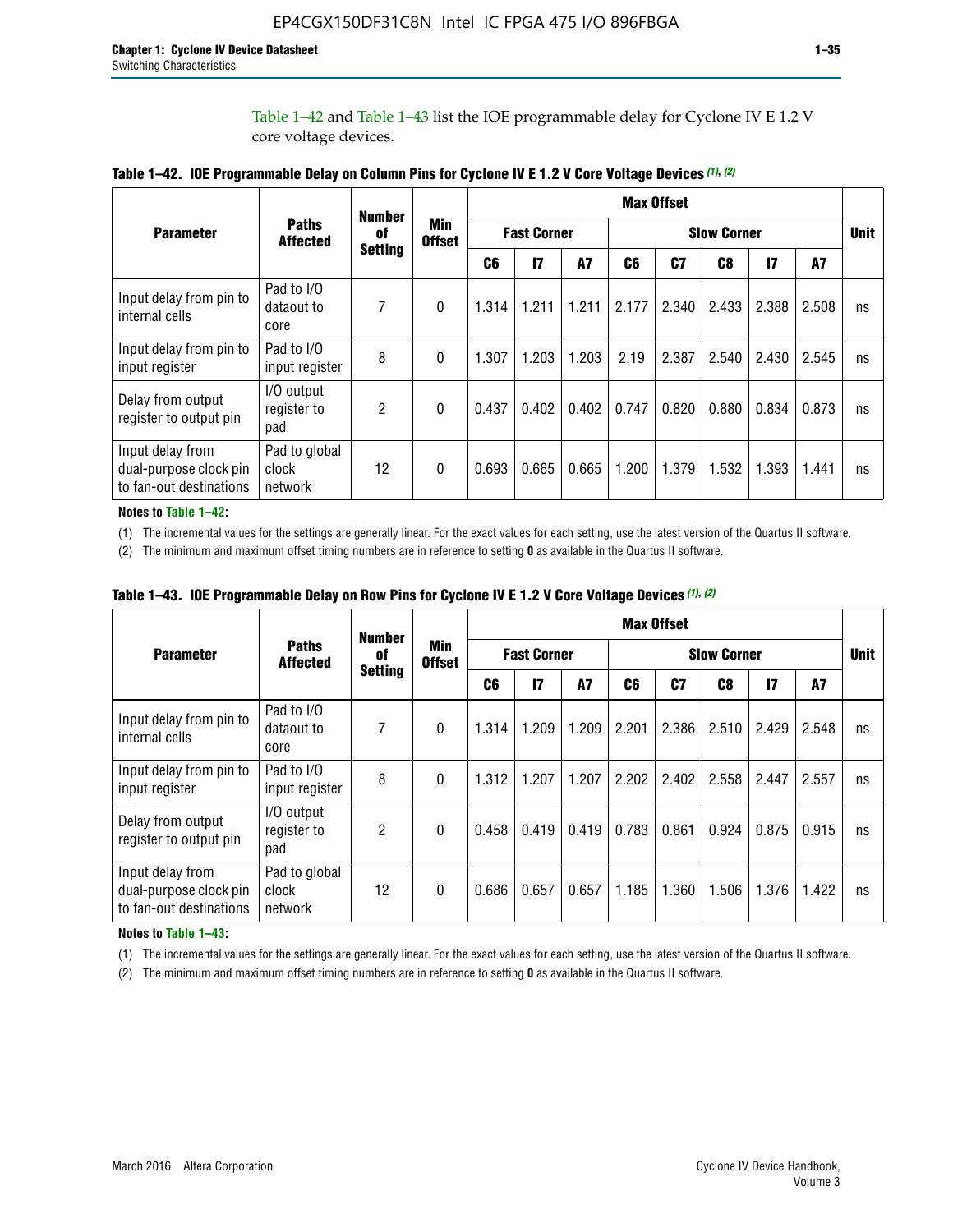Table 1–44 and Table 1–45 list the IOE programmable delay for Cyclone IV GX devices.

|                                                                       |                                   | <b>Number</b><br>0f<br><b>Settings</b> | <b>Min</b><br><b>Offset</b> | <b>Max Offset</b>  |               |                    |       |       |       |             |
|-----------------------------------------------------------------------|-----------------------------------|----------------------------------------|-----------------------------|--------------------|---------------|--------------------|-------|-------|-------|-------------|
| <b>Parameter</b>                                                      | <b>Paths</b><br><b>Affected</b>   |                                        |                             | <b>Fast Corner</b> |               | <b>Slow Corner</b> |       |       |       | <b>Unit</b> |
|                                                                       |                                   |                                        |                             | C6                 | $\mathsf{I}7$ | C6                 | C7    | C8    | 17    |             |
| Input delay from pin to<br>internal cells                             | Pad to I/O<br>dataout to<br>core  | 7                                      | $\boldsymbol{0}$            | 1.313              | 1.209         | 2.184              | 2.336 | 2.451 | 2.387 | ns          |
| Input delay from pin to<br>input register                             | Pad to I/O<br>input register      | 8                                      | $\theta$                    | 1.312              | 1.208         | 2.200              | 2.399 | 2.554 | 2.446 | ns          |
| Delay from output<br>register to output pin                           | I/O output<br>register to<br>pad  | 2                                      | $\mathbf{0}$                | 0.438              | 0.404         | 0.751              | 0.825 | 0.886 | 0.839 | ns          |
| Input delay from<br>dual-purpose clock pin<br>to fan-out destinations | Pad to global<br>clock<br>network | 12                                     | $\mathbf{0}$                | 0.713              | 0.682         | 1.228              | 1.41  | 1.566 | 1.424 | ns          |

**Table 1–44. IOE Programmable Delay on Column Pins for Cyclone IV GX Devices** *(1)***,** *(2)*

**Notes to Table 1–44:**

(1) The incremental values for the settings are generally linear. For exact values of each setting, use the latest version of the Quartus II software.

(2) The minimum and maximum offset timing numbers are in reference to setting **0** as available in the Quartus II software.

|                                                                       |                                  | <b>Number</b>         |                      |                    |       |       | <b>Max Offset</b>  |       |               |    |  |
|-----------------------------------------------------------------------|----------------------------------|-----------------------|----------------------|--------------------|-------|-------|--------------------|-------|---------------|----|--|
| <b>Parameter</b>                                                      | <b>Paths</b><br><b>Affected</b>  | 0f<br><b>Settings</b> | Min<br><b>Offset</b> | <b>Fast Corner</b> |       |       | <b>Slow Corner</b> |       |               |    |  |
|                                                                       |                                  |                       |                      | C6                 | 17    | C6    | C7                 | C8    | $\mathsf{I}7$ |    |  |
| Input delay from pin to<br>internal cells                             | Pad to I/O<br>dataout to<br>core | 7                     | $\mathbf{0}$         | 1.314              | 1.210 | 2.209 | 2.398              | 2.526 | 2.443         | ns |  |
| Input delay from pin to<br>input register                             | Pad to I/O<br>input register     | 8                     | $\mathbf{0}$         | 1.313              | 1.208 | 2.205 | 2.406              | 2.563 | 2.450         | ns |  |
| Delay from output<br>register to output pin                           | I/O output<br>register to<br>pad | $\overline{2}$        | $\mathbf{0}$         | 0.461              | 0.421 | 0.789 | 0.869              | 0.933 | 0.884         | ns |  |
| Input delay from<br>dual-purpose clock pin<br>to fan-out destinations | Pad to global<br>clock network   | 12                    | 0                    | 0.712              | 0.682 | 1.225 | 1.407              | 1.562 | 1.421         | ns |  |

**Table 1–45. IOE Programmable Delay on Row Pins for Cyclone IV GX Devices** *(1)***,** *(2)*

#### **Notes to Table 1–45:**

(1) The incremental values for the settings are generally linear. For exact values of each setting, use the latest version of Quartus II software.

(2) The minimum and maximum offset timing numbers are in reference to setting **0** as available in the Quartus II software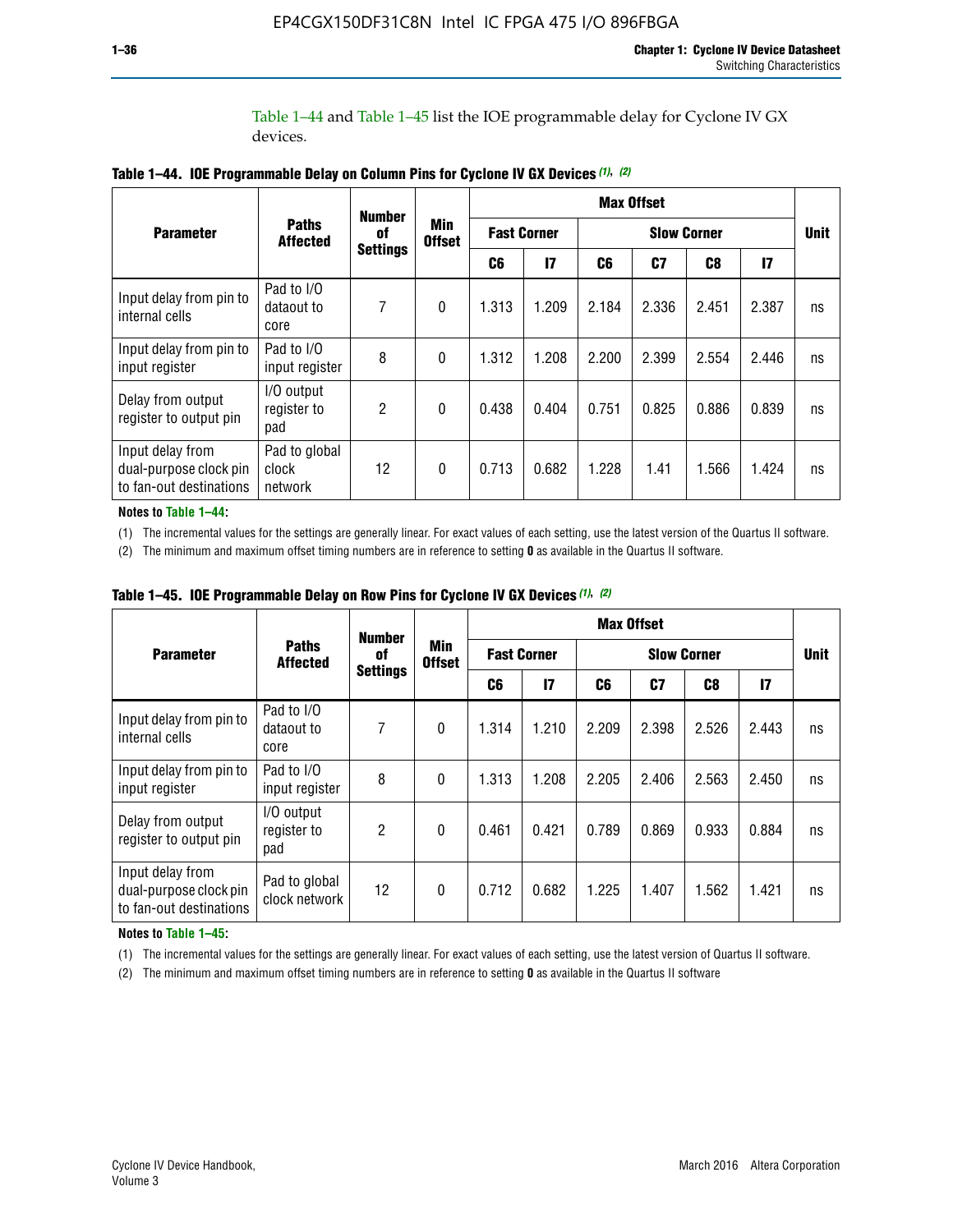## **I/O Timing**

Use the following methods to determine I/O timing:

- the Excel-based I/O Timing
- the Quartus II timing analyzer

The Excel-based I/O timing provides pin timing performance for each device density and speed grade. The data is typically used prior to designing the FPGA to get a timing budget estimation as part of the link timing analysis. The Quartus II timing analyzer provides a more accurate and precise I/O timing data based on the specifics of the design after place-and-route is complete.

**For The Excel-based I/O Timing spreadsheet is downloadable from Cyclone IV Devices** [Literature](http://www.altera.com/literature/lit-cyclone-iv.jsp) website.

## **Glossary**

Table 1–46 lists the glossary for this chapter.

| <b>Letter</b> | <b>Term</b>                                                     | <b>Definitions</b>                                                                                                                               |  |  |  |  |  |  |
|---------------|-----------------------------------------------------------------|--------------------------------------------------------------------------------------------------------------------------------------------------|--|--|--|--|--|--|
| A             |                                                                 |                                                                                                                                                  |  |  |  |  |  |  |
| B             |                                                                 |                                                                                                                                                  |  |  |  |  |  |  |
| C             |                                                                 |                                                                                                                                                  |  |  |  |  |  |  |
| D             |                                                                 |                                                                                                                                                  |  |  |  |  |  |  |
| E             |                                                                 |                                                                                                                                                  |  |  |  |  |  |  |
| F             | $f_{\sf HSCLK}$                                                 | High-speed I/O block: High-speed receiver/transmitter input and output clock frequency.                                                          |  |  |  |  |  |  |
| G             | <b>GCLK</b>                                                     | Input pin directly to Global Clock network.                                                                                                      |  |  |  |  |  |  |
|               | <b>GCLK PLL</b>                                                 | Input pin to Global Clock network through the PLL.                                                                                               |  |  |  |  |  |  |
| н             | <b>HSIODR</b>                                                   | High-speed I/O block: Maximum/minimum LVDS data transfer rate (HSIODR = 1/TUI).                                                                  |  |  |  |  |  |  |
|               | Input Waveforms<br>for the SSTL<br>Differential I/O<br>Standard | $\frac{1}{\sqrt{1+\frac{1}{2}}}\left\{ \frac{1}{\sqrt{1+\frac{1}{2}}}\right\}$<br><b>V</b> swing<br>$\cdots$ $V_{REF}$<br>\<br>$\sim V_{\rm IL}$ |  |  |  |  |  |  |

#### **Table 1–46. Glossary (Part 1 of 5)**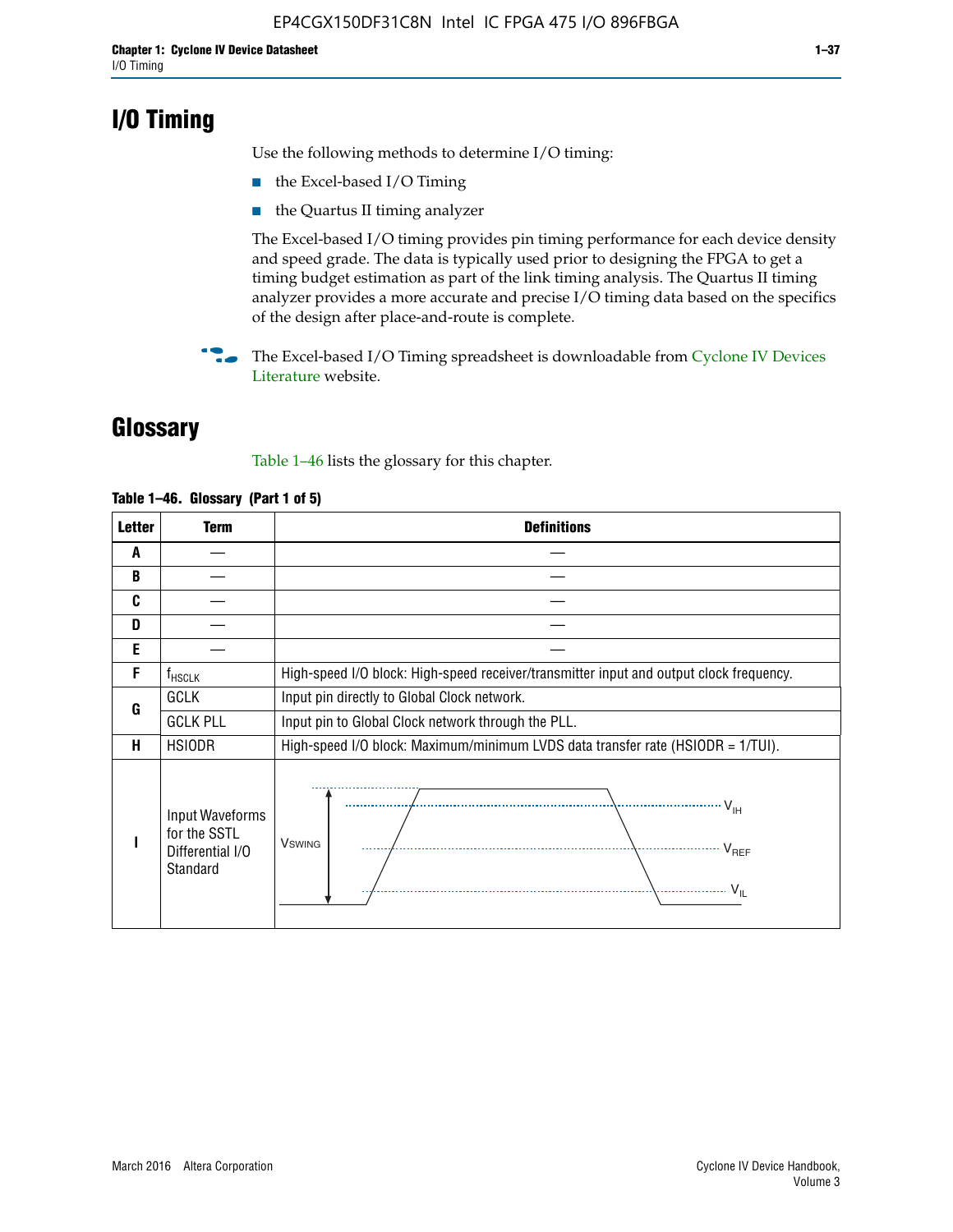## **Table 1–46. Glossary (Part 2 of 5)**

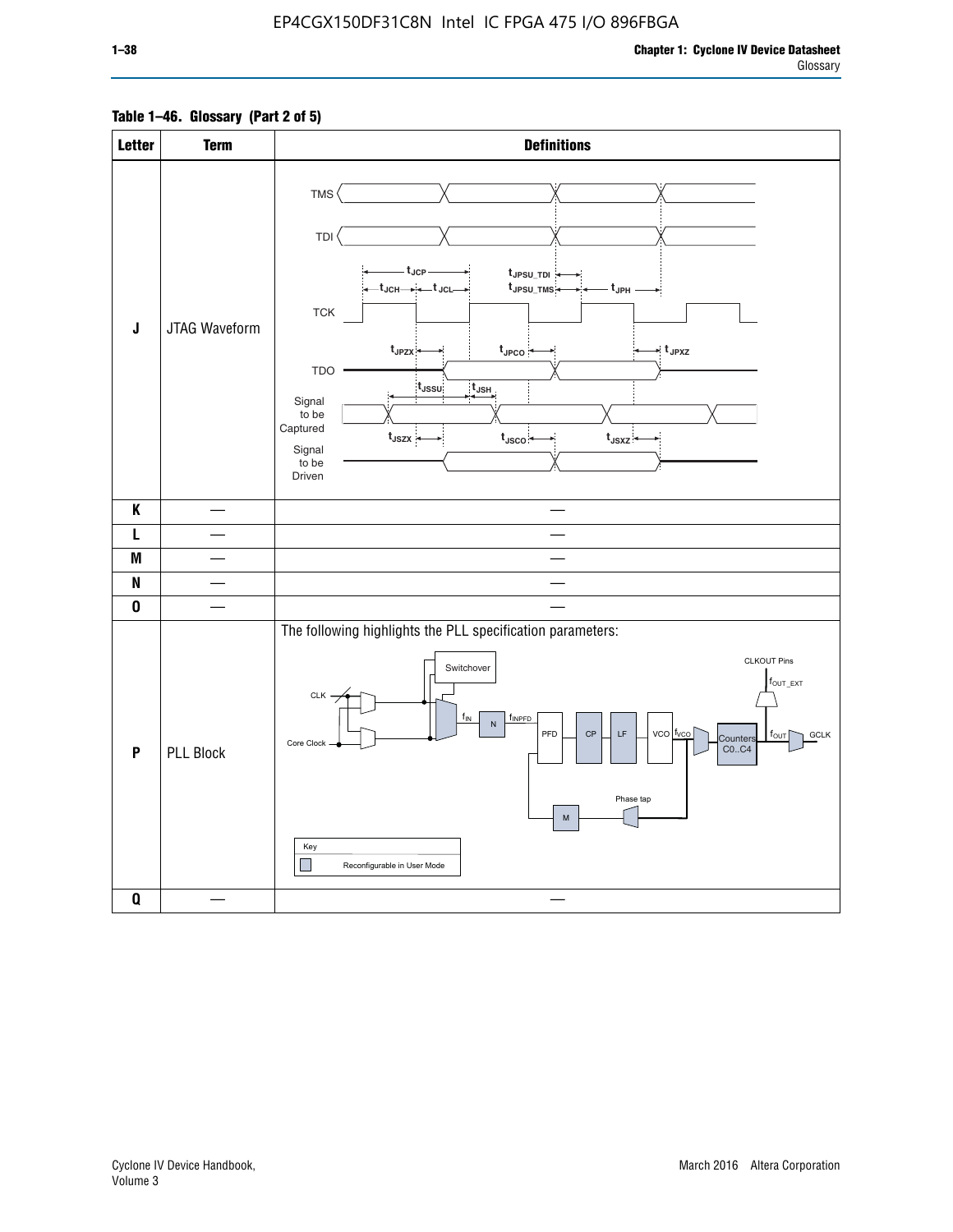## **Table 1–46. Glossary (Part 3 of 5)**

| <b>Letter</b> | <b>Term</b>                   | <b>Definitions</b>                                                                                                                                                                                    |  |  |  |  |  |  |  |  |
|---------------|-------------------------------|-------------------------------------------------------------------------------------------------------------------------------------------------------------------------------------------------------|--|--|--|--|--|--|--|--|
|               | $R_L$                         | Receiver differential input discrete resistor (external to Cyclone IV devices).                                                                                                                       |  |  |  |  |  |  |  |  |
|               |                               | Receiver input waveform for LVDS and LVPECL differential standards:                                                                                                                                   |  |  |  |  |  |  |  |  |
|               |                               | <b>Single-Ended Waveform</b>                                                                                                                                                                          |  |  |  |  |  |  |  |  |
|               |                               | Positive Channel (p) = $V_{\text{H}}$                                                                                                                                                                 |  |  |  |  |  |  |  |  |
|               |                               | $V_{ID}$                                                                                                                                                                                              |  |  |  |  |  |  |  |  |
|               |                               | Negative Channel (n) = $V_{\parallel}$<br>$V_{CM}$                                                                                                                                                    |  |  |  |  |  |  |  |  |
|               |                               | Ground                                                                                                                                                                                                |  |  |  |  |  |  |  |  |
|               | Receiver Input<br>Waveform    |                                                                                                                                                                                                       |  |  |  |  |  |  |  |  |
| R             |                               |                                                                                                                                                                                                       |  |  |  |  |  |  |  |  |
|               |                               | Differential Waveform (Mathematical Function of Positive & Negative Channel)                                                                                                                          |  |  |  |  |  |  |  |  |
|               |                               | $V_{ID}$                                                                                                                                                                                              |  |  |  |  |  |  |  |  |
|               |                               | 0V                                                                                                                                                                                                    |  |  |  |  |  |  |  |  |
|               |                               | $\mathsf{V}_{\mathsf{ID}}$                                                                                                                                                                            |  |  |  |  |  |  |  |  |
|               |                               | $p - n$                                                                                                                                                                                               |  |  |  |  |  |  |  |  |
|               | Receiver input<br>skew margin | High-speed I/O block: The total margin left after accounting for the sampling window and TCCS.<br>$RSKM = (TUI - SW - TCCS) / 2.$                                                                     |  |  |  |  |  |  |  |  |
|               | (RSKM)                        |                                                                                                                                                                                                       |  |  |  |  |  |  |  |  |
|               |                               | $V_{CCIO}$                                                                                                                                                                                            |  |  |  |  |  |  |  |  |
|               |                               |                                                                                                                                                                                                       |  |  |  |  |  |  |  |  |
|               |                               | $V_{\text{OH}}$                                                                                                                                                                                       |  |  |  |  |  |  |  |  |
|               |                               | V <sub>IH(AC)</sub>                                                                                                                                                                                   |  |  |  |  |  |  |  |  |
|               |                               | $V_{IH(DC)}$                                                                                                                                                                                          |  |  |  |  |  |  |  |  |
|               |                               | $V_{REF}$<br>$V_{IL(DC)}$                                                                                                                                                                             |  |  |  |  |  |  |  |  |
|               | Single-ended                  | VIL(AC)                                                                                                                                                                                               |  |  |  |  |  |  |  |  |
|               | voltage-                      |                                                                                                                                                                                                       |  |  |  |  |  |  |  |  |
| S             | referenced I/O<br>Standard    | $V_{OL}$                                                                                                                                                                                              |  |  |  |  |  |  |  |  |
|               |                               | $\overline{\mathsf{V}}_\mathsf{SS}^-$                                                                                                                                                                 |  |  |  |  |  |  |  |  |
|               |                               |                                                                                                                                                                                                       |  |  |  |  |  |  |  |  |
|               |                               | The JEDEC standard for SSTI and HSTL I/O standards defines both the AC and DC input signal<br>values. The AC values indicate the voltage levels at which the receiver must meet its timing            |  |  |  |  |  |  |  |  |
|               |                               | specifications. The DC values indicate the voltage levels at which the final logic state of the                                                                                                       |  |  |  |  |  |  |  |  |
|               |                               | receiver is unambiguously defined. After the receiver input crosses the AC value, the receiver                                                                                                        |  |  |  |  |  |  |  |  |
|               |                               | changes to the new logic state. The new logic state is then maintained as long as the input stays<br>beyond the DC threshold. This approach is intended to provide predictable receiver timing in the |  |  |  |  |  |  |  |  |
|               |                               | presence of input waveform ringing.                                                                                                                                                                   |  |  |  |  |  |  |  |  |
|               | SW (Sampling<br>Window)       | High-speed I/O block: The period of time during which the data must be valid to capture it<br>correctly. The setup and hold times determine the ideal strobe position in the sampling window.         |  |  |  |  |  |  |  |  |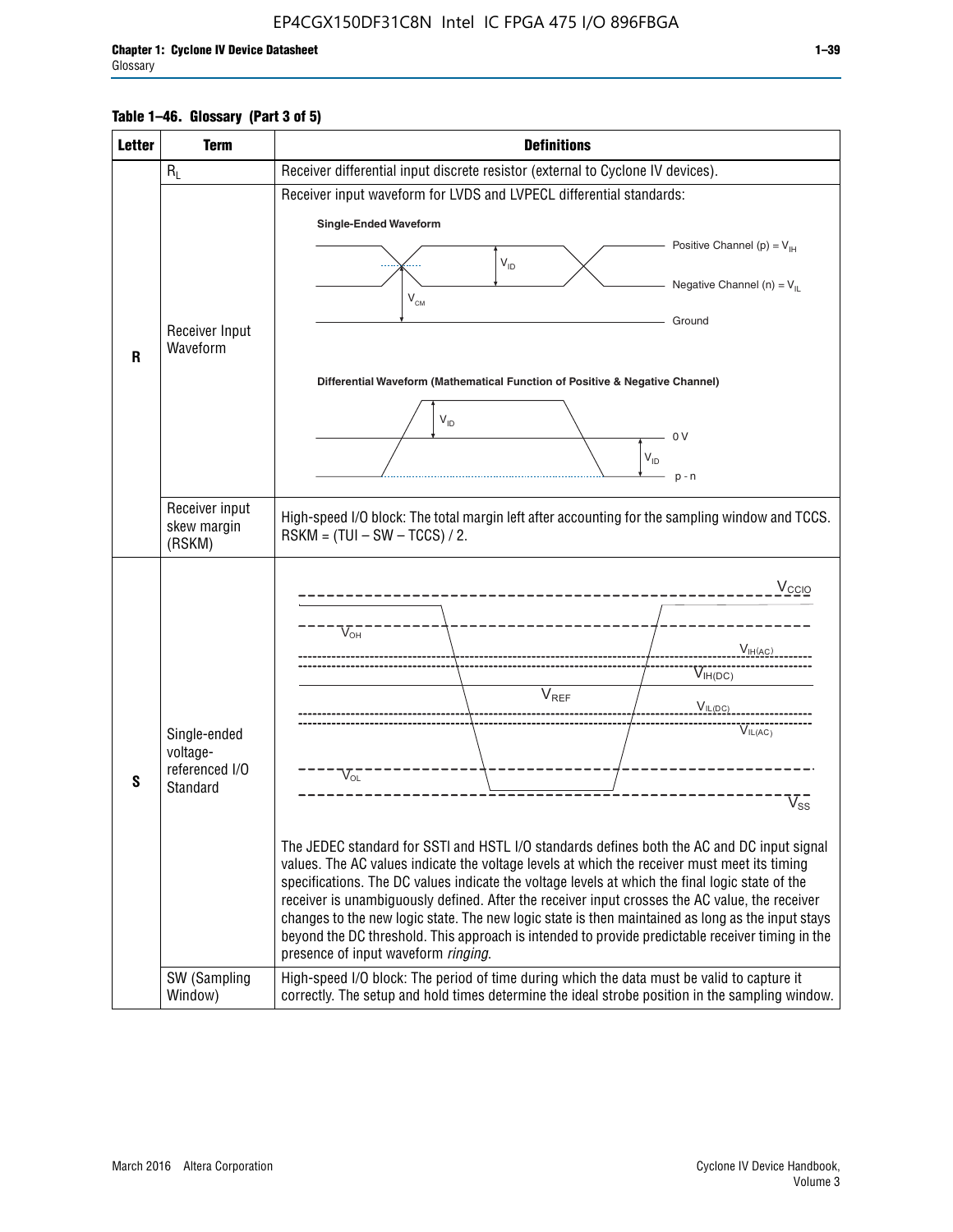| <b>Letter</b> | <b>Term</b>                           | <b>Definitions</b>                                                                                                                                                                                                                                                                                                                                              |  |  |  |  |  |  |  |
|---------------|---------------------------------------|-----------------------------------------------------------------------------------------------------------------------------------------------------------------------------------------------------------------------------------------------------------------------------------------------------------------------------------------------------------------|--|--|--|--|--|--|--|
|               | $t_{C}$                               | High-speed receiver and transmitter input and output clock period.                                                                                                                                                                                                                                                                                              |  |  |  |  |  |  |  |
|               | Channel-to-<br>channel-skew<br>(TCCS) | High-speed I/O block: The timing difference between the fastest and slowest output edges,<br>including $t_{C0}$ variation and clock skew. The clock is included in the TCCS measurement.                                                                                                                                                                        |  |  |  |  |  |  |  |
|               | $t_{\text{cin}}$                      | Delay from the clock pad to the I/O input register.                                                                                                                                                                                                                                                                                                             |  |  |  |  |  |  |  |
|               | $t_{CO}$                              | Delay from the clock pad to the I/O output.                                                                                                                                                                                                                                                                                                                     |  |  |  |  |  |  |  |
|               | $t_{\rm{cout}}$                       | Delay from the clock pad to the I/O output register.                                                                                                                                                                                                                                                                                                            |  |  |  |  |  |  |  |
|               | t <sub>DUTY</sub>                     | High-speed I/O block: Duty cycle on high-speed transmitter output clock.                                                                                                                                                                                                                                                                                        |  |  |  |  |  |  |  |
|               | t <sub>FALL</sub>                     | Signal high-to-low transition time (80-20%).                                                                                                                                                                                                                                                                                                                    |  |  |  |  |  |  |  |
|               | $t_H$                                 | Input register hold time.                                                                                                                                                                                                                                                                                                                                       |  |  |  |  |  |  |  |
|               | <b>Timing Unit</b><br>Interval (TUI)  | High-speed I/O block: The timing budget allowed for skew, propagation delays, and data<br>sampling window. (TUI = $1/($ Receiver Input Clock Frequency Multiplication Factor) = $tC/w$ ).                                                                                                                                                                       |  |  |  |  |  |  |  |
|               | t <sub>INJITTER</sub>                 | Period jitter on the PLL clock input.                                                                                                                                                                                                                                                                                                                           |  |  |  |  |  |  |  |
|               | t <sub>outjitter_dedclk</sub>         | Period jitter on the dedicated clock output driven by a PLL.                                                                                                                                                                                                                                                                                                    |  |  |  |  |  |  |  |
|               | t <sub>outjitter_io</sub>             | Period jitter on the general purpose I/O driven by a PLL.                                                                                                                                                                                                                                                                                                       |  |  |  |  |  |  |  |
|               | t <sub>pllcin</sub>                   | Delay from the PLL inclk pad to the I/O input register.                                                                                                                                                                                                                                                                                                         |  |  |  |  |  |  |  |
| T             | $t_{\text{pll}$ cout                  | Delay from the PLL inclk pad to the I/O output register.                                                                                                                                                                                                                                                                                                        |  |  |  |  |  |  |  |
|               | Transmitter<br>Output<br>Waveform     | Transmitter output waveforms for the LVDS, mini-LVDS, PPDS and RSDS Differential I/O<br>Standards:<br><b>Single-Ended Waveform</b><br>Positive Channel (p) = $V_{OH}$<br>VOD<br>Negative Channel (n) = $V_{OL}$<br>$V_{OS}$<br>Ground<br>Differential Waveform (Mathematical Function of Positive & Negative Channel)<br>$V_{OD}$<br>n V<br>$V_{OD}$<br>$p - n$ |  |  |  |  |  |  |  |
|               | $t_{\text{RISE}}$                     | Signal low-to-high transition time (20-80%).                                                                                                                                                                                                                                                                                                                    |  |  |  |  |  |  |  |
|               | $t_{\scriptstyle\text{SU}}$           | Input register setup time.                                                                                                                                                                                                                                                                                                                                      |  |  |  |  |  |  |  |
| U             |                                       |                                                                                                                                                                                                                                                                                                                                                                 |  |  |  |  |  |  |  |

## **Table 1–46. Glossary (Part 4 of 5)**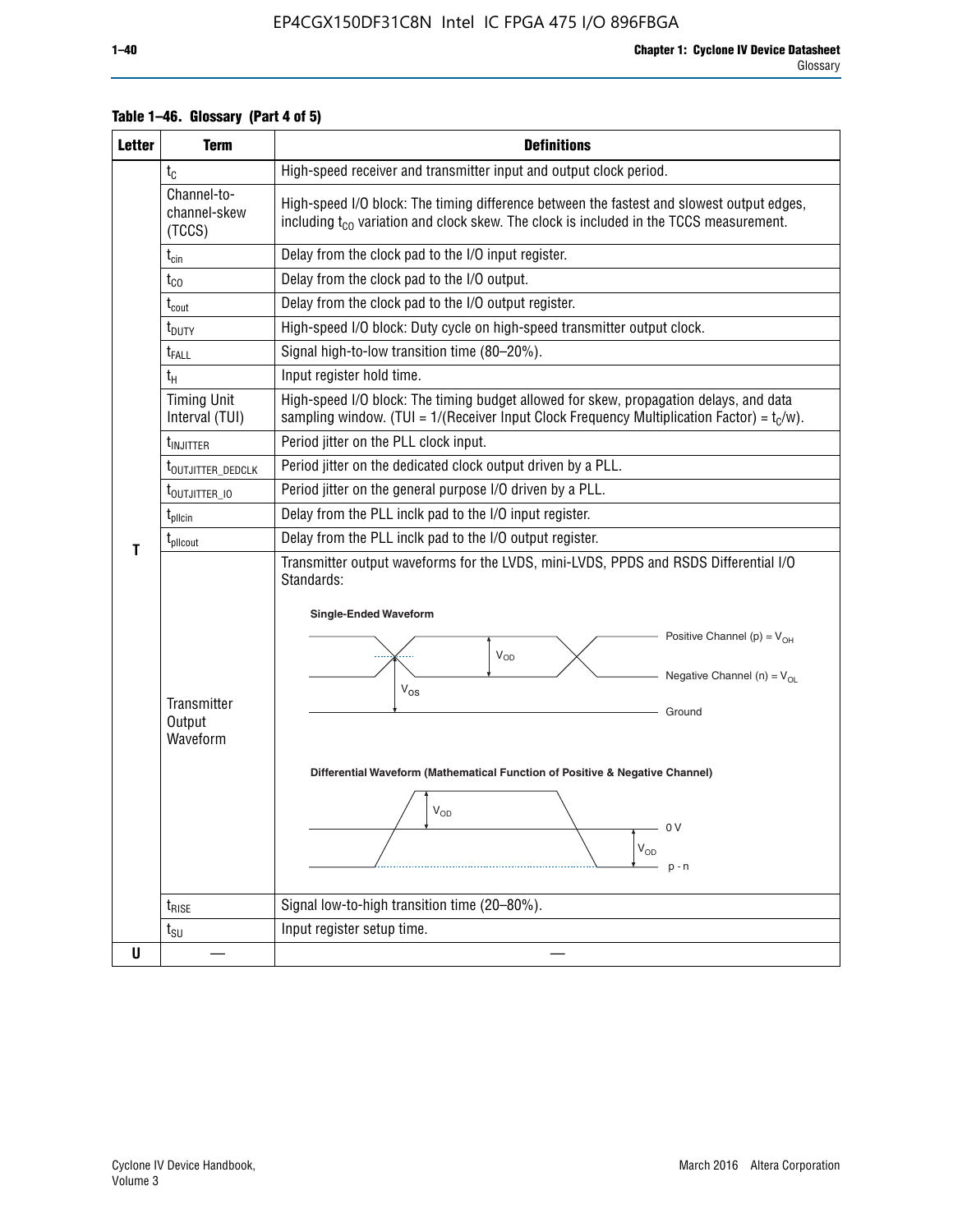## **Table 1–46. Glossary (Part 5 of 5)**

| <b>Letter</b>    | <b>Term</b>               | <b>Definitions</b>                                                                                                                                                                                |
|------------------|---------------------------|---------------------------------------------------------------------------------------------------------------------------------------------------------------------------------------------------|
|                  | $V_{CM(DC)}$              | DC common mode input voltage.                                                                                                                                                                     |
|                  | $V_{DIF(AC)}$             | AC differential input voltage: The minimum AC input differential voltage required for switching.                                                                                                  |
|                  | $V_{DIF(DC)}$             | DC differential input voltage: The minimum DC input differential voltage required for switching.                                                                                                  |
|                  | <b>V<sub>ICM</sub></b>    | Input common mode voltage: The common mode of the differential signal at the receiver.                                                                                                            |
|                  | $V_{ID}$                  | Input differential voltage swing: The difference in voltage between the positive and<br>complementary conductors of a differential transmission at the receiver.                                  |
|                  | $V_{\text{IH}}$           | Voltage input high: The minimum positive voltage applied to the input that is accepted by the<br>device as a logic high.                                                                          |
|                  | $V_{IH(AC)}$              | High-level AC input voltage.                                                                                                                                                                      |
|                  | $V_{IH(DC)}$              | High-level DC input voltage.                                                                                                                                                                      |
|                  | $V_{IL}$                  | Voltage input low: The maximum positive voltage applied to the input that is accepted by the<br>device as a logic low.                                                                            |
|                  | $V_{IL (AC)}$             | Low-level AC input voltage.                                                                                                                                                                       |
|                  | $V_{IL(DC)}$              | Low-level DC input voltage.                                                                                                                                                                       |
|                  | $V_{\text{IN}}$           | DC input voltage.                                                                                                                                                                                 |
|                  | $\rm V_{\rm OCM}$         | Output common mode voltage: The common mode of the differential signal at the transmitter.                                                                                                        |
| $\mathbf{V}$     | $V_{OD}$                  | Output differential voltage swing: The difference in voltage between the positive and<br>complementary conductors of a differential transmission at the transmitter. $V_{OD} = V_{OH} - V_{OL}$ . |
|                  | $V_{OH}$                  | Voltage output high: The maximum positive voltage from an output that the device considers is<br>accepted as the minimum positive high level.                                                     |
|                  | $V_{OL}$                  | Voltage output low: The maximum positive voltage from an output that the device considers is<br>accepted as the maximum positive low level.                                                       |
|                  | $V_{OS}$                  | Output offset voltage: $V_{OS} = (V_{OH} + V_{OL}) / 2$ .                                                                                                                                         |
|                  | $V_{OX (AC)}$             | AC differential output cross point voltage: the voltage at which the differential output signals<br>must cross.                                                                                   |
|                  | $V_{REF}$                 | Reference voltage for the SSTL and HSTL I/O standards.                                                                                                                                            |
|                  | $V_{REF\,(AC)}$           | AC input reference voltage for the SSTL and HSTL I/O standards. $V_{REF(AC)} = V_{REF(DC)} +$ noise. The<br>peak-to-peak AC noise on $V_{REF}$ must not exceed 2% of $V_{REF(DC)}$ .              |
|                  | $V_{REF(DC)}$             | DC input reference voltage for the SSTL and HSTL I/O standards.                                                                                                                                   |
|                  | $V_{\textrm{SWING (AC)}}$ | AC differential input voltage: AC input differential voltage required for switching. For the SSTL<br>differential I/O standard, refer to Input Waveforms.                                         |
|                  | V <sub>SWING (DC)</sub>   | DC differential input voltage: DC input differential voltage required for switching. For the SSTL<br>differential I/O standard, refer to Input Waveforms.                                         |
|                  | $V_{TT}$                  | Termination voltage for the SSTL and HSTL I/O standards.                                                                                                                                          |
|                  | $V_{X (AC)}$              | AC differential input cross point voltage: The voltage at which the differential input signals must<br>cross.                                                                                     |
| W                |                           |                                                                                                                                                                                                   |
| $\boldsymbol{x}$ |                           |                                                                                                                                                                                                   |
| Y                |                           |                                                                                                                                                                                                   |
| $\mathbf{Z}$     |                           |                                                                                                                                                                                                   |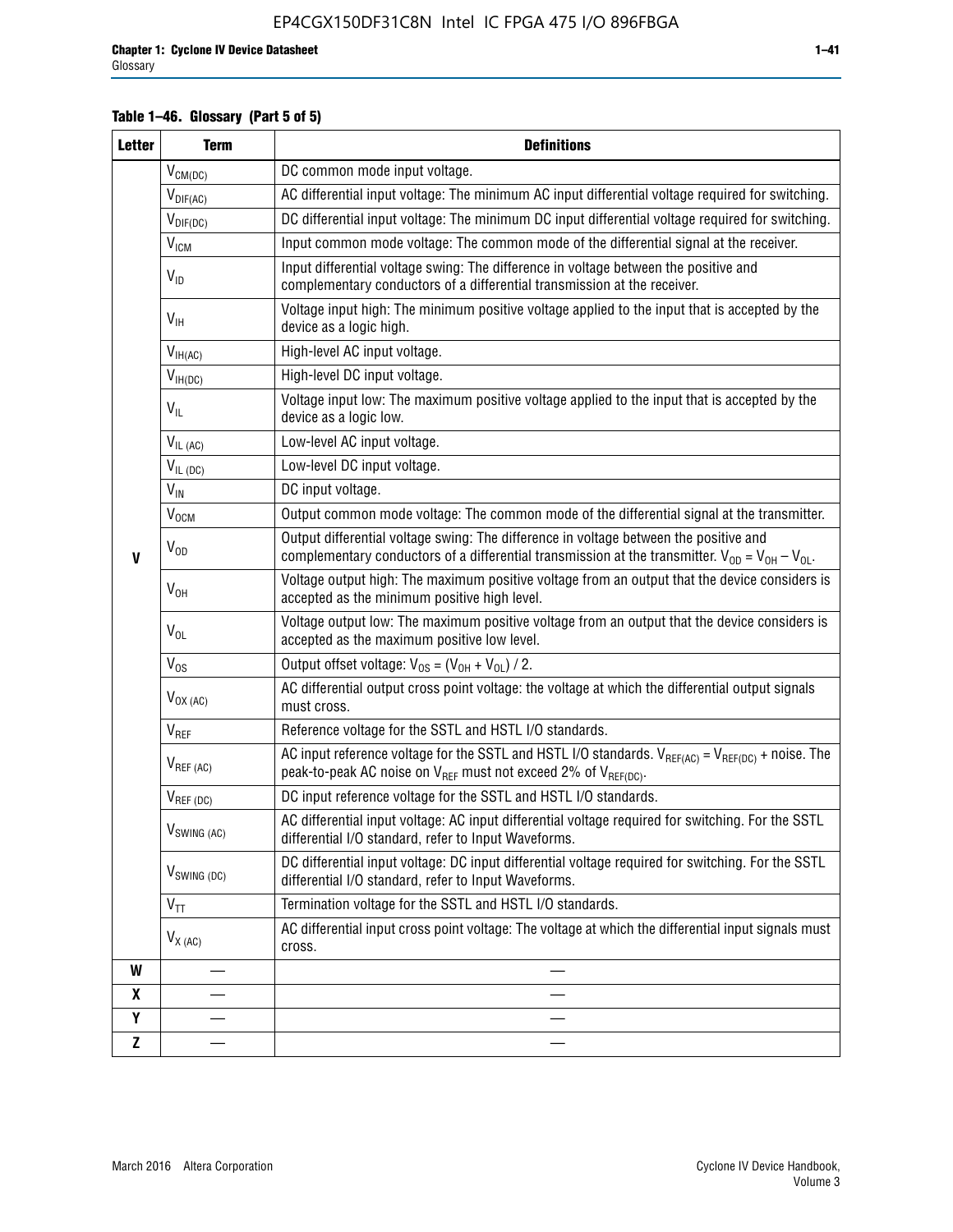## **Document Revision History**

Table 1–47 lists the revision history for this chapter.

| <b>Date</b>      | <b>Version</b> | <b>Changes</b>                                                                                                                                                                                                                            |
|------------------|----------------|-------------------------------------------------------------------------------------------------------------------------------------------------------------------------------------------------------------------------------------------|
| March 2016       | 2.0            | Updated note (5) in Table $1-21$ to remove support for the N148 package.                                                                                                                                                                  |
|                  | 1.9            | Updated maximum value for $V_{CCD, PL}$ in Table 1-1.                                                                                                                                                                                     |
| October 2014     |                | Removed extended temperature note in Table 1-3.                                                                                                                                                                                           |
| December 2013    | 1.8            | Updated Table 1-21 by adding Note (15).                                                                                                                                                                                                   |
| May 2013         | 1.7            | Updated Table 1-15 by adding Note (4).                                                                                                                                                                                                    |
|                  | 1.6            | Dpdated the maximum value for $V_1$ , $V_{CCD\_PLL}$ , $V_{CC10}$ , $V_{CC\_CLKIN}$ , $V_{CCH\_GXB}$ , and $V_{CCA\_GXB}$<br>Table $1-1$ .                                                                                                |
|                  |                | $\blacksquare$ Updated Table 1-11 and Table 1-22.                                                                                                                                                                                         |
| October 2012     |                | $\blacksquare$ Updated Table 1-21 to include peak-to-peak differential input voltage for the<br>Cyclone IV GX transceiver input reference clock.                                                                                          |
|                  |                | $\blacksquare$ Updated Table 1-29 to include the typical DCLK value.                                                                                                                                                                      |
|                  |                | <b>Updated the minimum f<sub>HSCLK</sub></b> value in Table 1-31, Table 1-32, Table 1-33,<br>Table 1-34, and Table 1-35.                                                                                                                  |
|                  | 1.5            | • Updated "Maximum Allowed Overshoot or Undershoot Voltage", "Operating<br>Conditions", and "PLL Specifications" sections.                                                                                                                |
| November 2011    |                | Updated Table 1-2, Table 1-3, Table 1-4, Table 1-5, Table 1-8, Table 1-9,<br>Table 1-15, Table 1-18, Table 1-19, and Table 1-21.                                                                                                          |
|                  |                | ■ Updated Figure $1-1$ .                                                                                                                                                                                                                  |
|                  | 1.4            | • Updated for the Quartus II software version 10.1 release.                                                                                                                                                                               |
| December 2010    |                | $\blacksquare$ Updated Table 1-21 and Table 1-25.                                                                                                                                                                                         |
|                  |                | $\blacksquare$ Minor text edits.                                                                                                                                                                                                          |
|                  | 1.3            | Updated for the Quartus II software version 10.0 release:                                                                                                                                                                                 |
|                  |                | Updated Table 1-3, Table 1-4, Table 1-21, Table 1-25, Table 1-28, Table 1-30,<br>Table 1-40, Table 1-41, Table 1-42, Table 1-43, Table 1-44, and Table 1-45.                                                                              |
| <b>July 2010</b> |                | ■ Updated Figure $1-2$ and Figure $1-3$ .                                                                                                                                                                                                 |
|                  |                | Removed SW Requirement and TCCS for Cyclone IV Devices tables.                                                                                                                                                                            |
|                  |                | $\blacksquare$ Minor text edits.                                                                                                                                                                                                          |
|                  | 1.2            | Updated to include automotive devices:                                                                                                                                                                                                    |
|                  |                | • Updated the "Operating Conditions" and "PLL Specifications" sections.                                                                                                                                                                   |
| March 2010       |                | $\blacksquare$ Updated Table 1-1, Table 1-8, Table 1-9, Table 1-21, Table 1-26, Table 1-27,<br>Table 1-31, Table 1-32, Table 1-33, Table 1-34, Table 1-35, Table 1-36,<br>Table 1-37, Table 1-38, Table 1-40, Table 1-42, and Table 1-43. |
|                  |                | Added Table 1-5 to include ESD for Cyclone IV devices GPIOs and HSSI I/Os.                                                                                                                                                                |
|                  |                | Added Table 1-44 and Table 1-45 to include IOE programmable delay for<br>Cyclone IV E 1.2 V core voltage devices.                                                                                                                         |
|                  |                | Minor text edits.                                                                                                                                                                                                                         |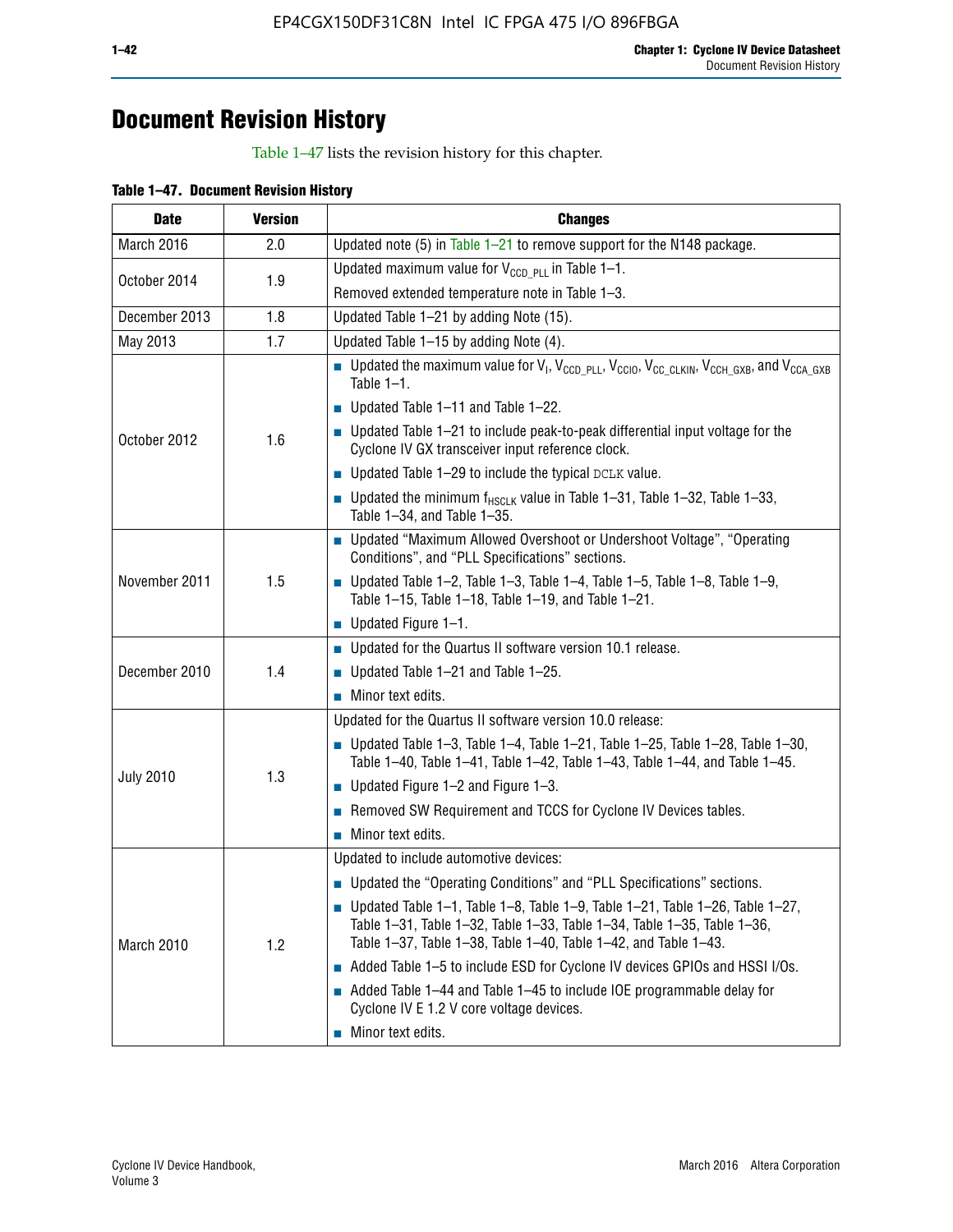## **Table 1–47. Document Revision History**

| <b>Date</b>   | <b>Version</b> | <b>Changes</b>                                                                                                                                                                          |
|---------------|----------------|-----------------------------------------------------------------------------------------------------------------------------------------------------------------------------------------|
| February 2010 | 1.1            | Updated Table 1-3 through Table 1-44 to include information for Cyclone IV E<br>devices and Cyclone IV GX devices for Quartus II software version 9.1 SP1 release.<br>Minor text edits. |
| November 2009 | 1.0            | Initial release.                                                                                                                                                                        |